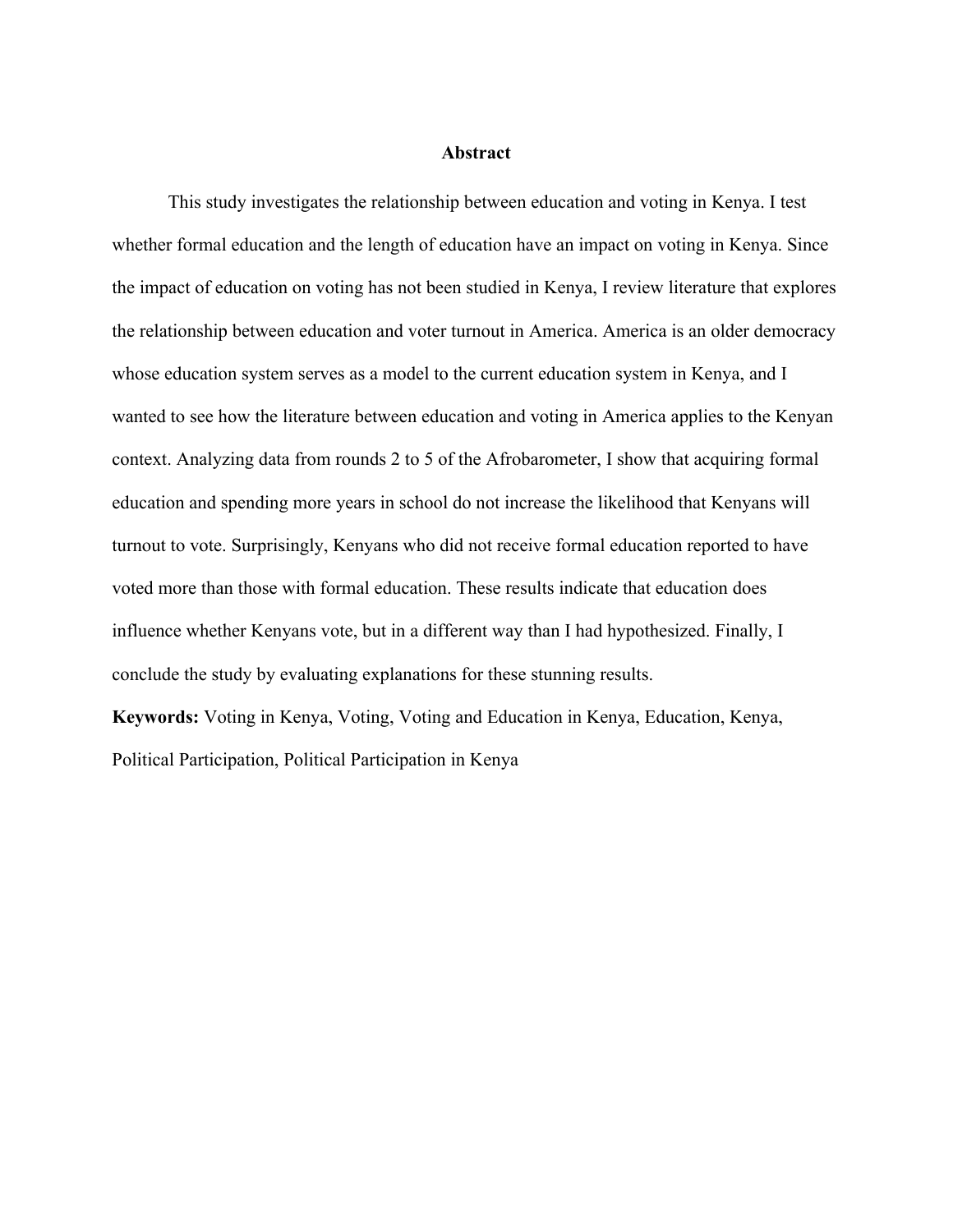## **An exploration of the link between education and voting in Kenya**

By Jemimah Waithira Kamau Mount Holyoke College Department of Politics

A thesis submitted to the Politics Department at Mount Holyoke College in partial fulfillment of the requirements for graduation honors for the degree of Bachelor of Arts

### **Examination Committee**

Kim Yi Dionne, Honors Project Director Government

Vincent Ferraro Politics and International Relations

> John Lemly English

# MOUNTHOLYOKE



April 25, 2016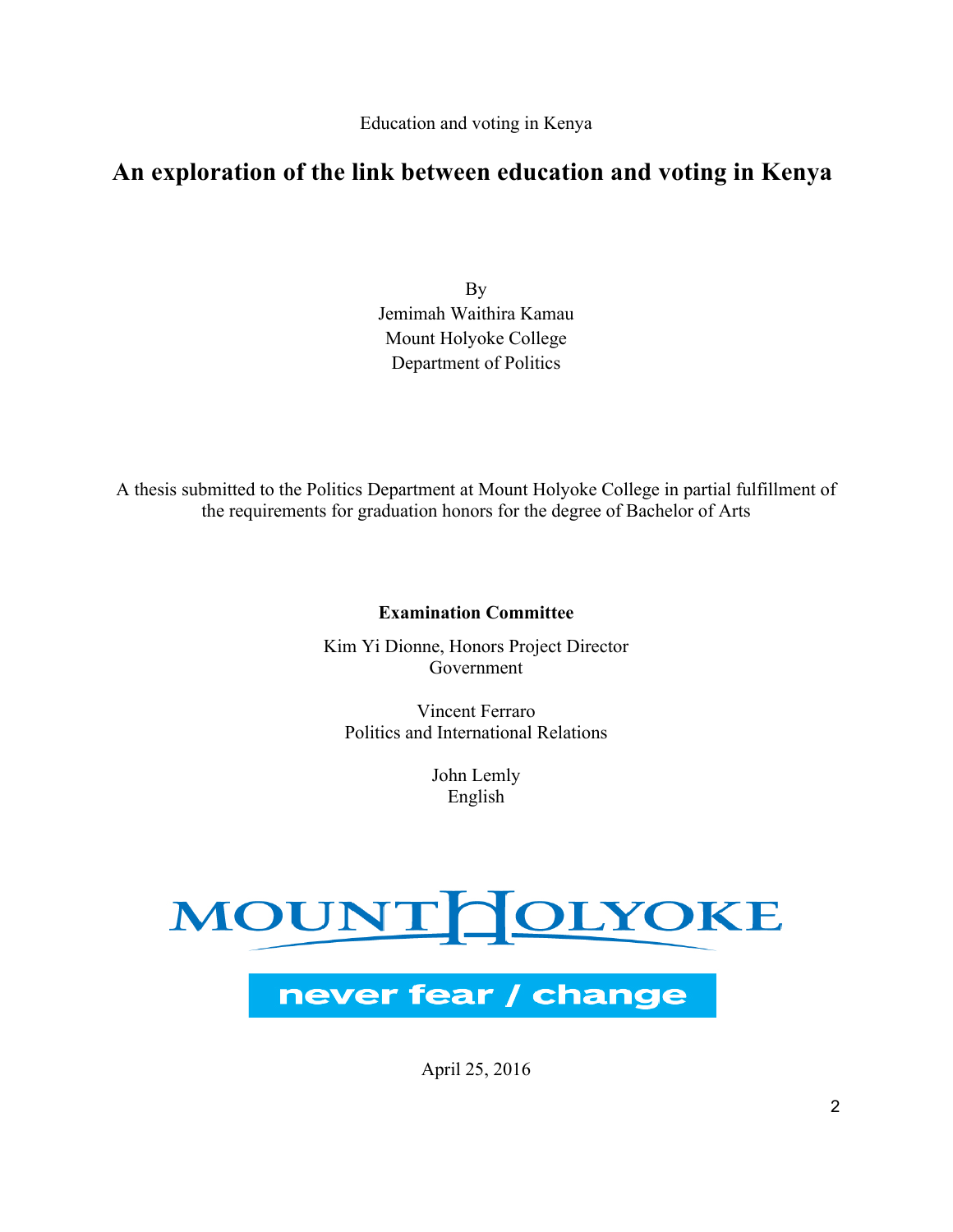#### **Acknowledgments**

First and foremost, I would like to thank the Five College Assistant Professor of Government, Kim Yi Dionne, for agreeing to be my thesis director. I had a chance to study African Politics and Same Sex Politics in Africa with Professor Dionne and her expertise inspired me to want to continue learning from her about African Politics. I am inspired by her political science research in politics and health, particularly the response to the HIV/AIDS epidemic in Africa. I attribute to Professor Dionne any success that I might have had in the process of designing and completing this thesis, overcoming my statistical illiteracy, and getting familiarity with empirical research methods.

I also thank the Professor of English on the Alumnae Foundation, John Lemly, for providing feedback on this research through an independent study in the English Department at Mount Holyoke College. Through Professor Lemly, I have learned to communicate my ideas the clearest way possible. I studied African Literature with Professor Lemly and worked as his research/editorial assistant for the *African Studies Review* at Mount Holyoke College. Working with Professor Lemly has provided me a chance to hone my interests in both African politics and writing.

Special thanks to the Ruth Lawson Professor of Politics Vincent Ferraro for being my academic advisor, Peace through Literacy: Ting'ang'a Library Project advisor, one of my thesis readers, and for serving in the honors examining committee along with Professors Dionne and Lemly. I studied World Politics and International Political Economy with Professor Ferraro. In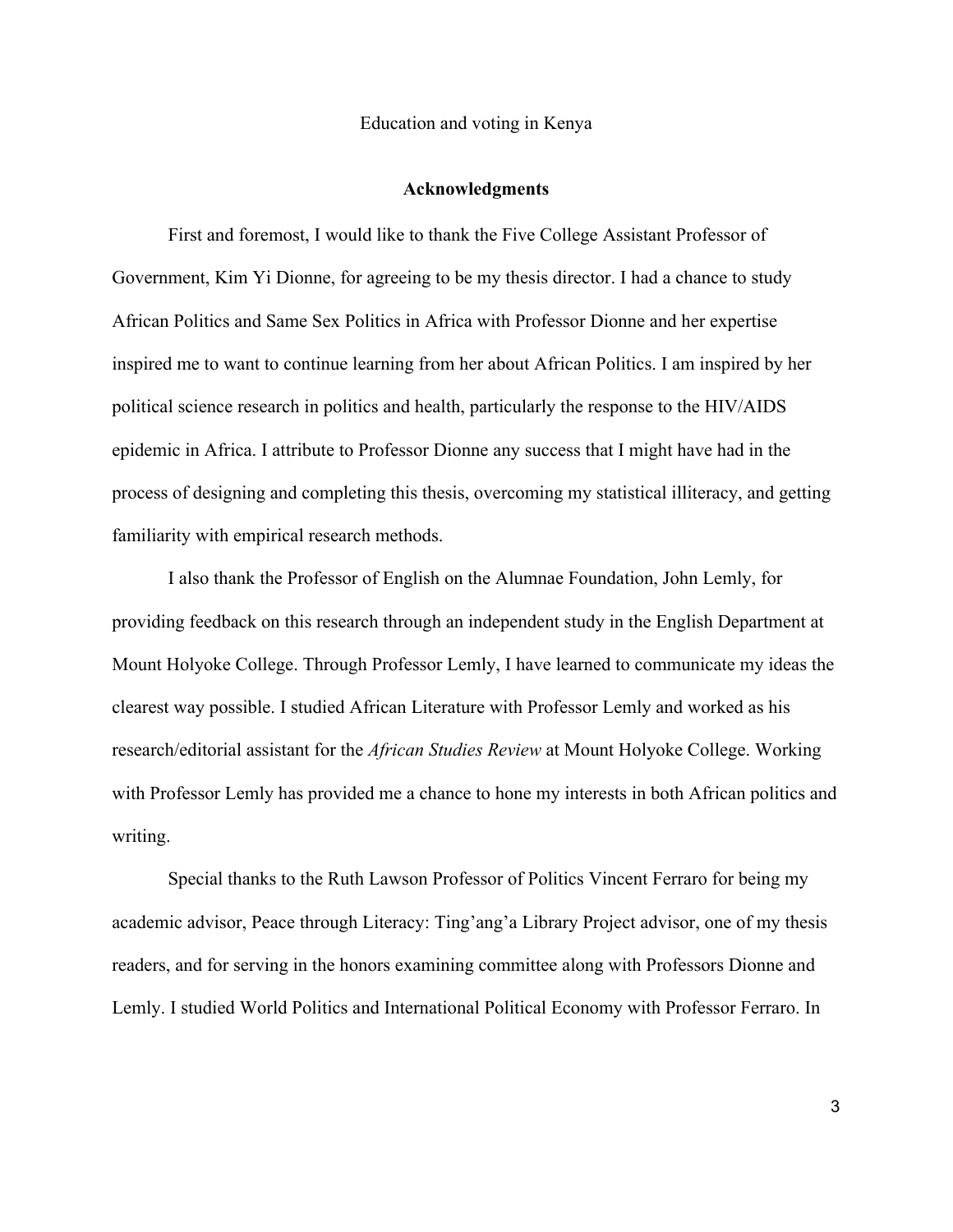these classes, I improved my public speaking skills that I applied to the 2015 LEAP Symposium and 2016 Senior Symposium at Mount Holyoke College where I presented this research project.

This scholarly work would not have been successful without the support of Research Assistants of LITS--the Library, Information, & Technology Services at Mount Holyoke College--my family, and friends. I thank them for moral support and encouragement.

Finally, the summer research that I conducted in Kiambu, in Central Kenya, was approved by the Institutional Review Board at Mount Holyoke College and was conducted in accordance with policies and procedures for the Conduct of Research Involving Human Subjects.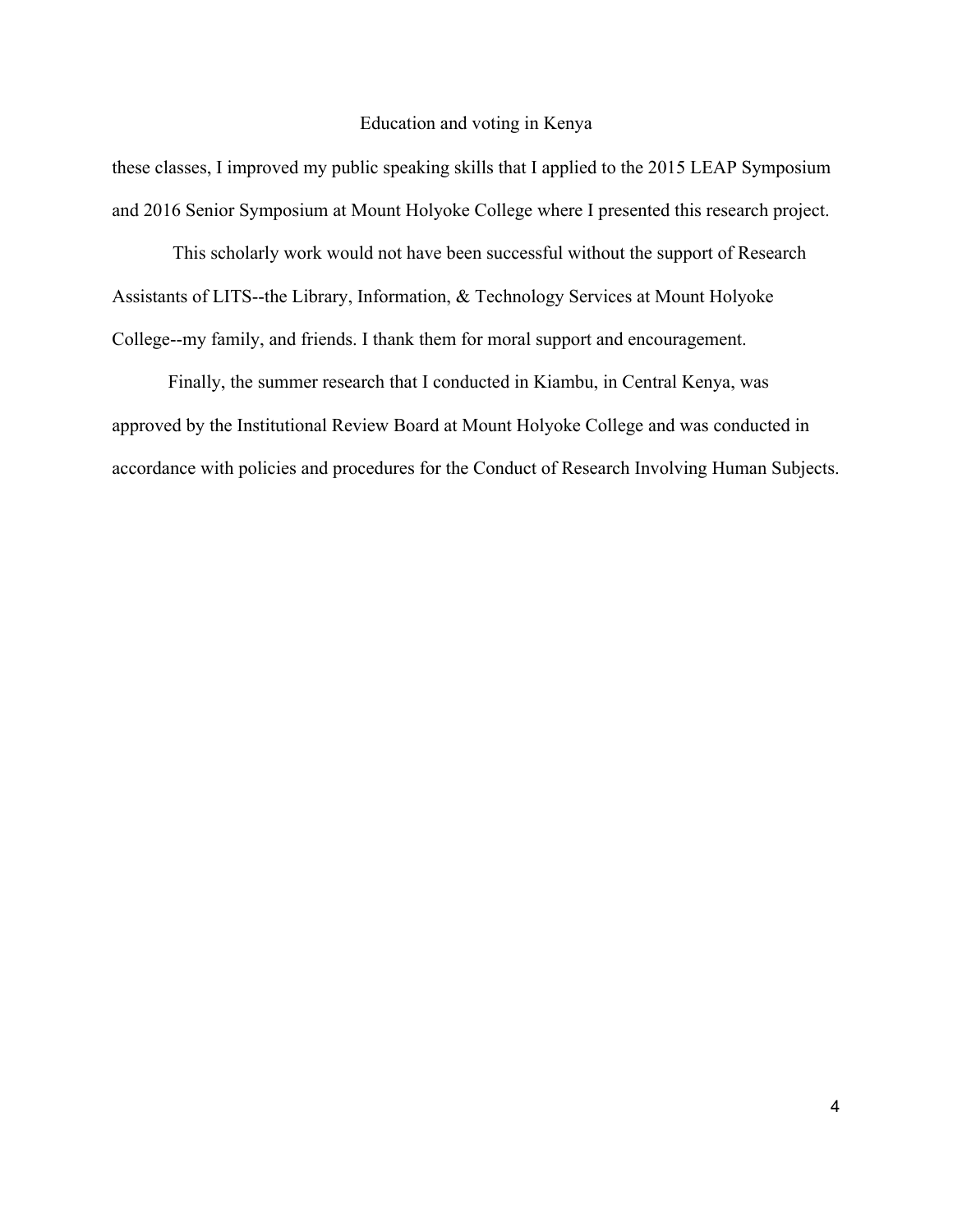## **Table of Contents**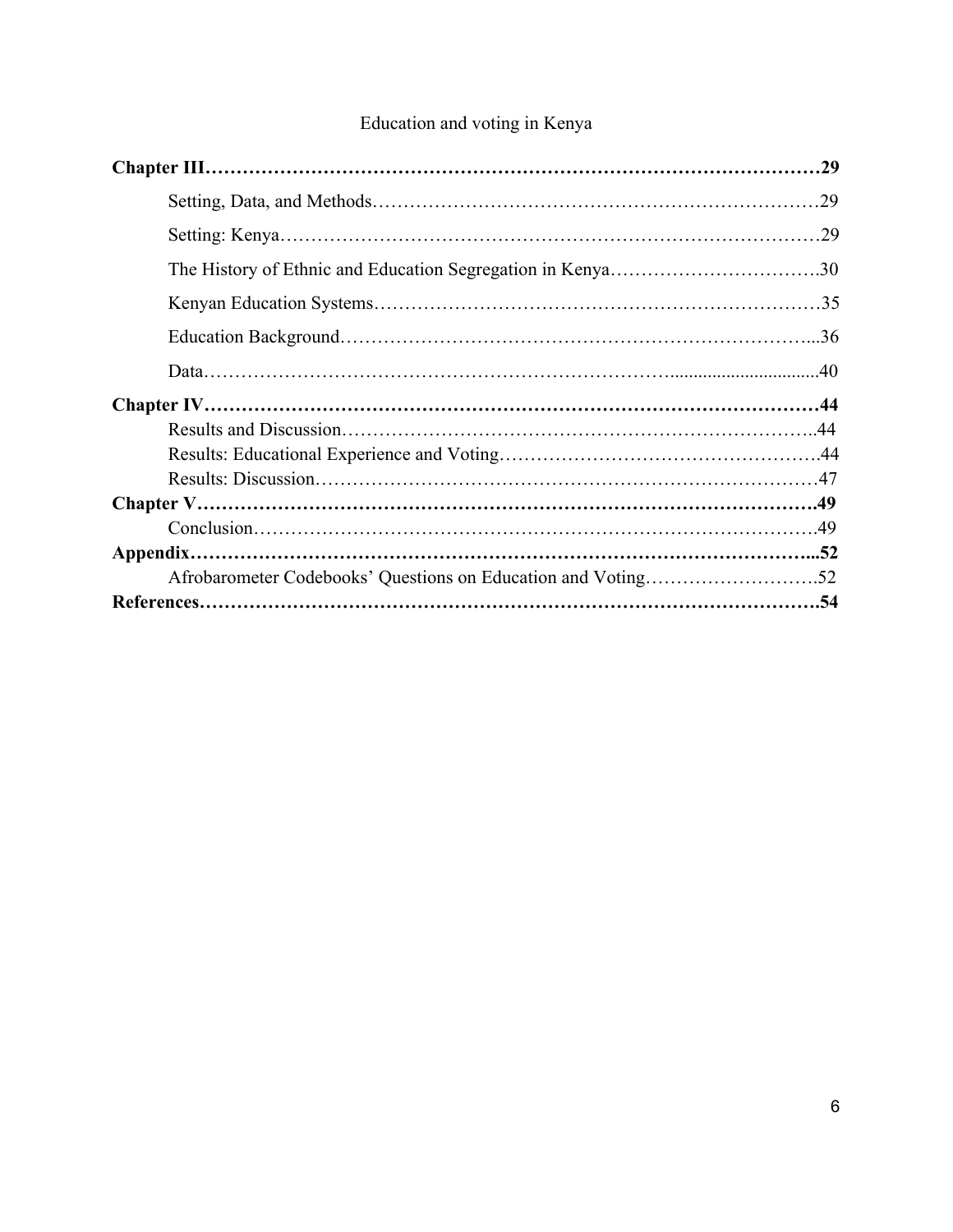# **List of Figures**

| <b>Figure 2:</b> Voter turnout in 2002 and 2007 national elections for respondents<br>who received formal education and those who did not receive formal education45 |  |
|----------------------------------------------------------------------------------------------------------------------------------------------------------------------|--|
| <b>Figure 3:</b> The relation of amount of formal education to national election vote                                                                                |  |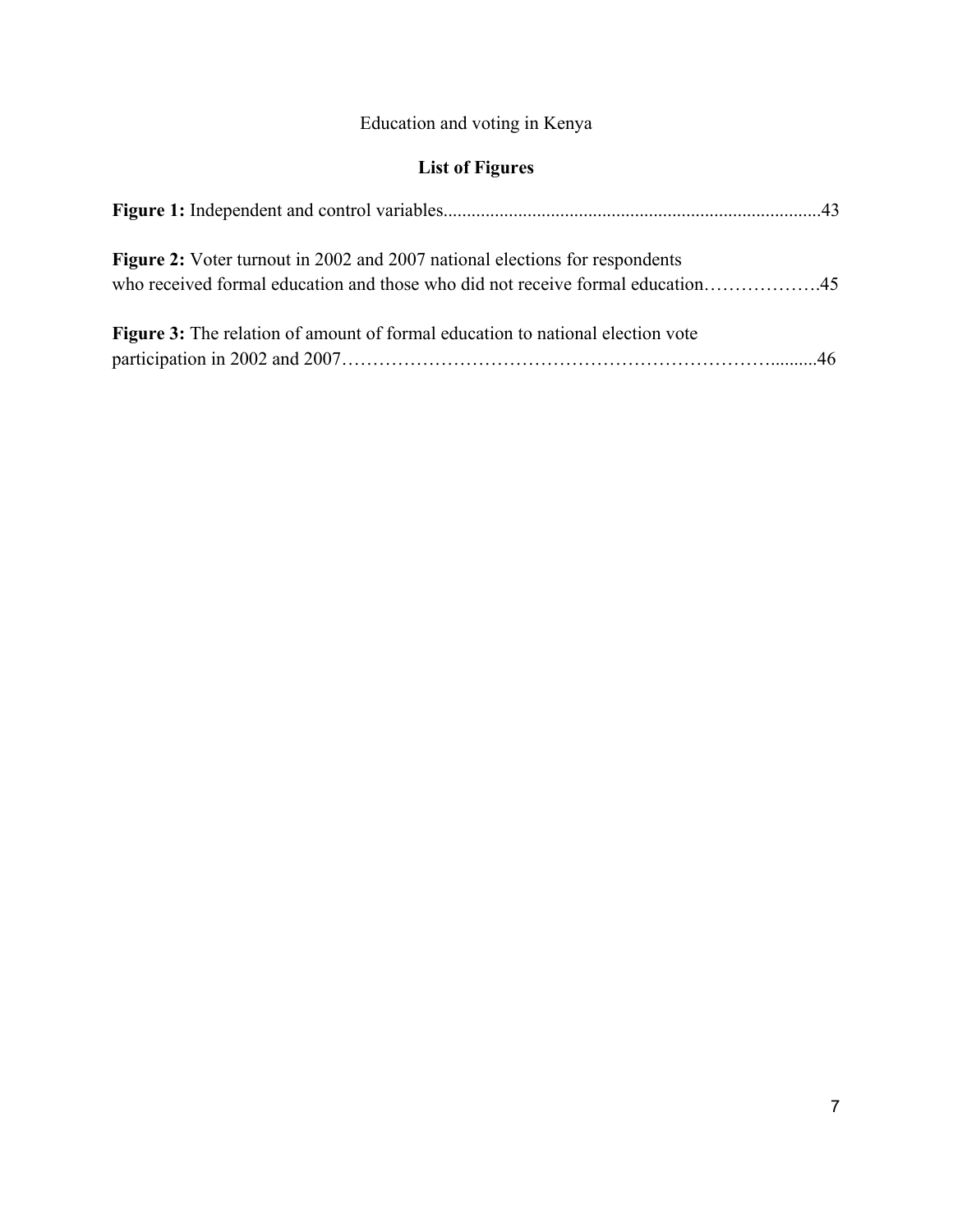# **Glossary**

| <b>FIDA</b> | Federation of Women Lawyers               |
|-------------|-------------------------------------------|
| <b>FORD</b> | Forum for the Restoration of Democracy    |
| <b>KANU</b> | Kenya African National Union              |
| KCPE        | Kenya Certificate of Primary Education    |
| KCSE        | Kenya Certificate of Secondary Education  |
| <b>NARC</b> | National Rainbow Coalition-Kenya          |
| <b>LDP</b>  | <b>Liberal Democratic Party</b>           |
| <b>LNC</b>  | <b>Local Native Councils</b>              |
| <b>NES</b>  | <b>American National Election Study</b>   |
| <b>ODM</b>  | Orange Democratic Movement                |
| <b>PNU</b>  | Party of National Unity                   |
| <b>UNDP</b> | <b>United Nations Development Program</b> |
| UIS         | <b>UNESCO</b> Institute for Statistics    |

TSC Teachers Service Commission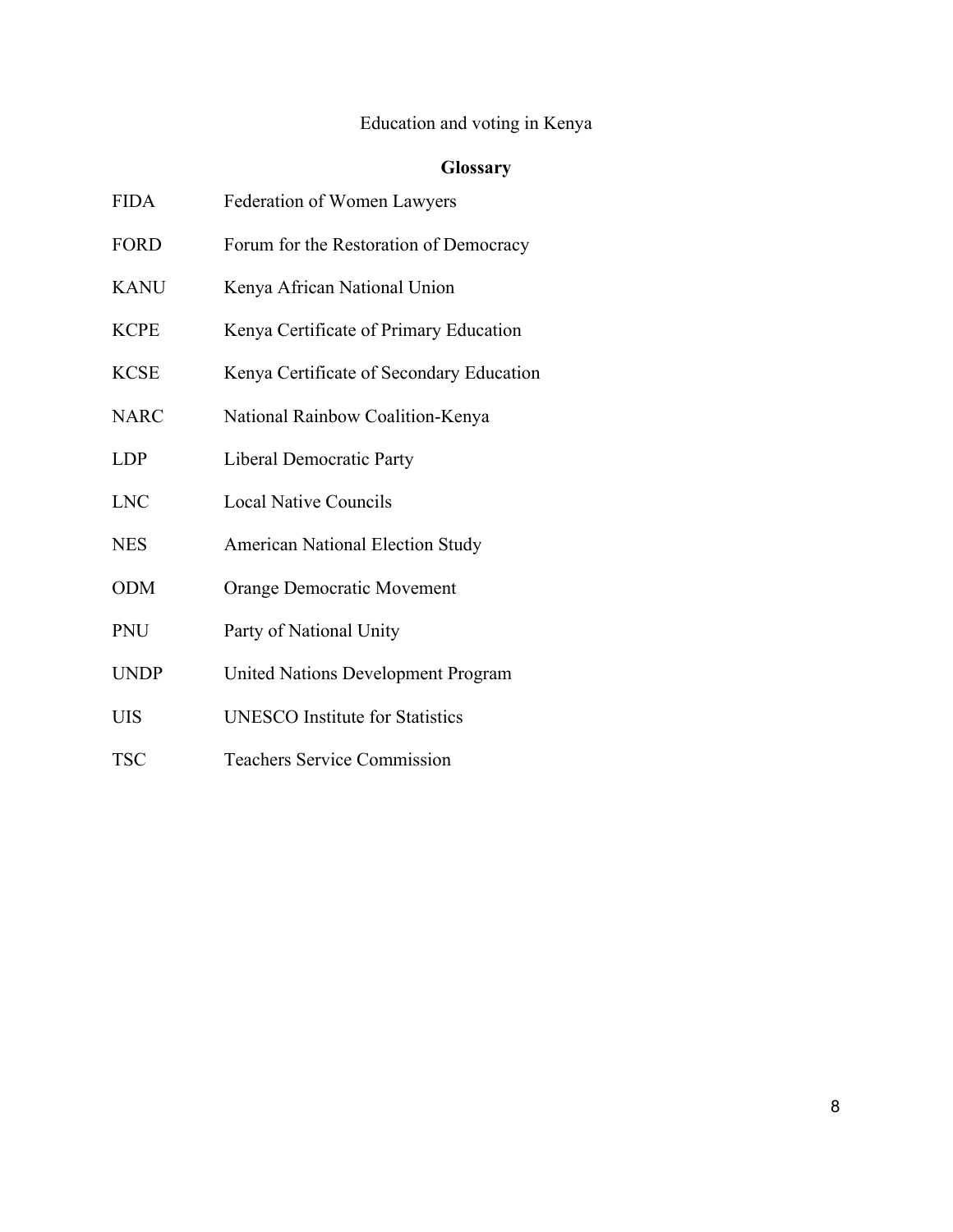## **Chapter I Introduction**

In a democracy, voting is the essential form of political participation and is shaped by several factors. Scholars have shown that education influences voting, but these studies draw largely from examining the American electorate. Typically, American citizens with more education are more likely to turn out to vote in an election. Does education have a similar impact in Kenya?

In Kenya, the number of people enrolling in school has been increasing steadily. The gross enrollment ratio for both female and male students for primary school education was 36% in 1995, 50% in 2005, and 60% in 2012. The secondary school enrollment rate for both genders was 39% in 1999, 48% in 2005, and 67% in 2012. The enrollment in tertiary institutions, including technical institutes, polytechnics, and colleges, has been rising as well. In 2002 the gross enrollment rate for both genders was 2.75%, 2.97% in 2005, and 4.05% in 2009 (UNESCO Institute for Statistics, 2016).

Alongside these increases in education enrollment has been an increase in voter turnout in Kenya. Since the return to multiparty democracy, voter turnout for parliamentary elections rose from 58.84% in 1992 to 85.91% in 2013. Even though voter turnout in parliamentary elections in 2002 decreased, the total number of votes between 1997 and 2002 increased by 65,625 votes. We see similar increases in voter turnout for presidential elections. The proportion of the eligible voter population participating in the 1992 election was 66.81% and 85.91% in 2013. Even though the percentage of voter turnout decreased slightly in 2002, the total number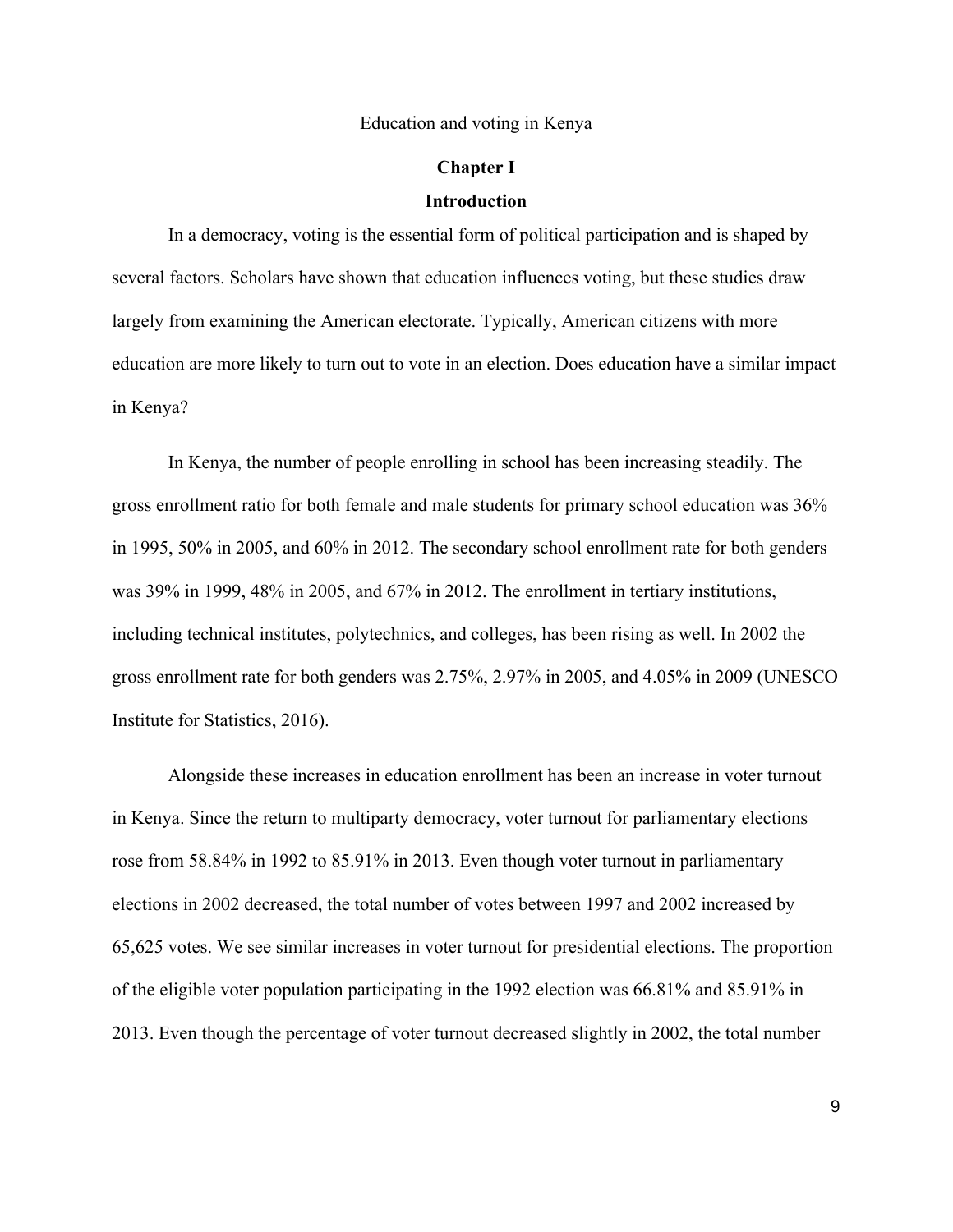of votes in presidential elections between 1997 and 2002 increased by 1,702,315 votes (International Institute for Democracy and Electoral Assistance, 2015).

Aggregate trends in Kenyans' schooling and in voting in parliamentary and presidential elections thus suggest a relationship between education and voter turnout. My thesis explores the relationship between education and political participation at the individual level in Kenya. Using data from Afrobarometer on respondents' voting behavior in presidential elections and educational experiences, I test whether the length and the type of education influence voting. Ultimately, I find that respondents with more education do not vote more than those with less. Additionally, respondents without formal education turned out surprisingly to vote more than those with formal education.

#### **Chapter Review Summary**

In Chapter 2, I review two relevant literatures: (1) the scholarship on the relationship between education and voting; and (2) research on the factors that increase or decrease the likelihood to vote in Kenya. These literatures lead me to two testable hypotheses: first, Kenyans with formal education might turn out to vote more than those without. Second, Kenyans who pursue lengthy education are more likely to vote than those who attend school only for a few years. Chapter 2 also includes the definitions for technical terms used in this study and provides background information on voting in Kenya. I introduce dependent and independent variables used to measure the outcome, voting. Finally, I state my contributions to this field of study.

Chapter 3 provides an overview of Kenya's history of ethnic and educational segregation since pre-colonial times. I also describe the various education systems implemented in Kenya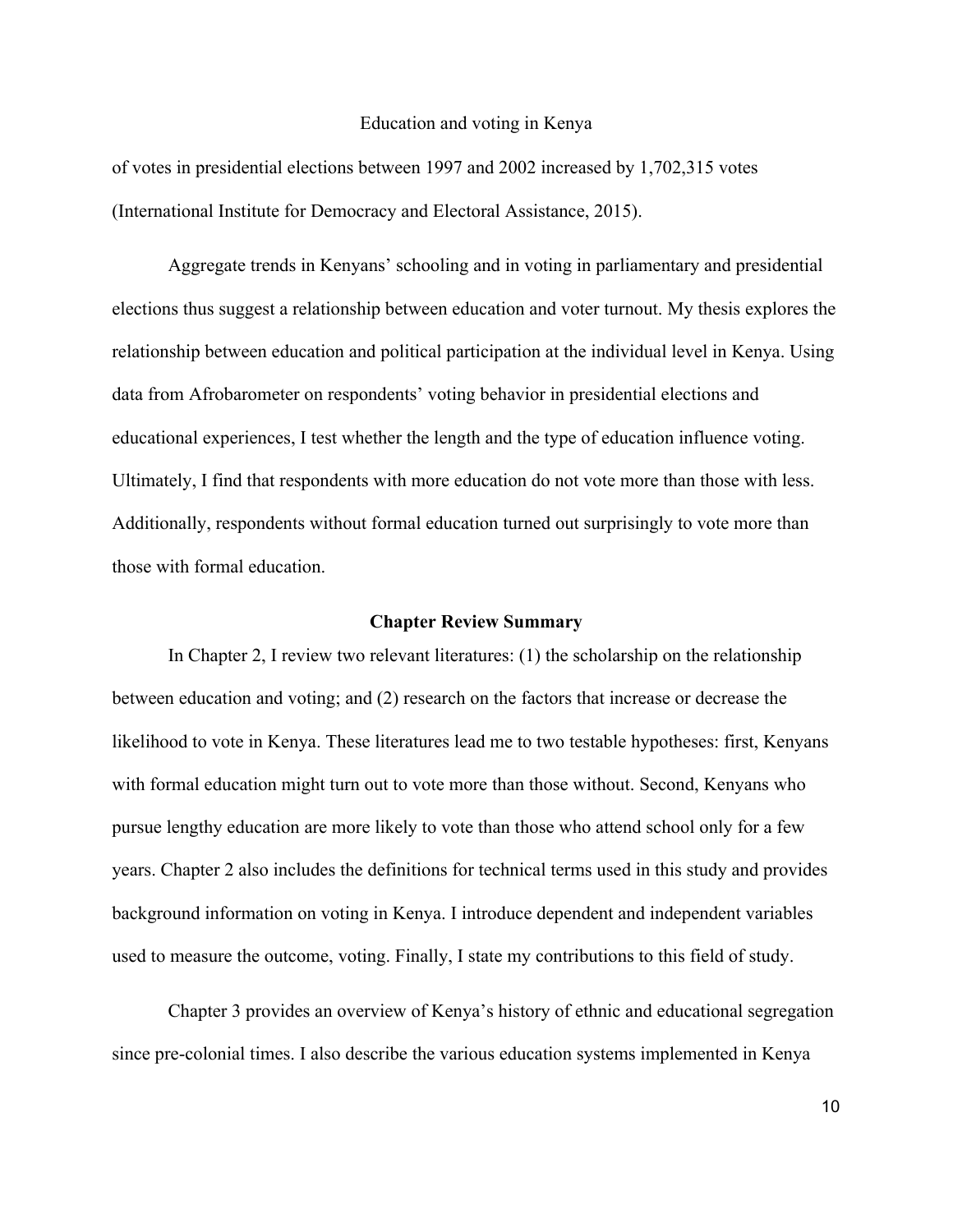and the goals targeted by each system. Moreover, I examine voting trends among Kenyans and how politicians have influenced voter turnout in Kenya. Additionally, I explain my research methods and my use of Afrobarometer data from four survey rounds collected between 2003 and 2011.

Chapter 4 presents and discusses my results. My concluding chapter raises questions to be explored further that might complement or challenge this study.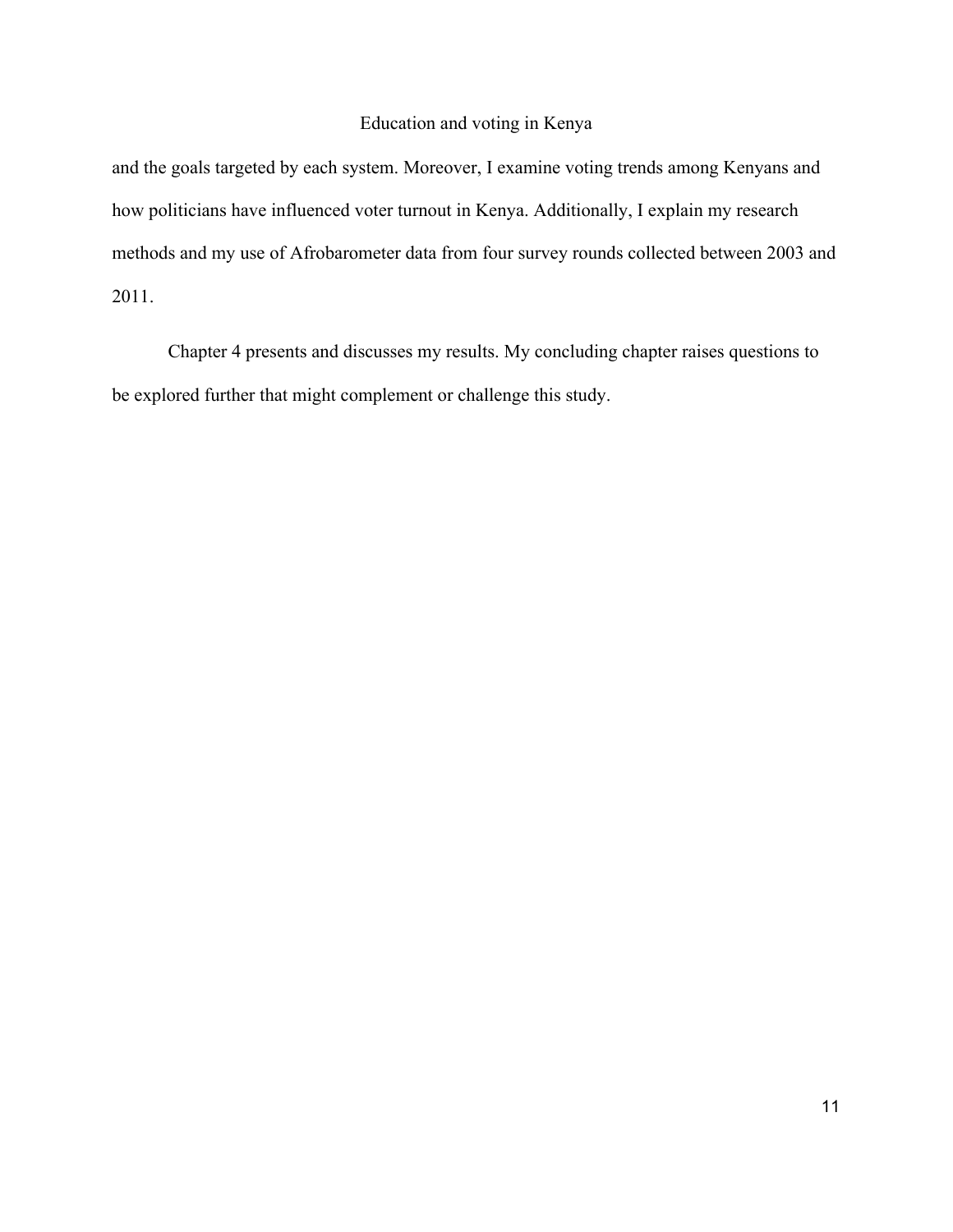## **Chapter II Theory and Literature Review**

This study draws on several literatures including those on education, social environments, learned behaviors, and political participation in order to determine how and whether education may affect voter turnout. Political participation consists of all activities that aim at influencing government's actions either directly or indirectly (Verba, Schlozman, & Brady, 1995, p. 38). Such activities may include voting, attending community meetings, contacting government officials, serving as church leaders or traditional rulers, and participating in protest marches or demonstrations. However, this study and the forthcoming literature review focuses primarily on voting, the most basic form of political participation, to investigate how education may affect voting.

#### **Literature Review on Education and Voting**

Presumably, the more education one has, the more likely they are to vote. However, scholars have not come to a consensus on whether there is a causal relationship - in other words, whether greater education directly produces more voter turnout. A study in America by Verba, Schlozman, & Brady (1995) shows that education is a strong predictor of voter turnout because it increases an individual's political interests and understanding of political issues. Education and schooling also expose people to resources that help them make informed decisions and avoid complications over voter registration, develop a sense of civic responsibility and civic skills, and increase their knowledge about government (Verba, Schlozman, & Brady, p. 305, 315, 349-354, and 358-360; Wolfinger & Rosenstone, 1980, p. 18). Wolfinger and Rosenstone (1980) established a strong relationship between voter turnout and years of education, finding an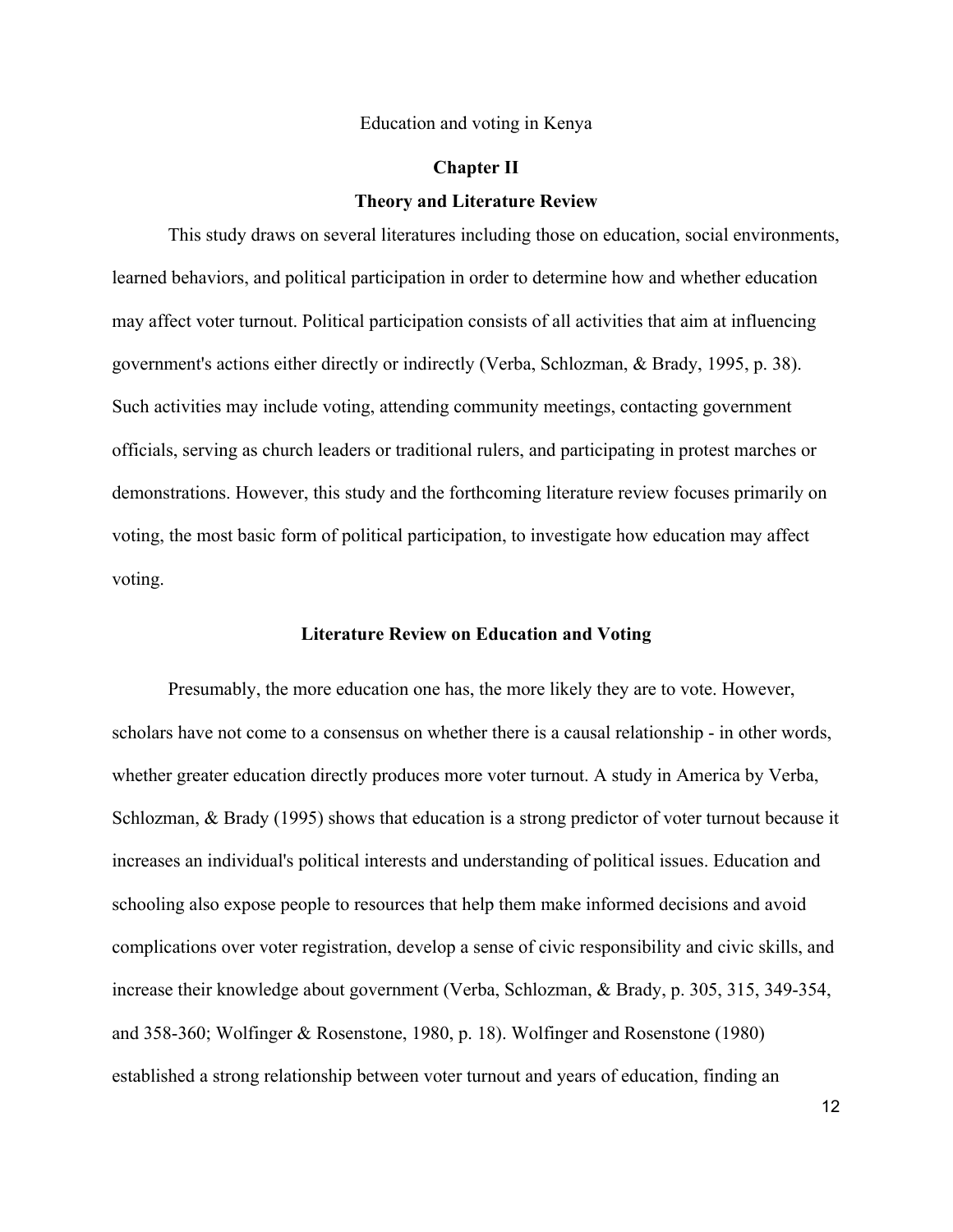increase in the level of education increased the likelihood that a person will vote (p. 24). In 1972, 91% of those who had attended graduate school for at least one year turned out to vote, 86% of college graduates voted, 69% of high school diplomas holders turned out to vote, and 38% of those who attended school for five years voted (p. 17-18).

Education has a strong influence on political behavior and the more people get educated the higher the likelihood that they will turnout to vote. Converse (1972) theorized that the increasing levels of mass education ensure that the upcoming generations will be more educated than older generations. To prove this idea, Burden (2009) analyzed the American National Election Study (NES) in presidential elections between 1952 and 2004. He found that in 1952, 85% of respondents had attained high school education and less than 10% had earned a college degree. In 2004, 40% of the respondents had completed high school only while one-third had also attended college. Burden shows that the respondents' completion of college education correlates with an increase in voter turnout since the 1980s. Non-graduates with some college education turned out to vote less than college graduates, but more than those with only a high school diploma (Burden, 2009). Lewis-Beck, Jacoby, Norpoth, and Weisberg (2008) had comparable results relating to formal education and voting for president in 2004: 51.4% of respondents with only junior high education voted, 78.4% of high school graduates; and 92% of college graduates (p.350). These results correspond to earlier data on the strong relationship between education and political participation (Verba, Schlozman, & Brady, 1995; Wolfinger and Rosenstone, 1980; Mayer, 2011). Lewis-Beck, Jacoby, Norpoth, and Weisberg (2008) affirms, "In more ways than one, effective participation depends on the operation of a nation's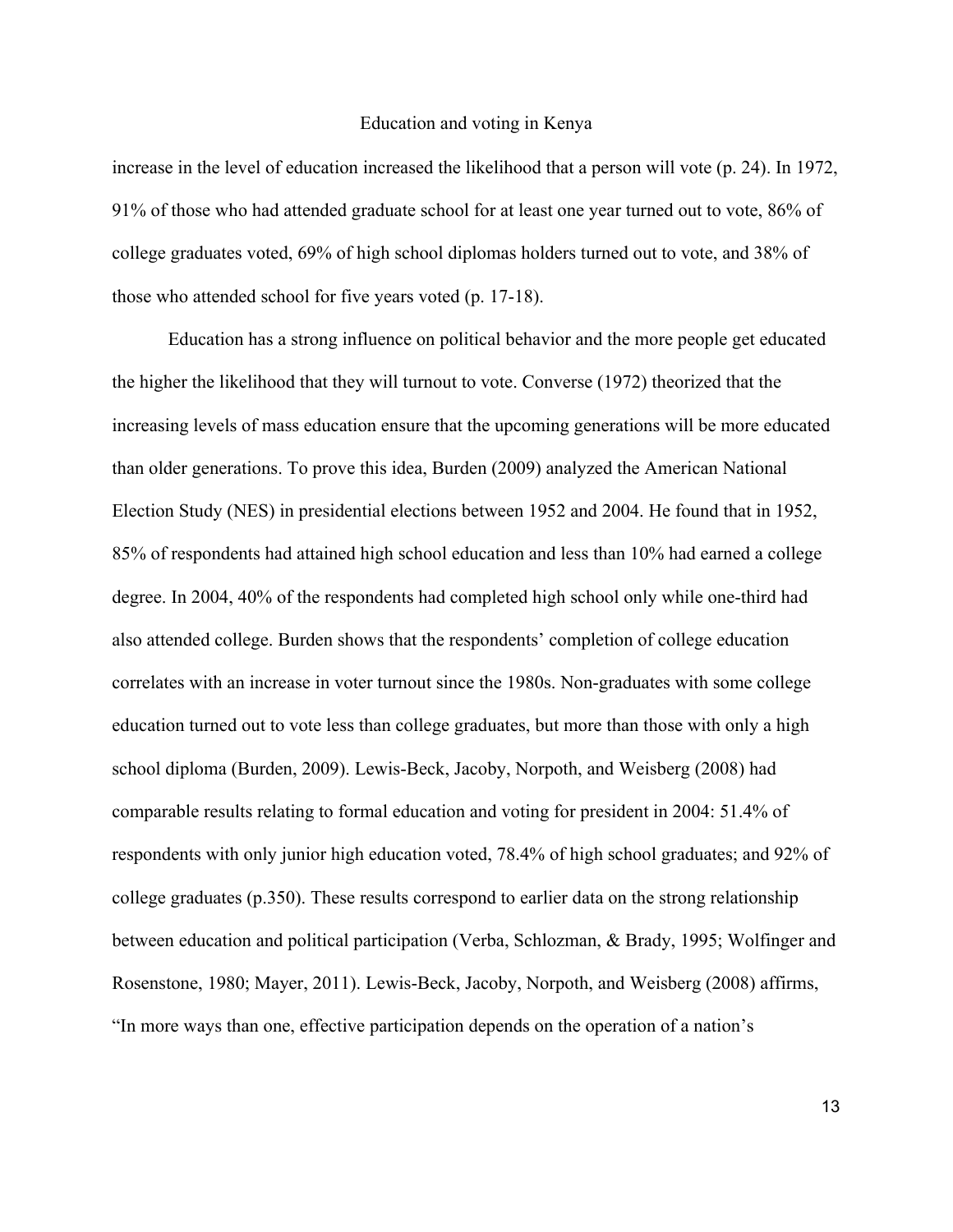educational system. Moreover, education is the key ingredient of any relationship between socioeconomic status and voting turnout" (p.102).

Higher education increases intellectual ability that seems to stimulate political interests. According to Dee (2004), education increases cognitive ability and understanding of democracy, and hence leads to higher levels of civic engagement. Ra (1975) affirms that education is the "most important determinant" in voting because of its psychological gratification to an individual. The length of education, especially after high school has been shown to increase the likelihood of voting (Verba, Schlozman, & Brady, 1995; Mayer, 2011). Berinsky and Lenz's (2010) study shows that the likelihood of voting for individuals born between 1935 and 1959, and who had some college education, increased by 19%. Although their study suggests that education may not definitely cause increased voting, they do, however, establish a probable relationship between voting and education.

Scholars debate whether the length of education relatively or absolutely determines civic engagement. Pelkonen (2010) concludes that additional years of education do not increase civic engagement; however, Perssons (2012) demonstrates that higher education causes greater political participation. Schooling has been shown to positively influence voter turnout and voter registration since individuals are trained to be politically involved (Tenn, 2007). Barry C. Burden (2009) investigated respondents who had not completed high school: they had a 50% chance of voting. Their likelihood to vote increased to 80% if they completed college education or attended college courses. Burden also studied respondents whose education level was below high school and who had 50% chance of voting. Their likelihood to vote increased to 70% if they received high school education. However, some scholars argue that prolonged education does not much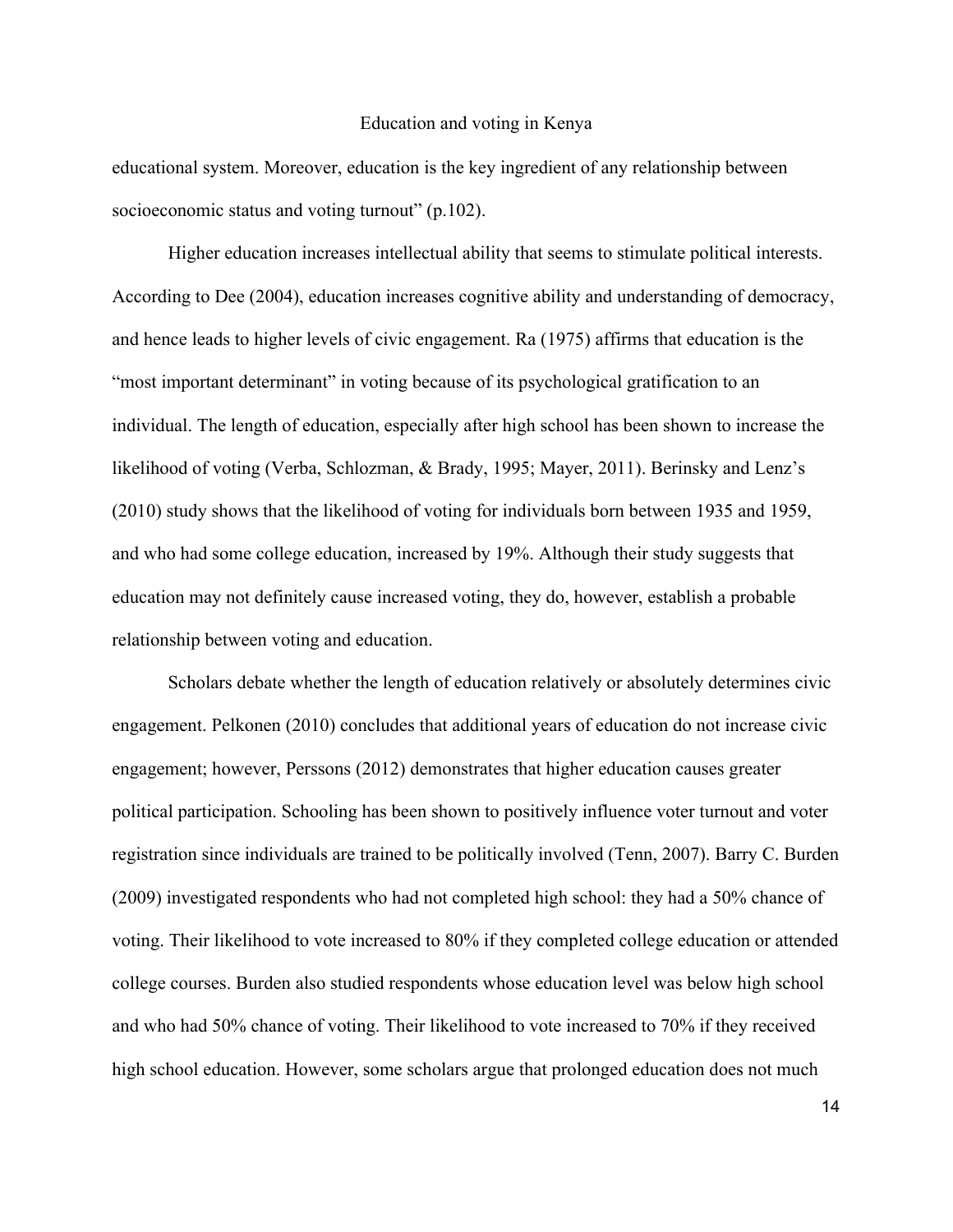increase voter turnout and voter registration. Tenn (2007) and Carpini and Keeter (1989) agree that increased years of education do not necessarily increase political knowledge (p.108). Even though the number of people going to school longer has greatly increased in the last decades, political participation in general only has slightly improved (Nie, Junn, & Stehlik-Barry, 1996; Carpini, 1997). In fact, some have observed a decline in voter turnout as education level increases (Nie, Junn, & Stehlik-Barry, 1996; Carpini 1997; Brody, 1978, p. 297). These contradictions underlie the debate on the causal effects of education (Berinsky & Lenz, 2010).

Some scholars argue that education is not a strong predictor of voter turnout, noting that the collective voter turnout has not changed in America despite increased educational achievement (McDonald & Popkin, 2001). Berinsky and Lenz (2010) show that education has a positive but small effect on voting because political participation has failed to rise as the levels of education rise. To support this theory, Kam and Palmer (2008) conclude that education is a proxy for pre-adult characteristics that encourage political participation, which should therefore not be credited solely to education. People who do not attend college can build their civic skills or be motivated to become active in politics through attending churches, affiliating with labor and other organizations, and being involved in their workplace (Verba, Schlozman, & Brady, 1995, p. 337-339). Therefore, the relationship between education and political participation is slight (Pelkonen, 2012).

However, people who complete college are more likely to vote and are more likely to have parents who are well off. Wealthy families can afford to buy reading materials such as newspapers, books, and magazines, which increase the likelihood to read and discuss politics at home. Children, who grow up in such families and who pursue education, are introduced to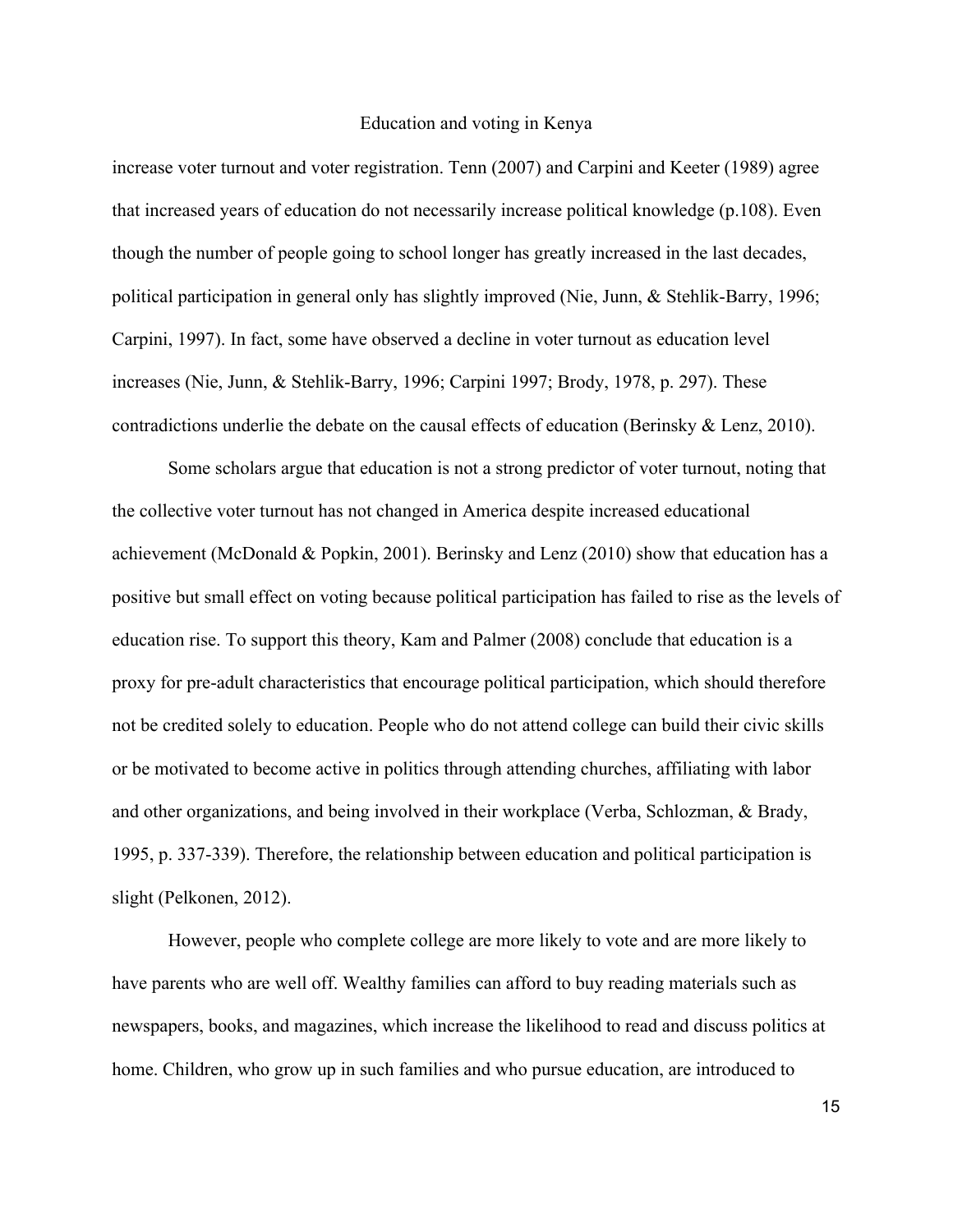politics early in life and they learn how to handle political information (Wolfinger & Rosenstone, 1980). They also have much more at stake in controlling or shaping political discourse and outcomes. Tenn (2007) provides counter-arguments against civic education theory, where education is believed to help develop skills and knowledge that have positive effect on voting (Tenn, 2007, Verba, Schlozman, & Brady, 1995). He claims that living in an educational environment, rather than spending many years in school, is the predominant effect of education on voter turnout (Tenn, 2007).

Behaviors developed in educational environments increase the likelihood of civic engagement. Sears and Funk (1999) state that some attitudes developed before adulthood serve as "predispositions" to greater political socialization. Behaviors shaped at home, school, and church have great influence on adulthood behaviors in political participation, such as voting, since they serve as training (Andolina, Zukin, & Keeter, 2003; Verba, Schlozman, & Brady, 1995; Persson, 2012). Factors affecting early socialization attitudes and behaviors such as parents' political orientation and engagement, and family environment shape attitudes and behaviors toward political engagement and determine one's education level (Andolina, Zukin, & Keeter, 2003; Achen, 2002; Perssons, 2012).

A decrease in voting in relation to education can happen because of several reasons. A change in curriculum where children are taught different skills and subject matter using different styles might change students' ability over time. This change could happen depending on the political abilities that the curriculum puts more emphasis on.<sup>1</sup> Additionally, a change in politics

<sup>&</sup>lt;sup>1</sup> Kenya has implemented 2 education systems since independence. Refer to the Kenyan Education System section below.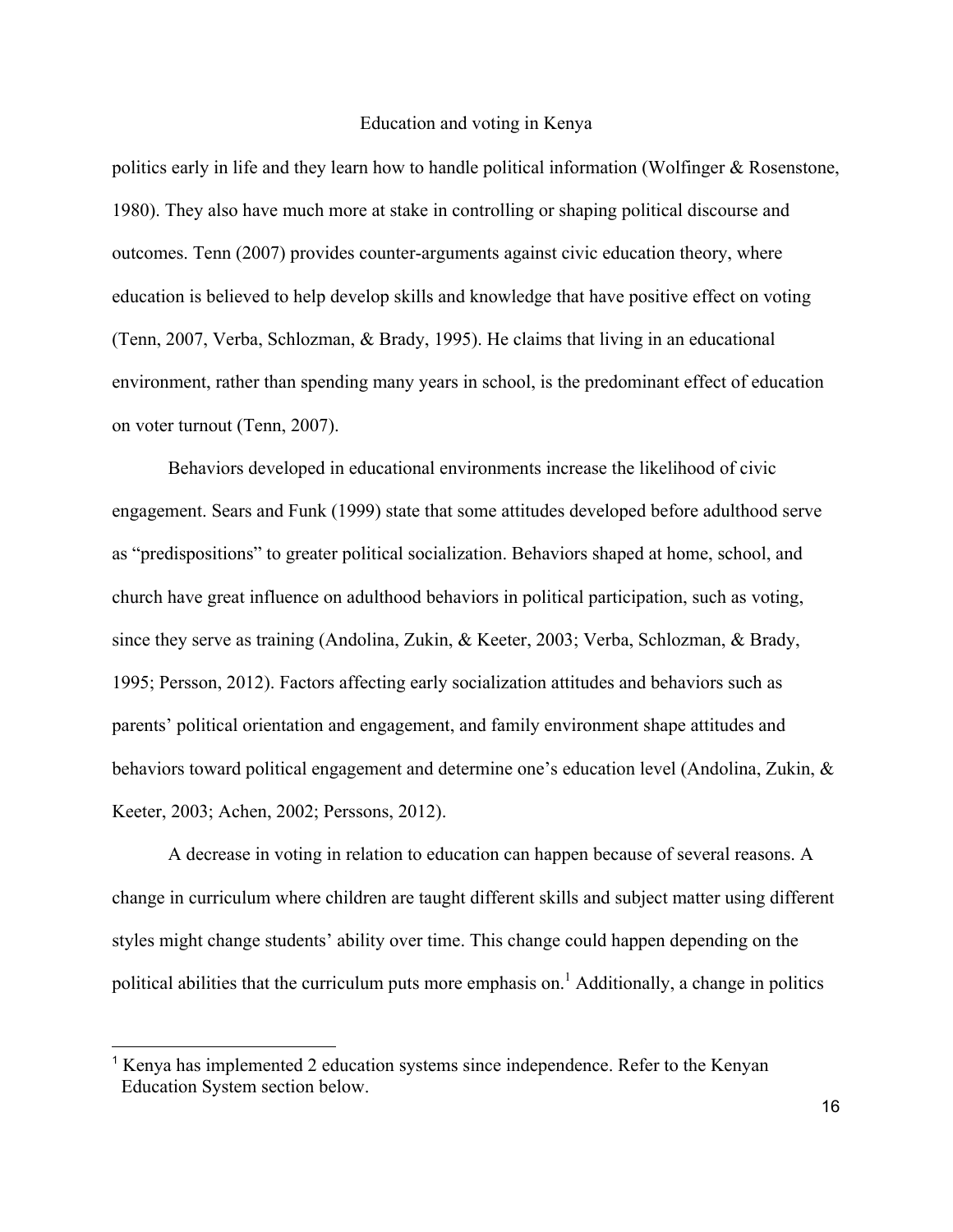that affects the accessibility of education and requirements placed on people to vote might affect voter turnout (Burden, 2009).

Although there are varied arguments about how education affects voter turnout, the consensus is that ultimately education in countries such as the United States has a positive impact on encouraging political participation. I will assess whether this holds true in the Kenyan context in two ways: by examining the influence of formal education, as well as the effects of the length of education, on voter turnout. Do Kenyans who received formal education vote more than those who did not? In addition to this question, I will determine whether Kenyans who attend school for longer years are more likely to vote than those with fewer years of education.

#### **First Hypothesis: Does Formal Education Increase Voting?**

I hypothesize that Kenyans who received formal education are more likely to vote than those who did not receive formal education. Coombs and Ahmed (1974) define formal as "the highly institutionalized, chronologically graded and hierarchically structured 'education system,' spanning lower primary school and the upper reaches of the university." Formal education increases one's skills to process information in subjects like politics (Ra, 1981). These skills enable people to follow political campaigns and news on mass media, which might create the interest to participate in politics. Additionally, formal schools emphasize the duty to vote and foster a sense of citizenship. This increases the moral pressure to vote.

My data analysis does not examine Kenyans with informal education separately. Instead, I lump together all people with informal education and those without any education, and compare their likelihood to vote with that of those with formal education. Informal education in pre-colonial Kenya fits part of the definition described above; it was hierarchically and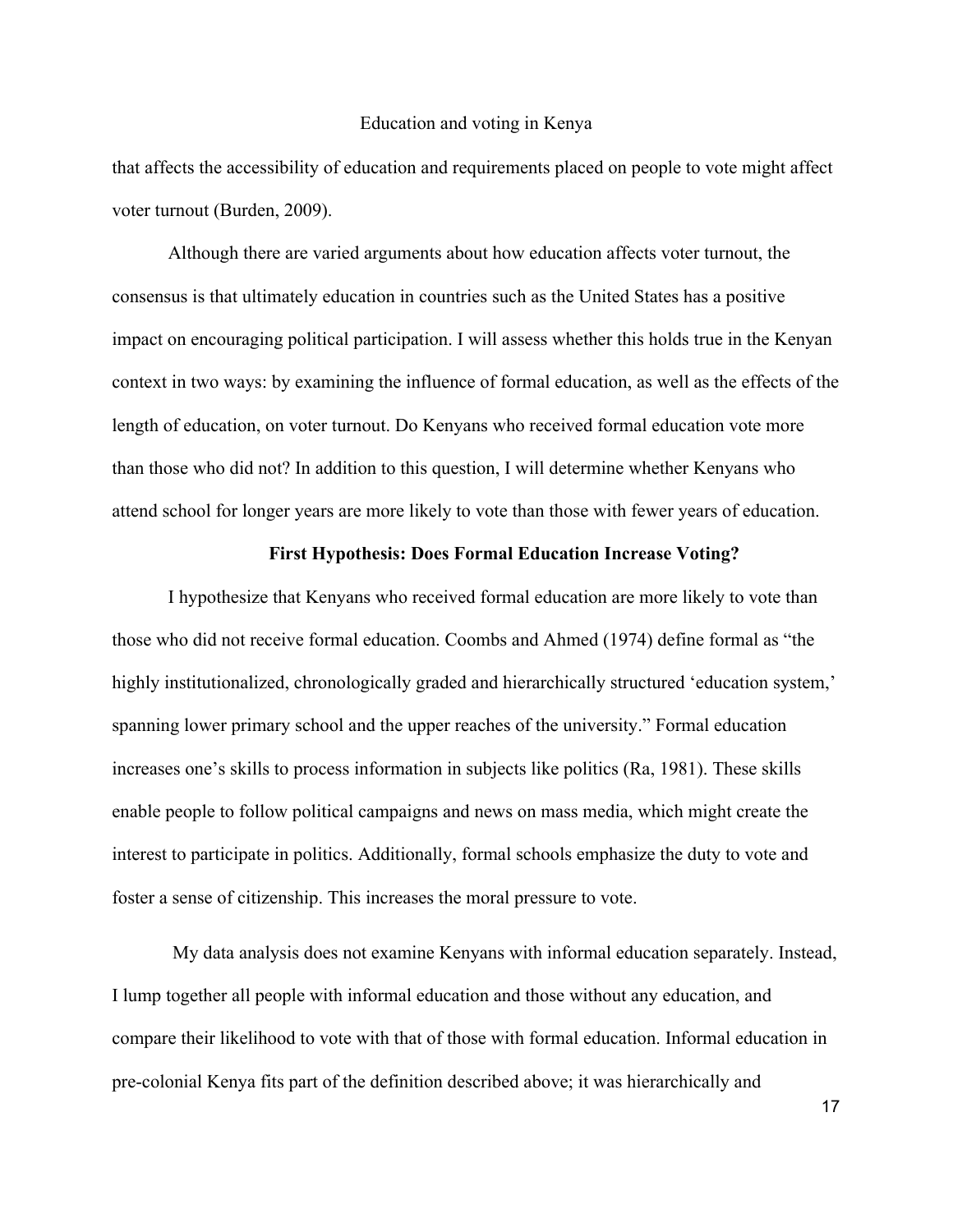chronologically organized depending on the season and the age of the individual. Children were first educated within the family, followed by local groups, and finally within the entire tribal organization where they went through initiations that helped shape their character. In the Gikuyu community, young people were provided with specific skills and knowledge at different stages in life, which allowed them to gain membership to certain groups that they had to remain loyal and show devotion to (Kenyatta, 1965, p. 111). Young people were also given the right to own property and taught the importance of unity in a community (Kenyatta, 1965, p. 115). During the initiation ceremonies, "graduation" to adulthood, the youth were also taught to help their country and obey elected leaders (Kenyatta, 1965, p. 106). The emphasis on social and economic responsibilities, as well as duties toward the country might trigger interest in participating in politics and influencing decision-making processes that affect the people. Informal education prepared Kenyans to become responsible and self-sustained members in society as older people, with learning and practical skills passed to children and adolescents (Kenyatta, 1965). However, it should be noted that education provided in pre-colonial period was the formal education at the time.

#### **Second Hypothesis: Level of Education**

The American studies reviewed earlier invite the hypothesis that Kenyans with more advanced education will be more likely to vote than those with less education. The Embassy of the Republic of Kenya reports that level of education is usually measured by number of years in school: primary or elementary school, secondary or high school, post-secondary institutions (e.g., from vocational and technical training institutes), university, and postgraduate advanced degrees.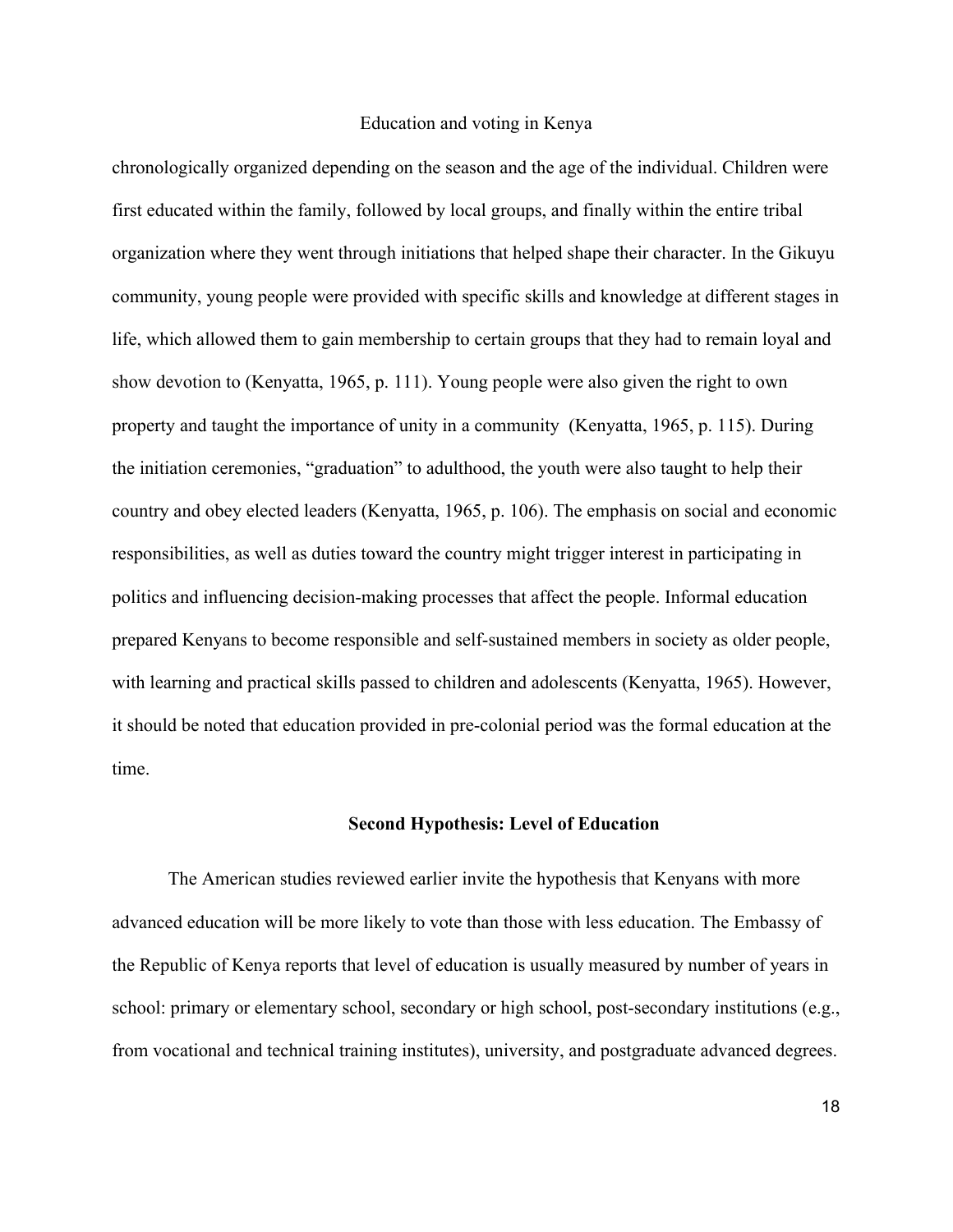Typically, a university graduate would have spent 16 years in school; 8 (primary); 4 (secondary); 4 (university) (Embassy of the Republic of Kenya).

#### **Literature Review on Voting in Kenya (Africa)**

The scholarly literature on voting in Kenya and Africa more broadly has identified characteristics increasing the likelihood that people will turn out to vote, as well as obstacles to voting. These characteristics include age, gender, geographical location, party identity, religion, and socioeconomic status; each in turn are detailed below.

#### **Voting in Kenya**

Ethnicity and tribalism have been deemed to influence various civic actions in Africa, such as voting and rioting. Nelson Kasfir (1989) argues that ethnicity could be a motivation for political actions. Nnoli (1989) argues that tribalism requires common sentiment of being "one in relation to other groups,"(Nnoli, 1989, as cited in Oyugi, 1997). Even though the term tribalism is the most commonly used in Africa, the application of the term ethnicity is more general and less likely to trigger negative connotations (Kasfir, 1986). Some authors argue that tribalism is a natural condition in Africa that will continue to exist, while others argue that tribalism is an ideology that needs to be repudiated (Legum, 1970; Mamdani, 1976, p. 3).

Ethnic groups in Kenya are divided among ethnic-based political parties. Tribalism, which is used as a political and economic tool, influences the behavior of both voters and politicians (Nnoli, 1978, 1989 as cited in Oyugi, 1997). The electoral process is influenced by regimes that use elections to defeat certain ethnic groups, which often present themselves as "victims of ethnic ideology." This behavior fosters ethnic political rivalry in Kenya (Mueller,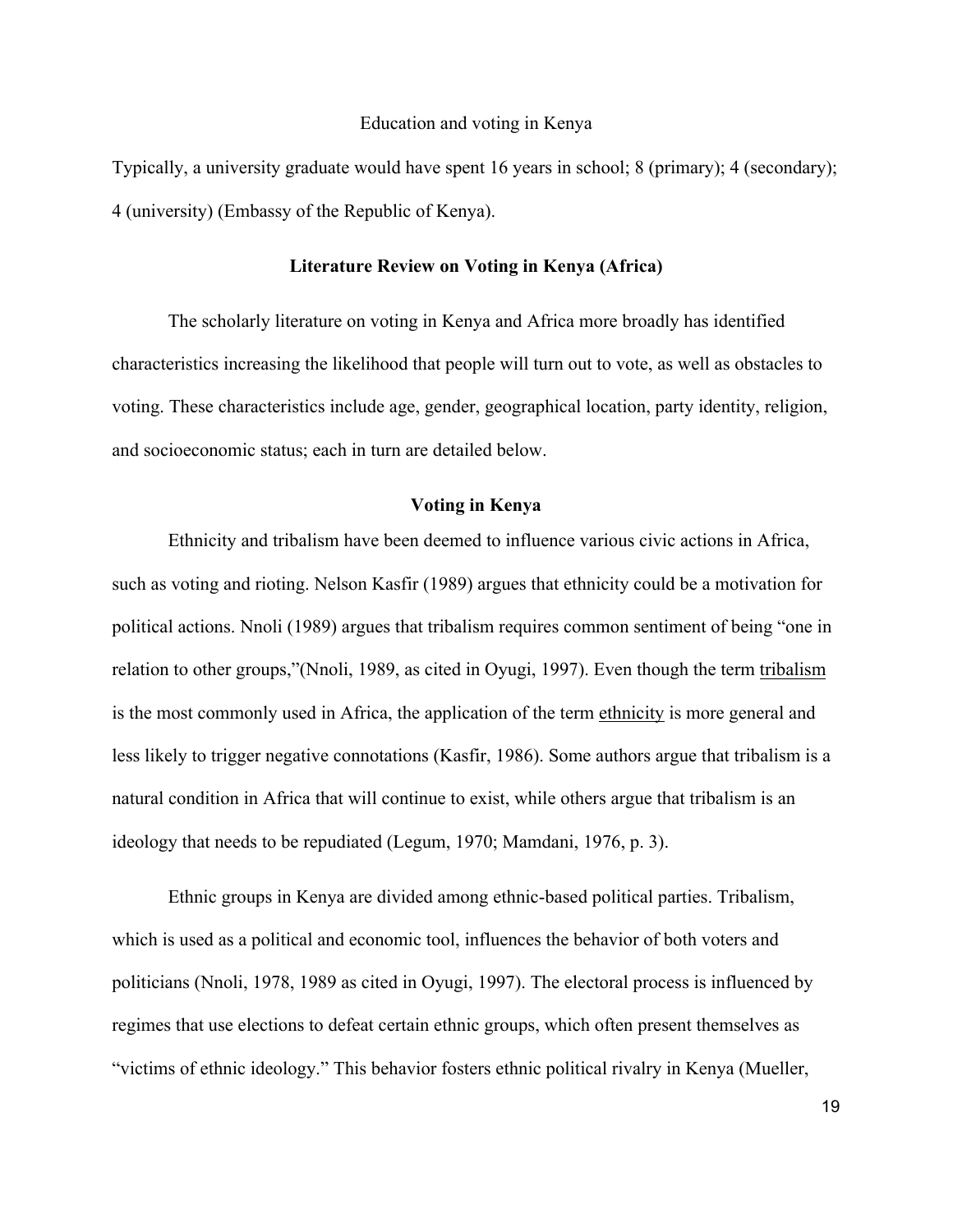2011; Oyugi, 1997). However, whenever Kenyan leaders are united by common goals, some of which are geared toward benefiting them in the long-run, they mobilize citizens to participate in politics. In 1992, the majority ethnic groups, which were led by leaders who formed the Forum for the Restoration of Democracy (FORD), united to eliminate Moi's dictatorship and establish multipartyism. The government responded by detaining these leaders. This triggered political opposition and a group of leaders created an alliance through which they mobilized people for change (Daily Nation, as cited in Oyugi, 1997; Oyugi, 1997).

The Constitution was amended to end one-party rule and allow multipartyism. Unfortunately, the unity among FORD leaders did not last since ethnic interests started influencing the party's agenda. Political leaders separated and registered political parties, none of which sought national support (Oyugi, 1997). During the presidential elections, the Kalenjin and co-ethnic groups voted to protect the privilege they enjoyed from having a Kalenjin President. They also voted to ensure that they continued receiving favors from the president (Posner, 2013; Oyugi, 1997). For the Gikuyu, the 1992 elections were viewed as an opportunity for them to regain political and economic power, which shifted to other ethnic groups after Moi became president. The Luo and Luhya perceived the 1992 elections as their opportunity "to eat." The Luo, political opponents of the Gikuyu, also wanted to demonstrate their numerical strength as the second largest ethnic group in the country (Oyugi, 1997).

Vote-buying is a very common practice in Kenyan politics. This behavior is not only practiced by new democracies, but has existed in old democracies such as Britain and the United States. In Kenya, voters who support the most competitive political parties on one hand, and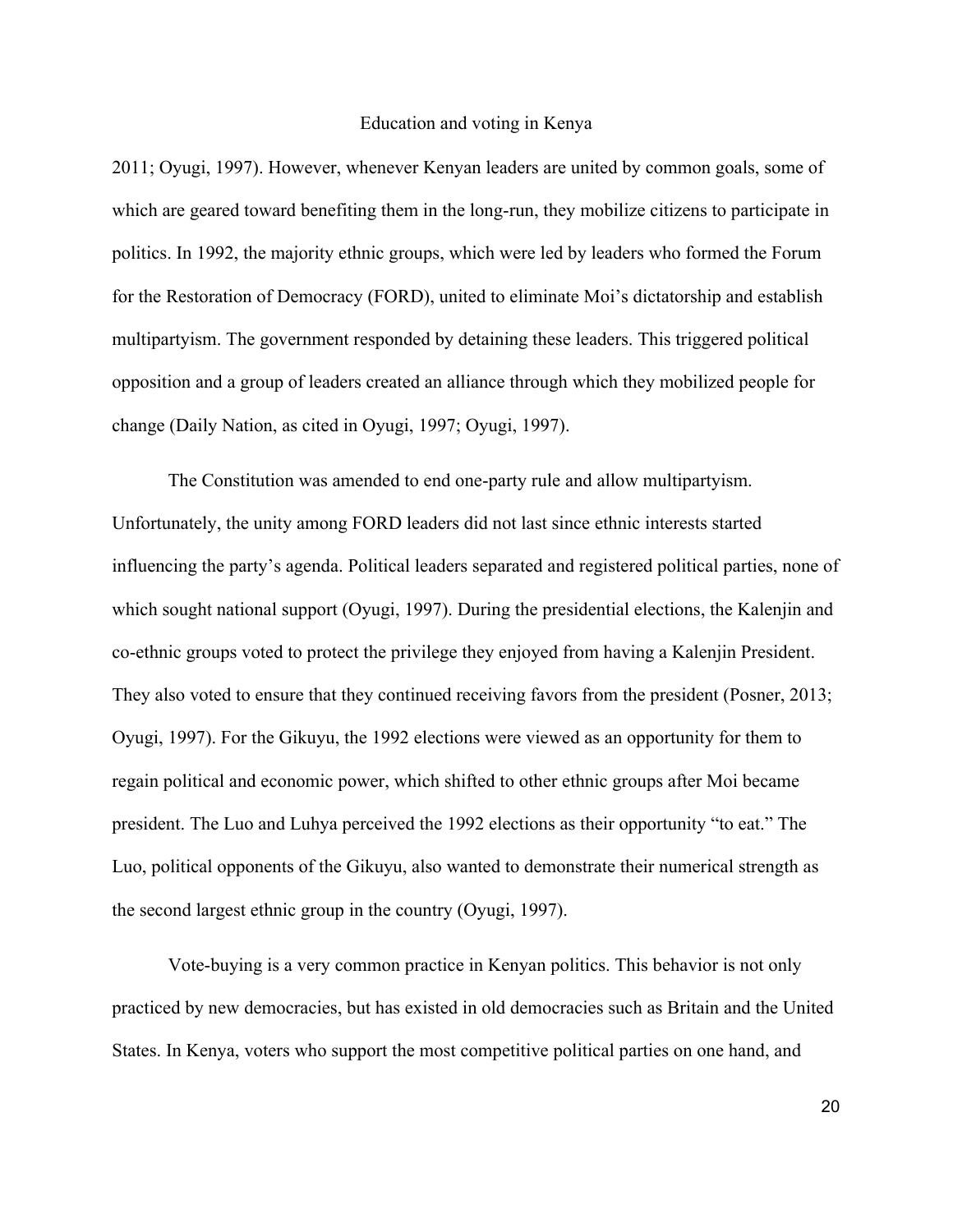those who support weak or less competitive political parties on the other hand, are the most vulnerable to vote-buying. According to Bratton (2013), individuals who have been in contact with vote buyers are 15% more likely to vote than those who were not approached. People with less education are also more likely to be persuaded by vote buyers than those with more education. Vote buying increases in the weeks leading up to elections. In most cases, poor citizens, who cannot afford basic needs are influenced by vote buyers through the distribution of material benefits including food, money, and gifts (Bratton, 2013, p. 103-108). Media in Kenya have reported cases whereby politicians dish out money to supporters in exchange for their votes (Nzioka & Munene, 2011).

#### **Age**

Young adults are less likely to vote in most African countries. The population of young adults in Africa aged between 15 and 35 years is over 35%. However, the engagement in political and economic affairs of this population is very low (World YWCA, 2013). This lower turnout is common in young adults who have attained voting age after their country's transition to democracy. Voter turnout of youths in democratic countries in Africa is also influenced by the number of years an incumbent party has been in power and their success in creating jobs. Additionally, some young adults abstain from voting due to corruption that they witness in politicians. Others do not seem to have a basic understanding of the government and politics (World YWCA, 2013). On the other hand, older voters are more likely to be discouraged from voting by the quality of democracy in their countries rather than the number of years a regime has held power (Resnick & Casale, 2011). Due to lower voter turnout of the young people in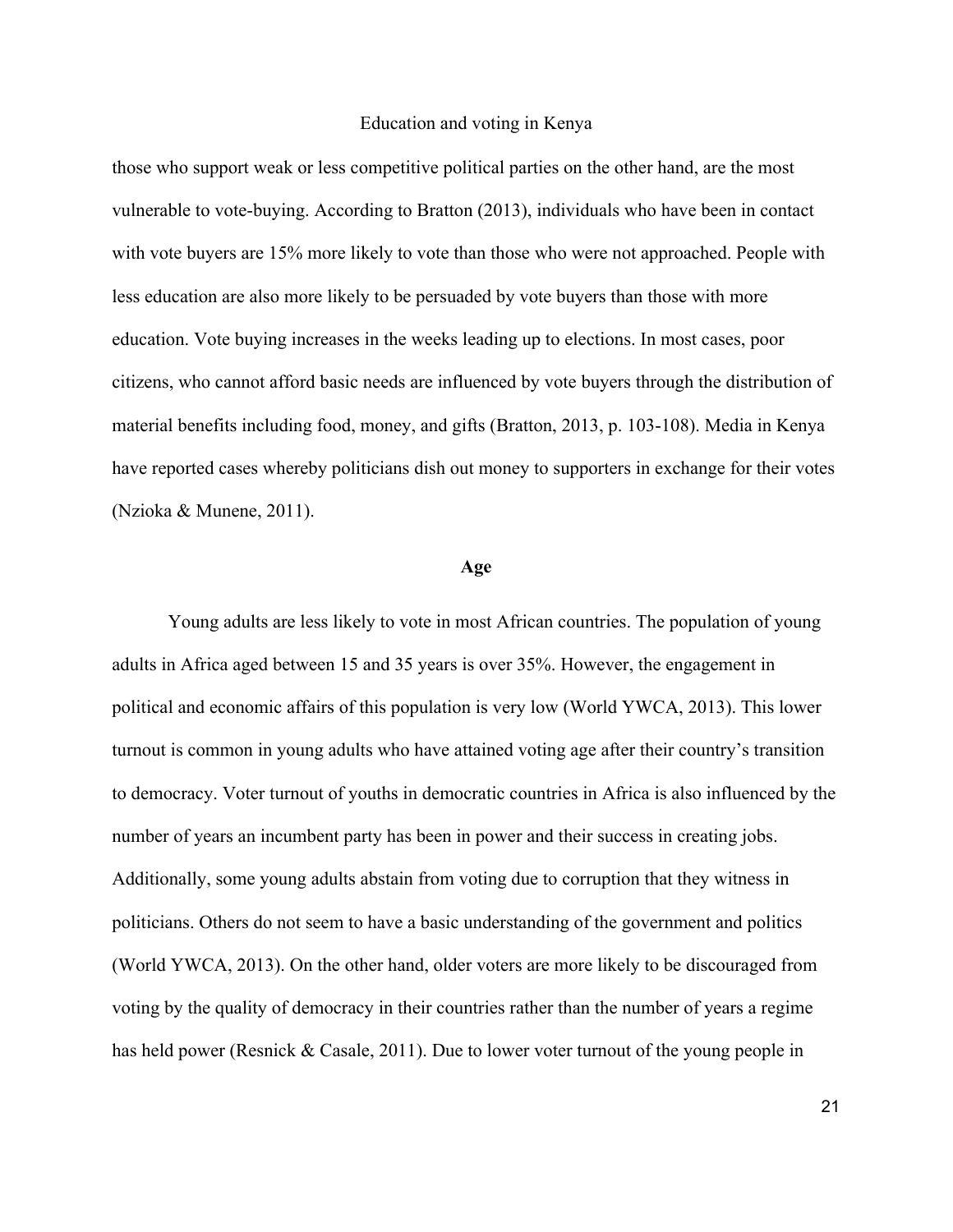Botswana, the voting age was reduced from 21 to 18 during the democratic transitioning process in 1997. But this did not increase the youth vote in the following national election (Bratton, Mattes, & Gyimah-Boadi, 2005; Resnick & Casale, 2011; Molomo, 2000). In 1974 Kenya also reduced the voting age from 21 to 18 to encourage youth's participation in elections (Government of Kenya, 2010). And many young Kenyans did turn out to vote for the first time in the 2002 and 2007 historic national elections (Report of the Independent Review Commission, 2007). While lowering the voting age does not fully explain this improved turnout, the expanded franchise likely contributed to increased participation. Youth voter turnout remains low in democratic countries in Africa; however, the likelihood of voting increases by 4% each additional year a person lives (Resnick & Casale, 2011).

Difficulties in voter registration hamper the turnout of young adults more than that of any other age group. Adults 45 years or older are twice as likely to have a voter's card than those under 30. In Mali, Ghana, Nigeria, Uganda, and Tanzania, 23% of the younger generation was not registered to vote compared to 11% of the much older generation. In 2007, youth between the ages of 18 and 30 years composed 46.2% of the Kenyan population but only 32.1% were registered to vote (Report of the Independent Review Commission, 2007). Even though young adults may be as interested in public affairs as the older generation, institutional barriers, such as voter's registration, limit their participation (Bratton, Mattes, & Gyimah-Boadi, 2005).

#### **Gender**

In Kenya there is a very wide gap in voting between men and women. Kenya ranks 103rd out of 135 countries that were surveyed in 2012 by the Global Gender Gap Report (Hausmann,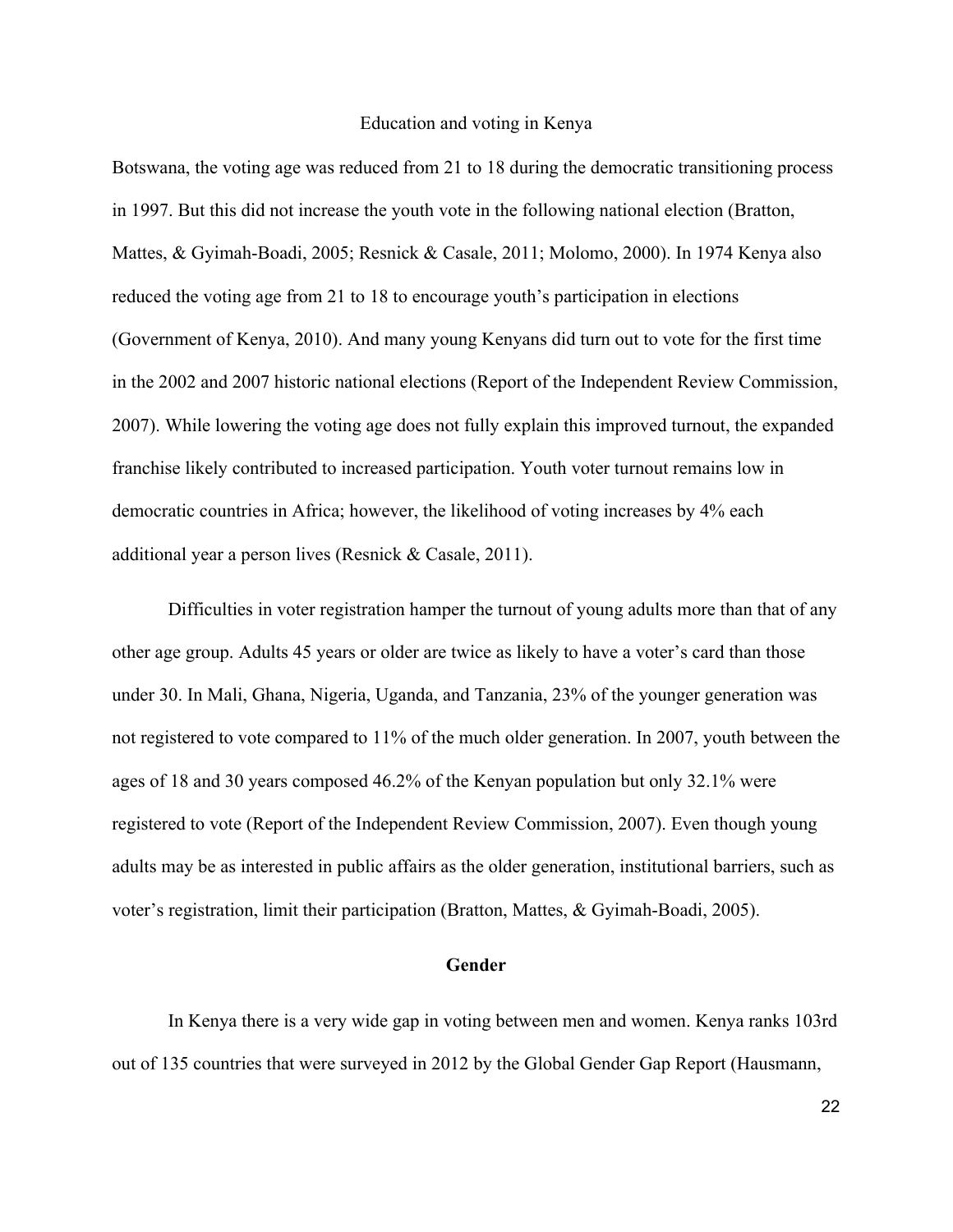Tyson & Zahidi, 2012). Female voter turnout in Kenya is low because women are underregistered to vote (USAID, 2013). In 2007, women made up 51.4% of the Kenyan population versus 48.8% of male population in 2009 (Report of the Independent Review Commission, 2007; Mwatha et al. 2013). However, only 47.1% of women were registered to vote. In 1997, 47.9% had registered to vote, which means that their voter registration had been declining (Report of the Independent Review Commission, 2007).

Women's low voter turnout reflects their underrepresentation in the local and national government. Between 2008 and 2013, the parliament was comprised of 9.8% of women representatives in Kenya, which is below the global average of 18.8% for women members of parliaments. Women representation in Kenya is also low compared to such neighboring countries as Rwanda, where women's representation in the parliament is 56%, 36% in Tanzania, 35% in Uganda, 30% in Burundi, 26.5% in South Sudan and 24.6% in Sudan (USAID, 2013; Mwatha, Mbugua, & Murunga, 2013). A weak representation of women in the government is likely to discourage them from voting since they lack enough role models to inspire them to actively participate in elections. Additionally, lack of an equal representation of women and their needs might lead women to discount their influence on political issues and avoid voting. This is because males dominate important decision-making processes in political parties (Federation of Women Lawyers (FIDA) Kenya, 2013).

Various forms of actual discrimination and implicit expectations also limit women's voting. The Kenyan patriarchal culture favors men over women in terms of capital accumulation, political support, religious practices, and class division. During election campaigns, male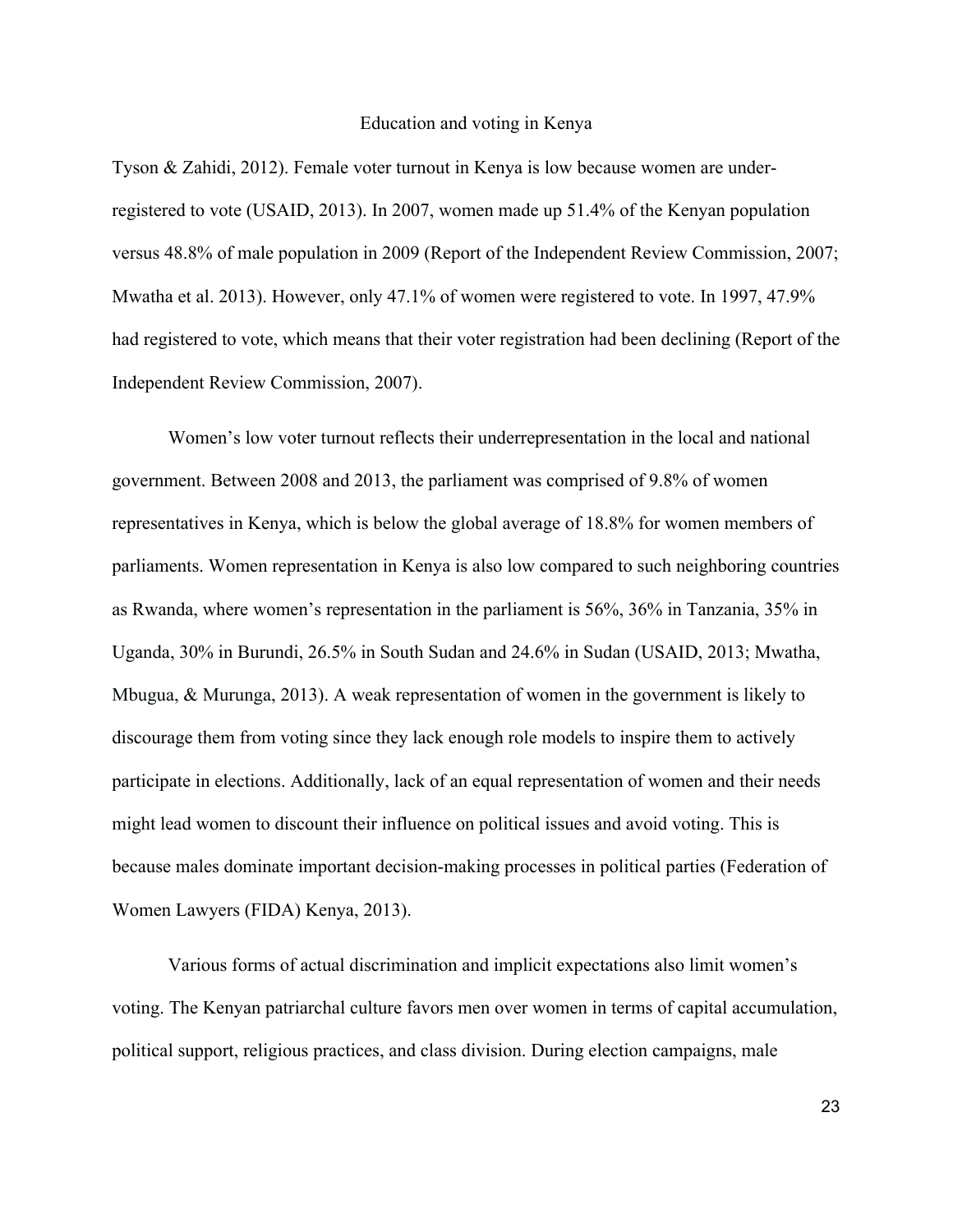political leaders often use violence to discourage female political contestants from vying for public office and intimidate their supporters (USAID, 2013; Hausmann, Tyson & Zahidi, 2012). Since women and children are generally more affected by violence than are men, some choose to abandon political responsibilities such as voting. Some communities, such as the Maasai, still believe that politics is an arena reserved for men: it is a curse to be led by women. Other religious groups still hold on to the stereotype that a woman's place is in the household (USAID, 2013). Bratton argues that housewives are less likely to vote than women who are not (Bratton, Mattes, & Gyimah-Boadi, 2005). In some cases, husbands and male relatives withhold females' identification or voting cards thus diminishing their chances to vote (Federation of Women Lawyers (FIDA) Kenya, 2013).

#### **Geographical Location**

People in rural areas are more likely to vote than those living in urban areas. This is common in most African countries except Botswana, Ghana, Malawi, and Nigeria, where there is little difference in voter turnout between rural and urban areas. Rural dwellers are more willing to engage in basic civic duties compared to urban dwellers. However, because of their poor access to mass media that might lead to a better understanding of political issues, rural dwellers are more easily manipulated to vote as a group than those living in urban areas. Lack of information also makes rural dwellers more easily misled to vote a certain way or be confused by political campaigns manipulating them to vote as a bloc (Bratton, Mattes, & Gyimah-Boadi, 2005).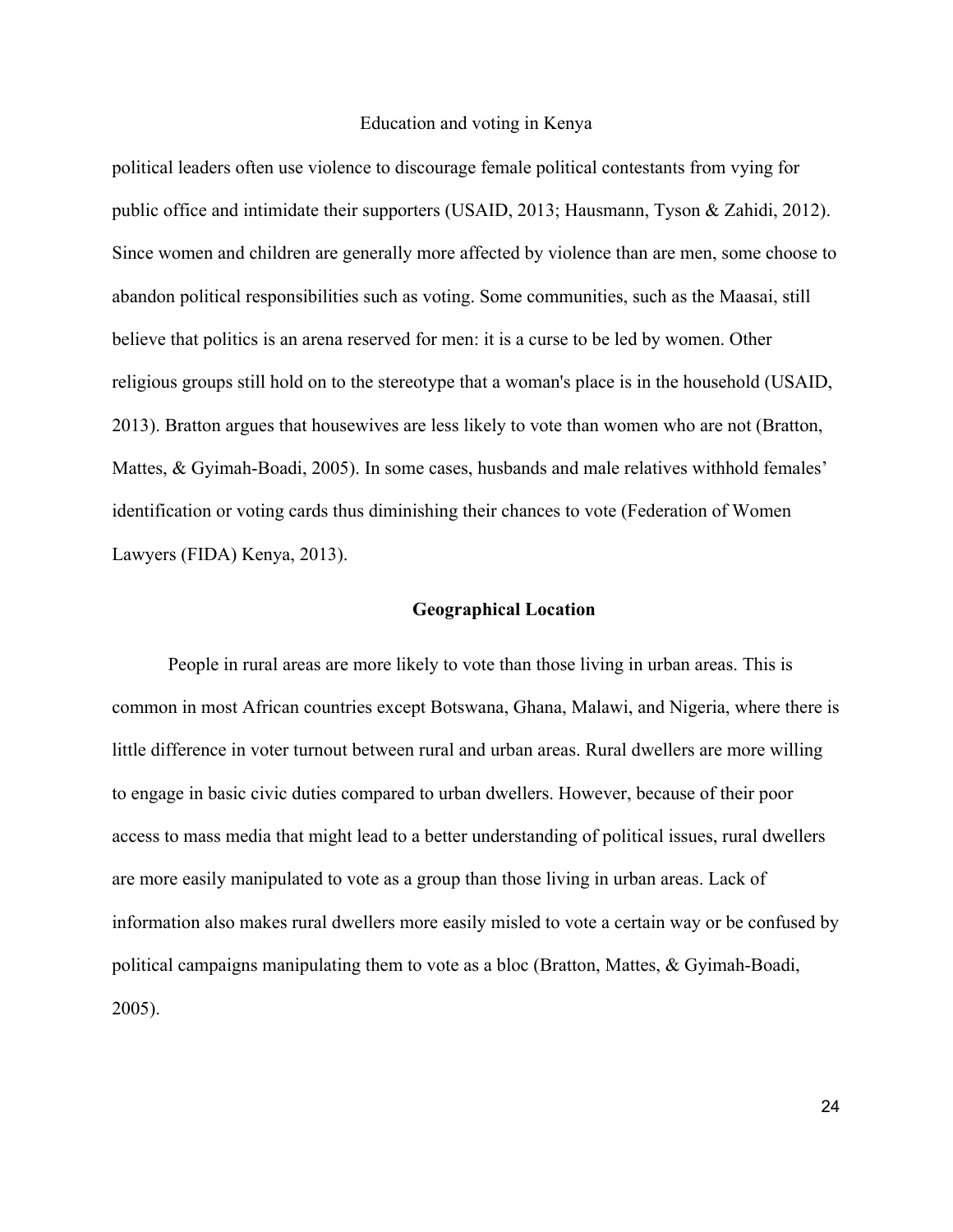#### **Party Identity**

In Africa, belonging to political parties has the strongest influence on voter turnout. People who identify with a political party are 17% more likely to vote that those who do not. (Bratton, Mattes, & Gyimah-Boadi, 2005). People who feel closer to a certain political party are more likely to be persuaded to vote. On the one hand, mass electoral mobilization is very common in one-party African countries. In 2002, 33% of Kenyans identified with NARC (National Rainbow Coalition-Kenya), 12% identified with LDP (Liberal Democratic Party), and 10% with KANU (Kenya African National Union). In that election, NARC, the strongest party, had the highest voter turnout (Kramon, 2013, p. 108-109). People who identified with the NARC and LDP were more likely to vote than those who identified with KANU (Kramon, 2013, p. 112). Campaigns easily mobilize to vote those people who support political parties. In countries with influential political parties, people who attend community meetings, political rallies, or contact political leaders are more likely to engage in civic duties (Bratton, Mattes, & Gyimah-Boadi, 2005).

#### **Religion**

Solicitations delivered in some churches mobilize people to vote. Religious institutions that stimulate political participation empower individuals by proclaiming their power and possibility to achieve great things. These churches also affirm a sense of self-assurance among their followers (Marshall, 2009). Churches including Pentecostal, Charismatic and Renewalist, which have a high growth rate in developing countries, such as Kenya, preach self-affirming messages that indirectly stimulate individuals' will to participate in politics (McClendon  $\&$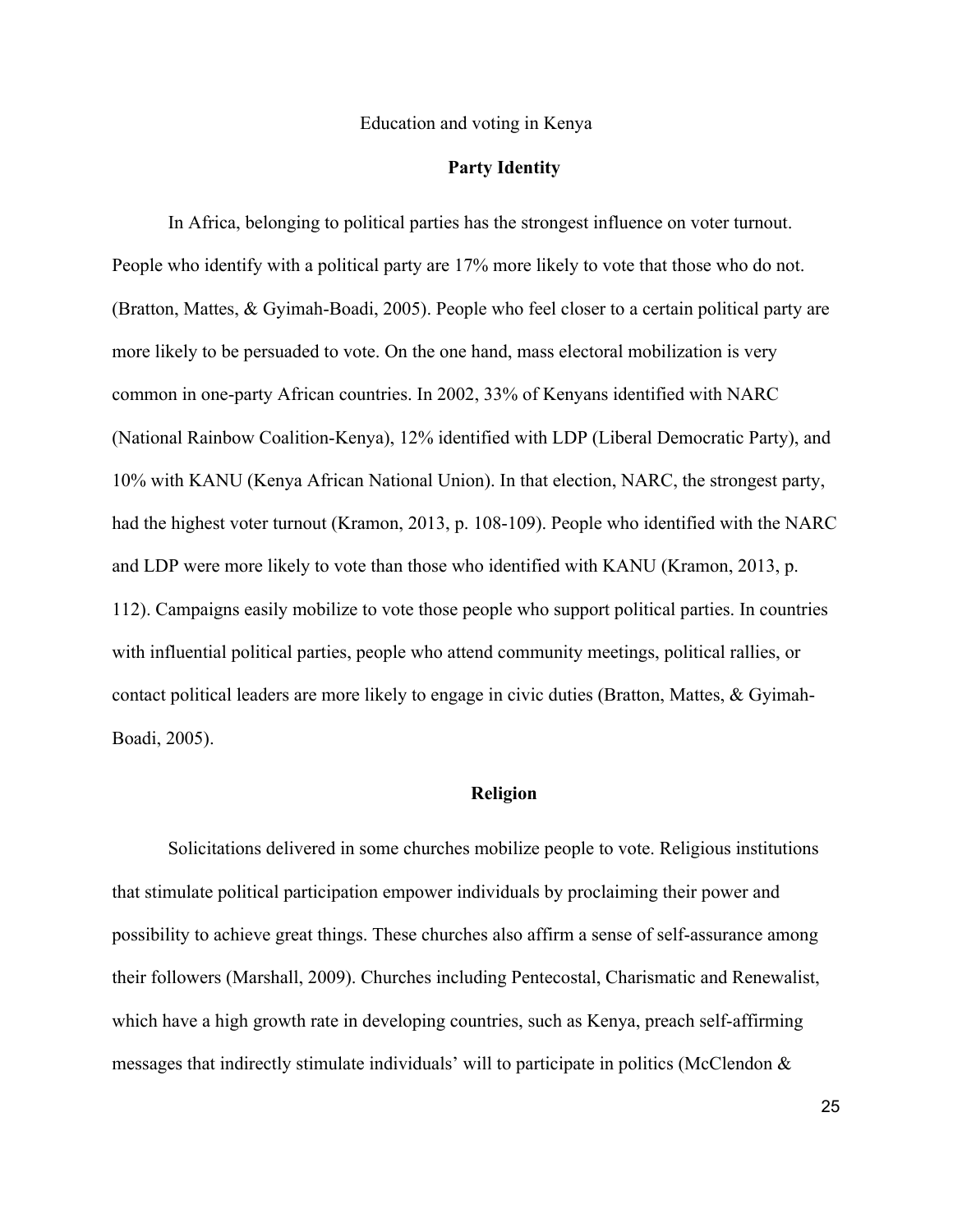Riedl, 2015; Miller 2013; Ranger 2008). Such messages incite believers to take action or to get involved in crucial issues that might otherwise be intimidating (Hall, Zhao, & Shafir, 2013). The influence of self-affirming messages also triggers participation in those who attend the church regularly, rarely, or never attend (McClendon & Riedl, 2015). This kind of influence triggers voter turnout as well.

Religious groups that do not emphasize self-empowerment rarely encourage their followers to participate in elections. In contrast to sermons that affirm self-worth and capability are "social gospel" and secular messages that are less likely to boost political participation since they do not emphasize the potential and competence of an individual (McClendon & Riedl, 2015; Green, 2010). Scripture read in both Protestant and Catholic churches affirms a caring God and encourages individuals to endure earthly suffering (Pergament, 1997). Compared to affirming sermons provided by the Pentecostal, Charismatic and Renewalist, sermons from Catholic and Protestant churches are less likely to empower an individual to take civic actions. Catholics and Protestants promote instead pro-social behaviors that encourage concern for other people's feelings, welfare, and rights. Messages that encourage people to care for others without affirming their self-worth first do not meet their goal (McClendon & Riedl, 2015; Shariff & Norenzayan, 2007). Such messages do not encourage voter turnout as well. Stimulating people to participate in politics is not part of Jehovah's Witness and Sufi Muslim religious experience (Lawson, 1995; Sadowski, 2006; McClendon, & Riedl, 2015). For this reasons, these religious groups have lower numbers of active participants in politics (McClendon & Riedl, 2015).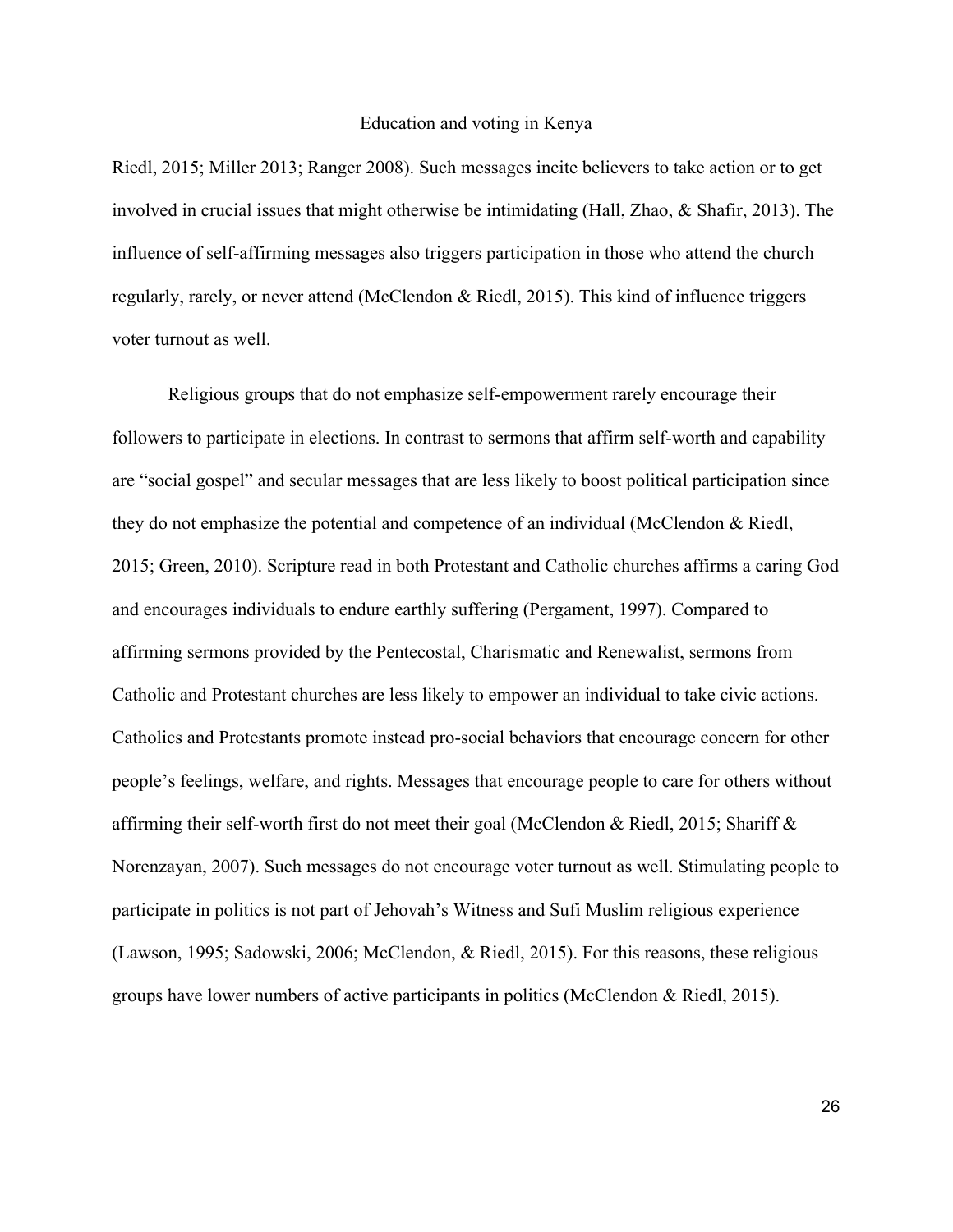#### **Socioeconomic Status**

Some Africans are motivated to vote for electoral outcomes that might affect their economic well-being. A majority of voters in African countries have some source of income such as employment or a farm, or identify as middle class. These people, whether in rural or urban areas, are more attracted to voting on economic policies than are students, housewives, retirees, and the unemployed individuals. Policies that are more likely to create jobs can influence people to vote (Bratton, Mattes, & Gyimah-Boadi, 2005).

#### **Contribution of the Study**

Primarily my study examines whether Western studies on education and voting apply in the Kenyan context. My review of the literature did not reveal any studies showing whether formal education significantly influences voter turnout in Kenya. This is because the nature of the curriculum and educational system and practices are different in Kenya and in the U.S. Scholars have not explored the influence of formal education on civic engagement in Kenya; my original case study will demonstrate whether education shapes Kenyans' voting behaviors.

There are, however, studies that measure the influence of civic education programs on voter turnout. In new democracies, such as Kenya, civic education is provided to promote civic skills and understanding of democracy, and prepare citizens to participate actively by voting, contributing to legal reform process such as referendums, and shaping the political culture of a country (Finkel, 2002). Civic education can have great impact on democratic knowledge, civic engagement, political trust and tolerance, while overcoming inequalities and ethnic rivalries. While civic education is intentionally geared toward shaping values and civic engagement, these outcomes may or may not occur through formal or informal education. My study is distinct from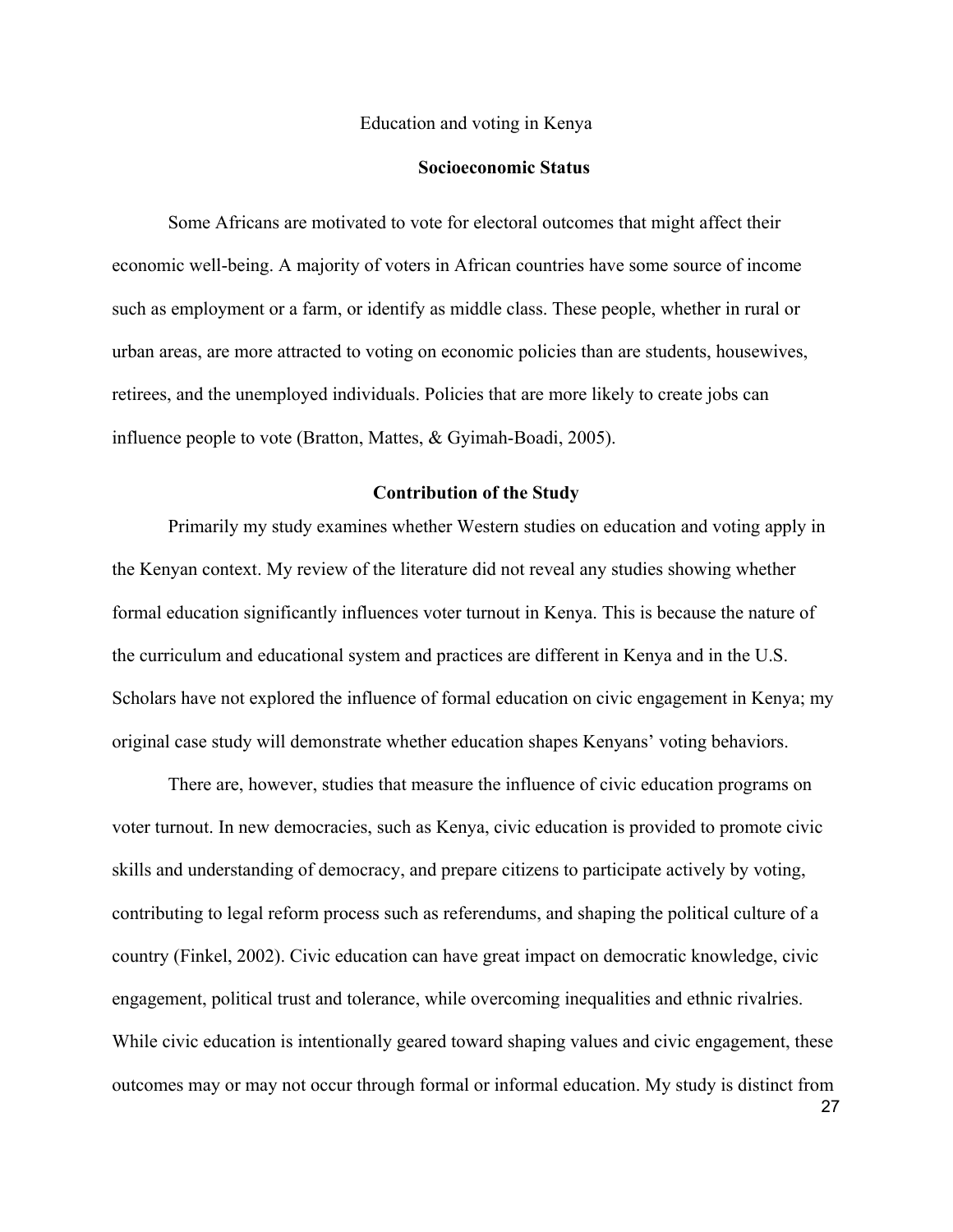these investigations in that it examines the influence of formal education on voting. More specifically, my study investigates whether the type and amount of education influences whether Kenyans turn out to vote.

## **Dependent and Independent Variables**

In order to measure the dependent or outcome variable--voting, I will investigate the effects of formal and informal education and the length of education--the independent variables- among Kenyans. My goal is to find out whether the type of education individuals receive and the number of years spent acquiring knowledge in school influence voter turnout.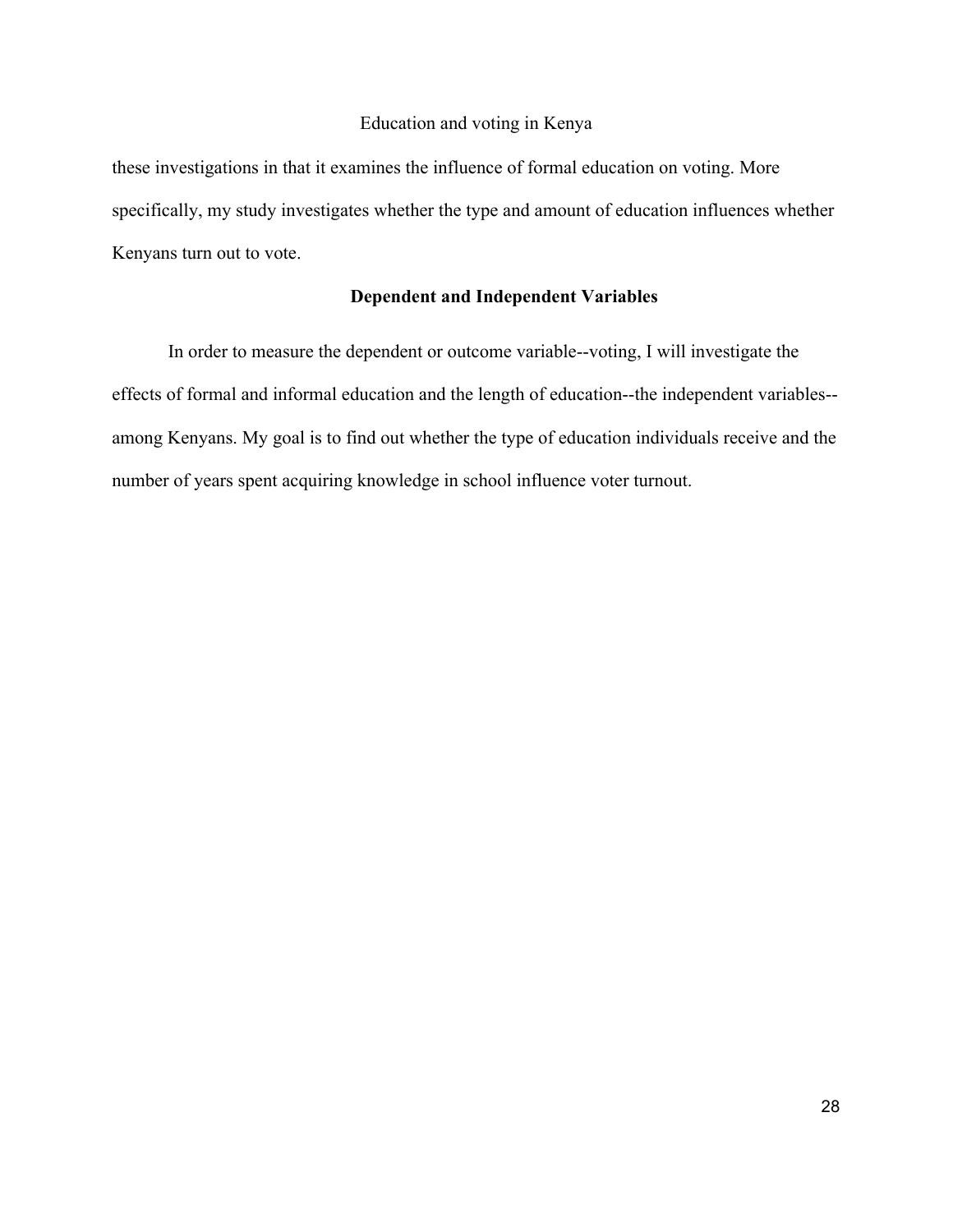#### **Chapter III**

#### **Setting, Data, and Methods**

#### **Setting: Kenya**

Kenya is a republic in East Africa, bordering the Indian Ocean, Tanzania, Uganda, Rwanda, South Sudan, Ethiopia, and Somalia. Kenya occupies a total surface area of 580,370 square kilometers. Her total population is 45,925,301 people, of whom 22% are Gikuyu, 14% are Luhya, 13% are Luo, 12% are Kalenjin, and 11% are Kamba (Central Intelligence Agency, 2016). Kenya is a religious country: 75% of the population are Christians, 10% are Muslims, 10% indigenous religion, and 10% others (Chlopak, Leonard, Schechter, & Associates, 2010). English and Kiswahili are the official languages, but sizable populations also speak several indigenous languages. The currency is Kenya Shillings and the country's GDP is \$60.94 billion (ICANN, 2010; The World Bank, 2016). The capital Nairobi was founded by the British in 1899 as a terminal for the Mombasa and Uganda railway (ICANN, 2010). In 1920, Kenya became a British colony until December 12, 1963, when she gained her independence (Lonsdale, 1977, p. 841; Maxon, & Ofcansky, 2014, p. xxi).

Since independence, Kenya has had four presidents. The first, Jomo Kenyatta, is considered the founding father of the nation. Kenyatta died in office in 1978 and was succeeded by Daniel Toroitich Arap Moi, who ruled Kenya for 24 years under one-party rule (Omari, 2014; and Oloo & Oyugi, DPMF). Moi's regime, just like that of Kenyatta's, was marked by economic discrimination and political oppression (Oloo & Oyugi, DPMF). In 1992, multipartism was adopted but opposition parties remained weak until 2002, when Emilio Mwai Kibaki was elected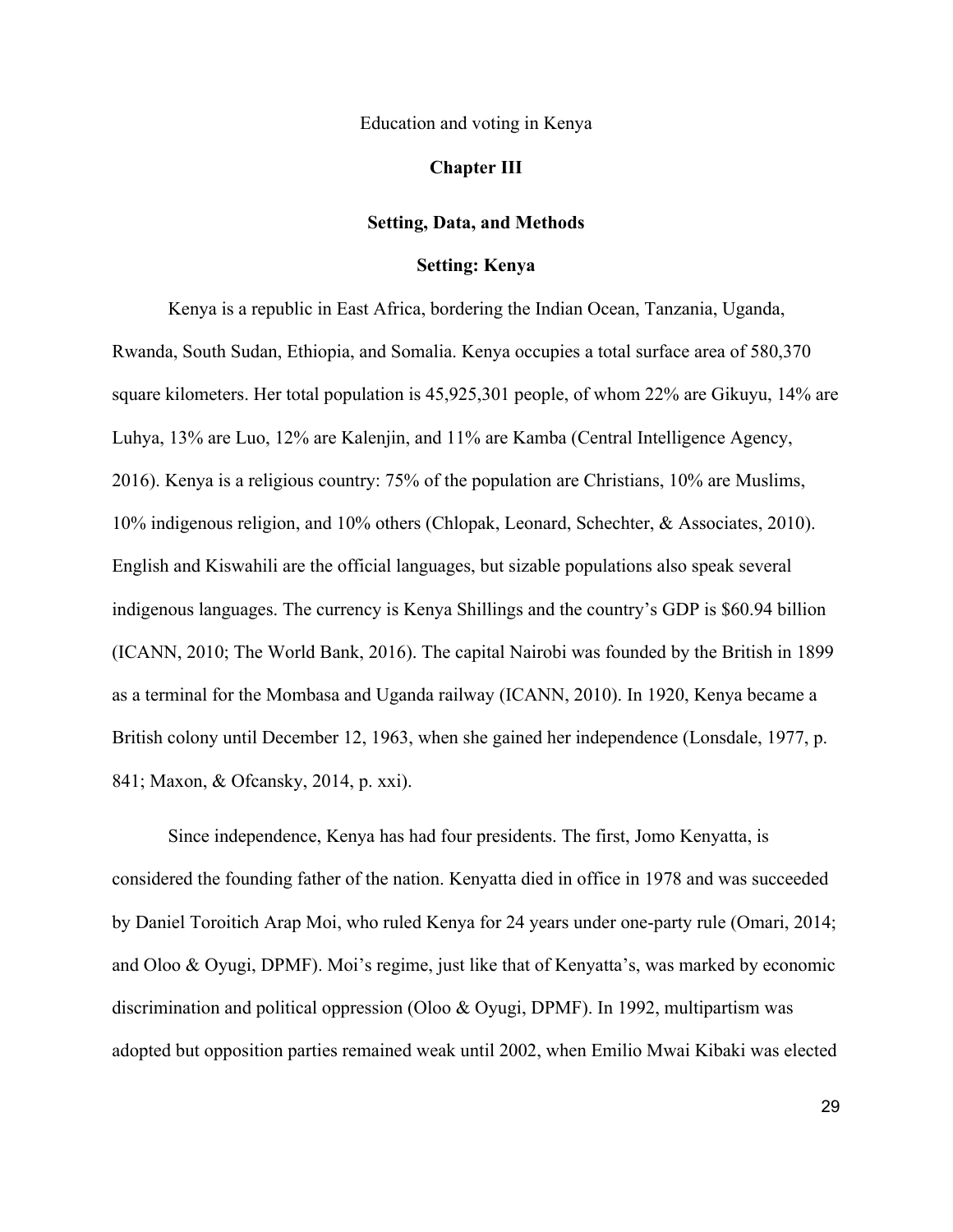the third president of Kenya (Throup, 2003). Kibaki led the country to adapt a new Constitution in 2010 and retired after a 10-year term in office (Kenyan Government, 2015). In 2013, Uhuru Muigai Kenyatta, the son of the founding father, became the fourth president of Kenya, winning elections with 50.07% of votes against the leader of the opposition, Raila Odinga with 43.31% of the vote (Elbagir, 2013).

#### **The History of Ethnic and Education Segregation in Kenya**

Educational segregation along ethnic and racial lines was reinforced in Kenya during the colonial era. The colonial government was interested in initiating social welfare that met the needs of settlers, and was only concerned about Kenyans' education whenever it lacked enough skilled manpower to develop the economy of the "superior race" and their political agenda (Eshiwani, 1990; Mart, 2011; Harik & Schilling, 1984). Education in Kenya was segregated according to racial differences among the Africans, Asians, Arabs, and Europeans. Since these groups were afforded varying politico-economic position in society, colonial curriculum was structured to prepare them for the various roles in society, which were racially discriminating (Eshiwani, 1990). In order for Kenyans to continue being a source of cheap labor for the Europeans, the colonial government forbade them to grow cash crops. Kenyans thus remained workers on the Europeans' farms. Asians, who were more privileged than Africans, worked as artisans and shopkeepers, and Europeans worked as civil servants, farm owners, and businessmen (Harik & Schilling, 1984; Sheffield, 1971).

Compared to other races, Africans were offered limited resources to pursue their education during the pre-colonial era. Africans, who constituted 97% of the population, received fewer educational resources, opportunities, and facilities compared to non-Africans who made up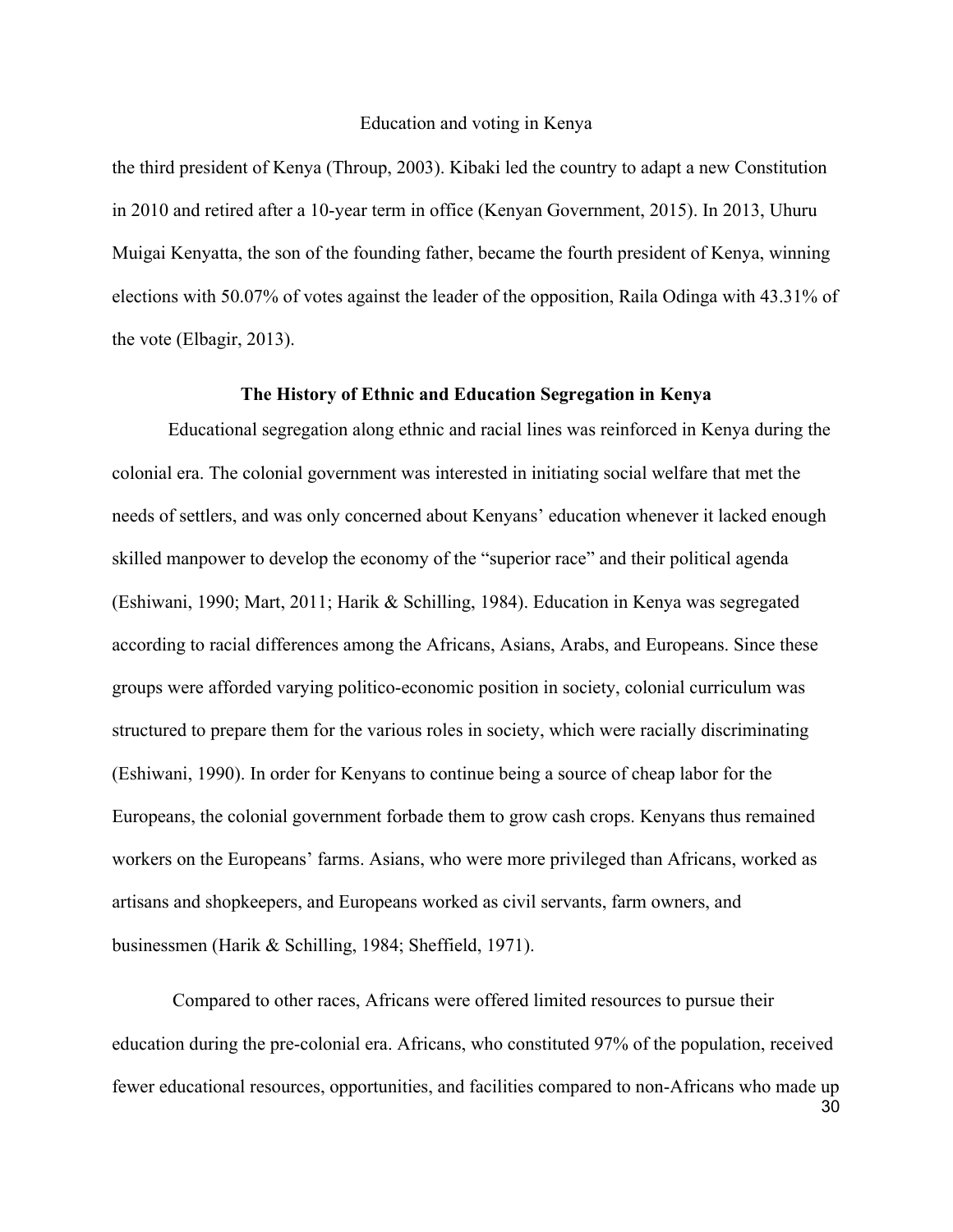the other 3% (Eshiwani, 1990). In 1926, the colonial government spent \$33.40 for every African pupil per year, \$37.00 for every Asian pupil, and \$180.50 for every European pupil (Sheffield, 1971). As the colonial government and missionaries disagreed on the necessary level of Kenyans' education, the colonial government supported technical training for Kenyans, which paid lower wages and was less prestigious than academic education, which was offered to Europeans (Harik & Schilling, 1984).

During the interwar period, education became a political, economic, and social issue. For these reasons, the Europeans disagreed on the management, implementation, and focus of education for Africans. The Phelps-Stokes Commission on African education suggested that education be modified in order to meet the conditions and needs of Africans. This commission also encouraged the acknowledgement of language rights of the natives, the creation of an avenue for intertribal communication, and the introduction of health, sanitation, agriculture, and handicrafts in African schools (Ryan Jr., 1923). While the Phelps-Stokes Commission did not challenge the colonial government's idea of technical training in African education, their aim was to enable Africans to make better use of the readily available materials and resources and become self-reliant (Ryan Jr., 1923; Harik & Schilling, 1984).

Some Europeans endorsed an education that would foster equality among races and boost self-development. Lord Lugard (1933) advocated for public education to conserve African social life, and promote skill-building to enable Africans to become more efficient in managing their own affairs. According to Lugard, a good education should increase trust among the people, teach Africans to be proud of their own race, which was considered "inferior" by the Europeans,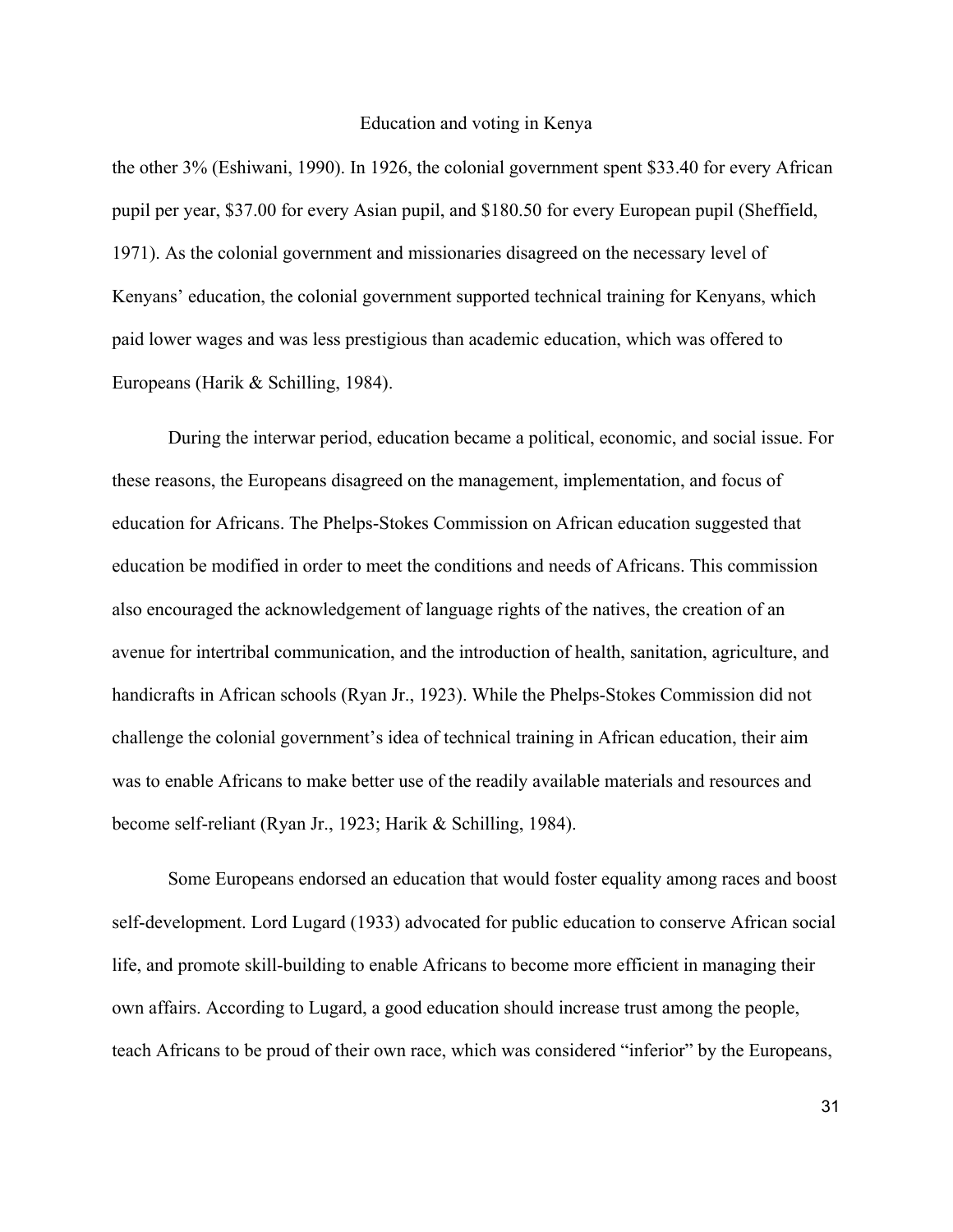provide Africans with administrative training, and help create leaders who could rule people of their own race. Additionally, education should be accessible to the majority in order to avoid creating elites, who would imitate the European way of living. Lugard also wanted an education that would reduce the gap between educated and uneducated people in a community, and ensure the equal employment opportunities for educated Africans and Britons (Lugard, 1933).

Kenyans did not favor technical education because it did not prepare them to become self-reliant. Africans were trained to occupy low-paying jobs in economies dominated by the Europeans and had few chances of shaping policy to improve their situation. However, after World War I, Kenyans formed political groups such as the Young Kikuyu Association, East Africa Association, Kikuyu Association, the Kavirondo Taxpayers' Welfare Association, Kikuyu Central Organisation, and the Young Kavirondo, which contested the colonial government's expenditure on education and challenged the distribution of local authority by the colonial government. Local Native Councils (LNC), which were formed in 1924 in the most developed communities in Central and Western Kenya, advocated for Kenyans' interest in education and political development. The LNC were led by educated Kenyans including Harry Thuku, who had obtained a degree from Oxford University. These political leaders formed the ruling elite, the majority of whom were from Central Kenya (Schilling, 1976; Harik & Schilling, 1984).

Africans increasingly demanded better education, which the missionary and colonial government failed to provide. This led Africans to want to control their own education. They raised money and created independent schools through which they trained their own professionals such as lawyers, teachers, and doctors. These schools provided advanced education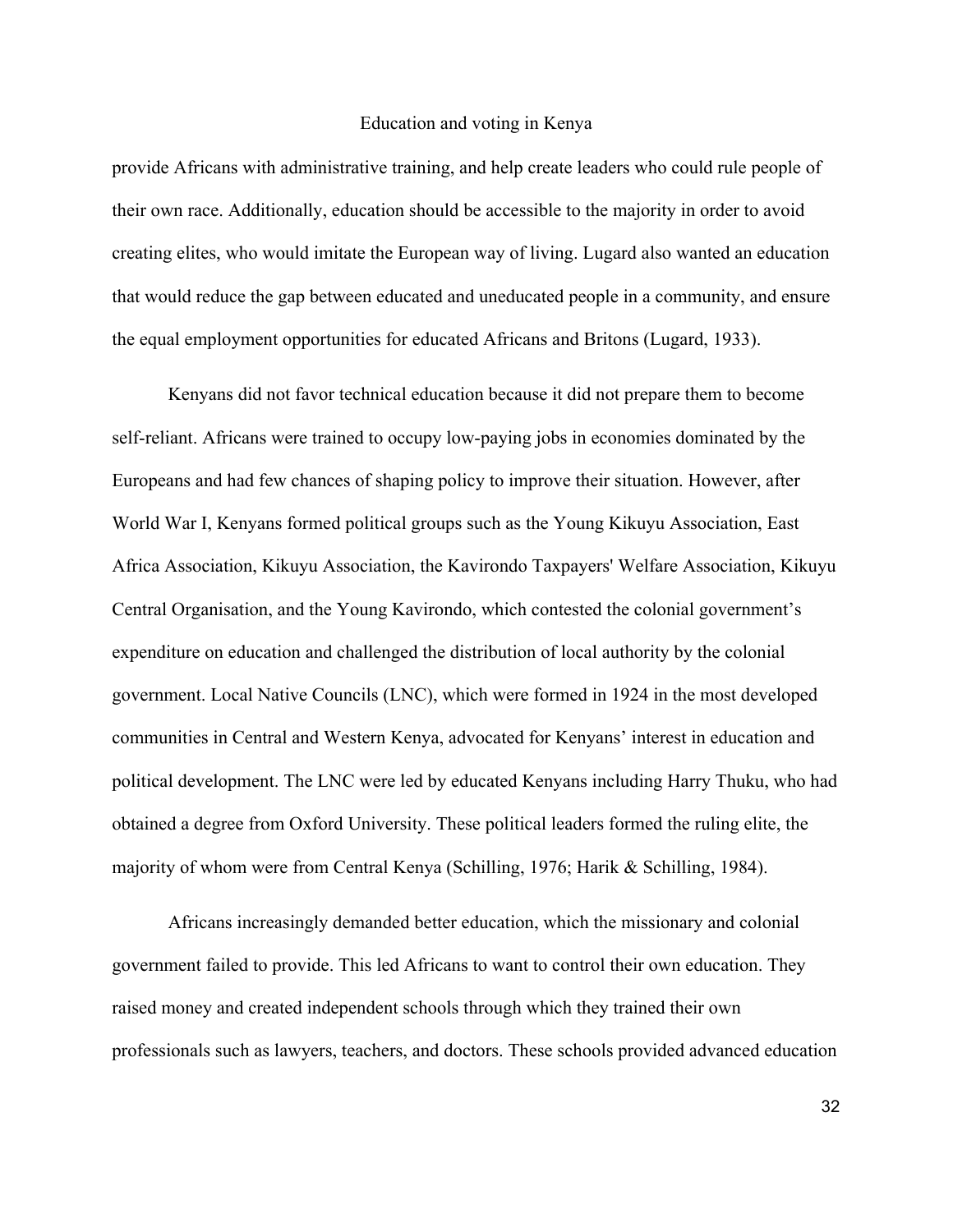in English, which would enable Africans to fit in with the rest of the world, and become "powerful" like the Europeans. In addition, some ethnic communities, such as the Gikuyu, demanded that the British government recognize and legitimize higher education in Gikuyu land at university level (Ranger, 1965).

The active involvement of the Gikuyu in political and educational development in colonial times laid a strong foundation for their connection to political power today in Kenya. The settlers occupied most of the fertile areas in Gikuyu land where they established primary and secondary schools in Githunguri, Thogoto, Kikuyu, Limuru, and Kiambu. These schools including Alliance High School, Alliance Girl's High School, Mang'u High School, which pioneered the aviation program, were pathways to top regional universities, such as Makerere, and remain top performers in Kenya today. Alumni from missionary schools created in Central Kenya achieved the highest positions including President, First Lady, Attorney General, celebrated authors, journalists, justices, Vice-Chancellor of public universities, and church leaders, among others. These people formed the Kenyan political and intellectual elite that influenced governance and external affairs regarding Kenya. Additionally, the missionaries established Thogoto and Kilimambogo teachers training colleges, which are the foremost schools in Kiambu. Moreover, the missionaries founded the Hunter Memorial Hospital at Thogoto, currently known as Presbyterian Church of East Africa Kikuyu Hospital, which is renowned for its dental and eye clinics (Mwagiru, 2011).

After independence, ethnic patronage and clientelism became the platform to access political power and state resources (Muhula, 2009). Jomo Kenyatta, the first president of Kenya,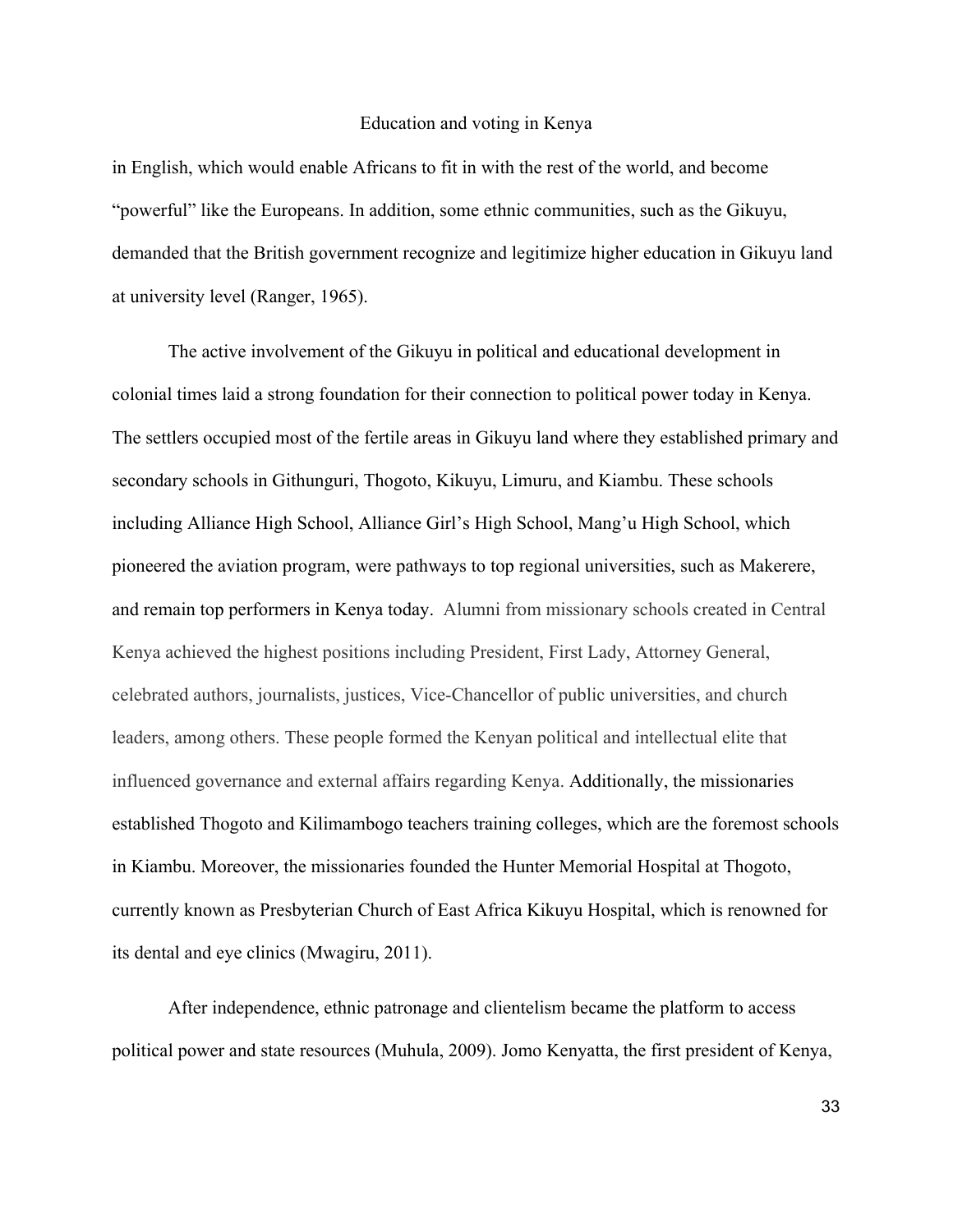distributed most political, economic, and administrative power to his kinsmen, the Gikuyu. This was to ensure "his political survival," reward his kinsmen for their political loyalty, and also establish political legitimacy (Munene, 2013). In 1956, the University of Nairobi, the first university in Kenya, was created near Kiambu, Kenyatta's hometown. Kenyatta appointed Dr. Josephat Karanja from his home district as the university's Vice Chancellor. The Gikuyu also occupied top administrative and executive positions in this institution. Through these actions, Kenyatta created and reinforced ethnocracy in institutions and in the government, which empowered the Gikuyu, in political and economic development. When Daniel Arap Moi succeeded Kenyatta, he shifted the distribution of state resources to his tribesmen in the Rift Valley Province and other minority ethnic groups in Kenya. Due to their newly acquired political power, people in the Rift Valley became more educated and their average lifespan increased (Munene, 2013). After losing a national referendum in 2005, President Emilio Mwai Kibaki improved universities for popular ethnic groups and neglected communities including the Luhya, Meru, Gikuyu, Gusii, Kamba, Somali population, and Coastal Ethnic groups. The aim was to consolidate political support of the targeted population and win followers from the opposition (Munene, 2013). Additionally, foreign aid was shared between Kibaki and Odinga, that is, between Kibaki's Party of National Unity (PNU), the ruling party, and Odinga's Orange Democratic Movement (ODM), the opposition (Jablonski, 2014). History shows that ethnic favoritism and change in the distribution of resources occur with the change in presidential powers or when a member of an ethnic or co-ethnic group has access to power (Kramon and Posner, 2012).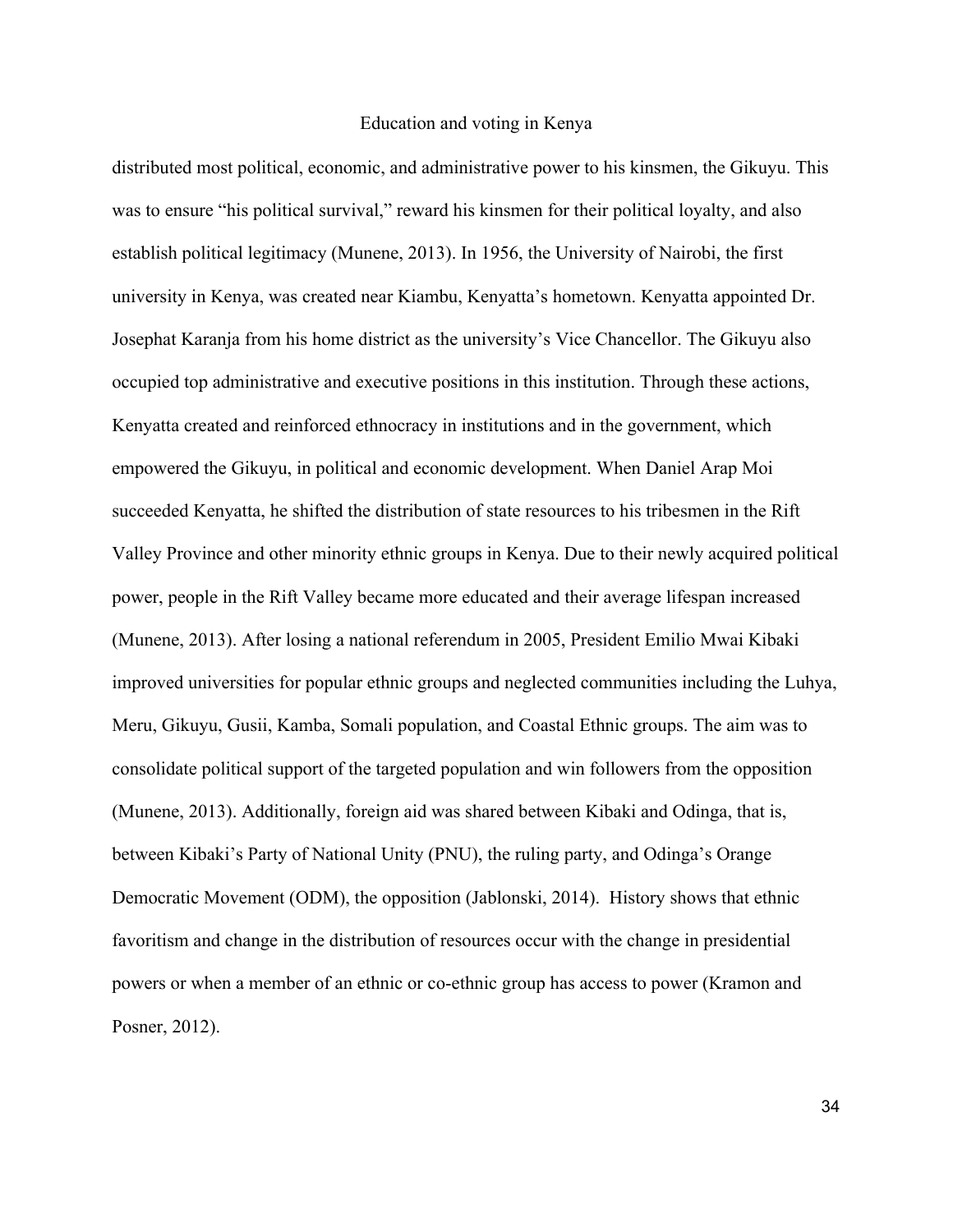#### **Kenyan Education Systems**

Since 1963, Kenya has implemented two education systems in which typically an individual would spend 16 years in school. After Kenyan independence in 1963, the country created the 7-4-2-3 education system that required students to spend seven years in primary education, four years in lower secondary, two years in upper secondary, and three years in university. This system was modeled after the British system with the aim of producing skilled workers to occupy positions previously filled by the British. In 1985, the revamped 8-4-4 system that required a student to spend eight years in primary school, four years in secondary school, and four years in university. This 8-4-4 system followed the U.S. model, with more attention to subjects such as mathematics, English, and vocational courses. Vocational training and emphasis on job-oriented courses prepare students who do not have the chance or aptitude to go on to university (Chalkboard, 2012; Embassy of the Republic of Kenya).

In 2013, Kenya proposed a new education system, 2-6-3-3-3, which would require students to attend formal schools for 17 years: 2 years of pre-school education, six years in primary education, three years in junior secondary, three years in senior secondary, and three years at university. The proposed education system aims at fostering early childcare and development, and skill building from childhood to adulthood or to upper levels of education. Even though Kenya is still implementing the 8-4-4 system of education, components of the new education system such as pre-school education, have been introduced in the country (Chalkboard, 2012; Kamau, 2015).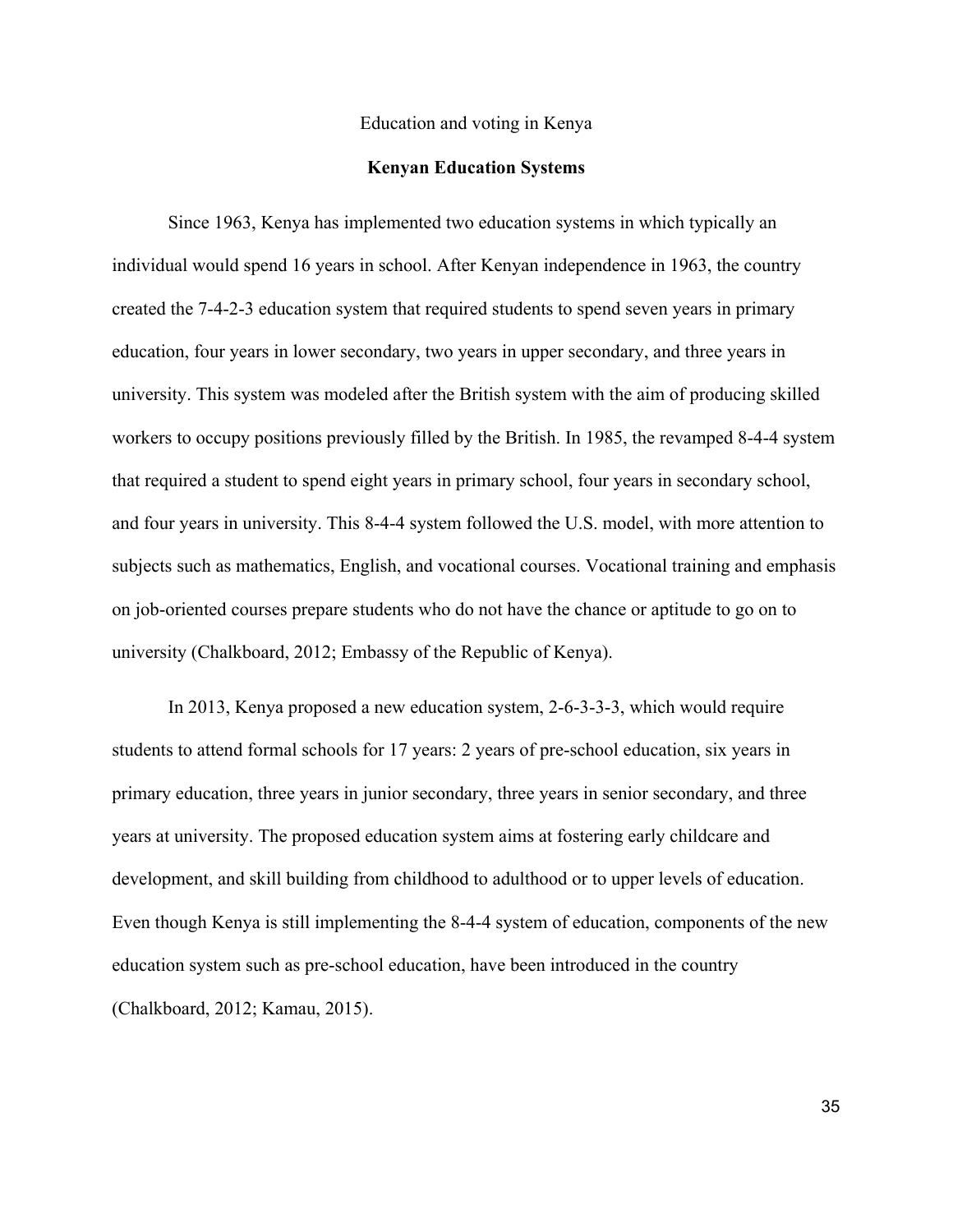#### **Education Background**

This section provides a description of education context in Kenya. I will be drawing from government reports, published literature, and my own field research in Kiambu County. In summer 2015, I studied whether political patronage undermines Kenyan education by interviewing 37 individuals about their educational and career experiences in Central Kenya. I also examined and analyzed the transformation of the education systems since the pre-colonial era to contemporary Kenya by looking at the different methods of knowledge transmission and distribution. Additionally, I examined the objectives, quality, and management of education in Kenya.

The majority of Kenya's institutions--from primary schools to universities--are found in Kiambu County; however, the performance of students in this county is worrisome. In 2013, Kiambu had 1,133 primary schools and 313 secondary schools, of which 213 are public schools (Kenya Information Guide, 2015; SoftKenya, 2012). 23 higher education institutions including universities, technical colleges, learning centers, and campuses are also located in this county (Study in Kenya, 2015). In the last decade, the number of educational institutions has been on the rise, totaling 79,641 in 2014 (Kenya National Bureau of Statistics, 2015). This increase, however, has not matched Kenya's growing need for education. In Kiambu County, primary schools teachers complained about the overflowing classrooms, due to the free primary education program, and the lack of adequate resources and facilities (Kenyan Government, 2013; Kamau, 2015). This underfunding has led to poor performance in primary schools (Ogola, 2010; Kamau, 2015). In 2014, Kiambu's performance in KCSE was ranked 37 out 47 counties, and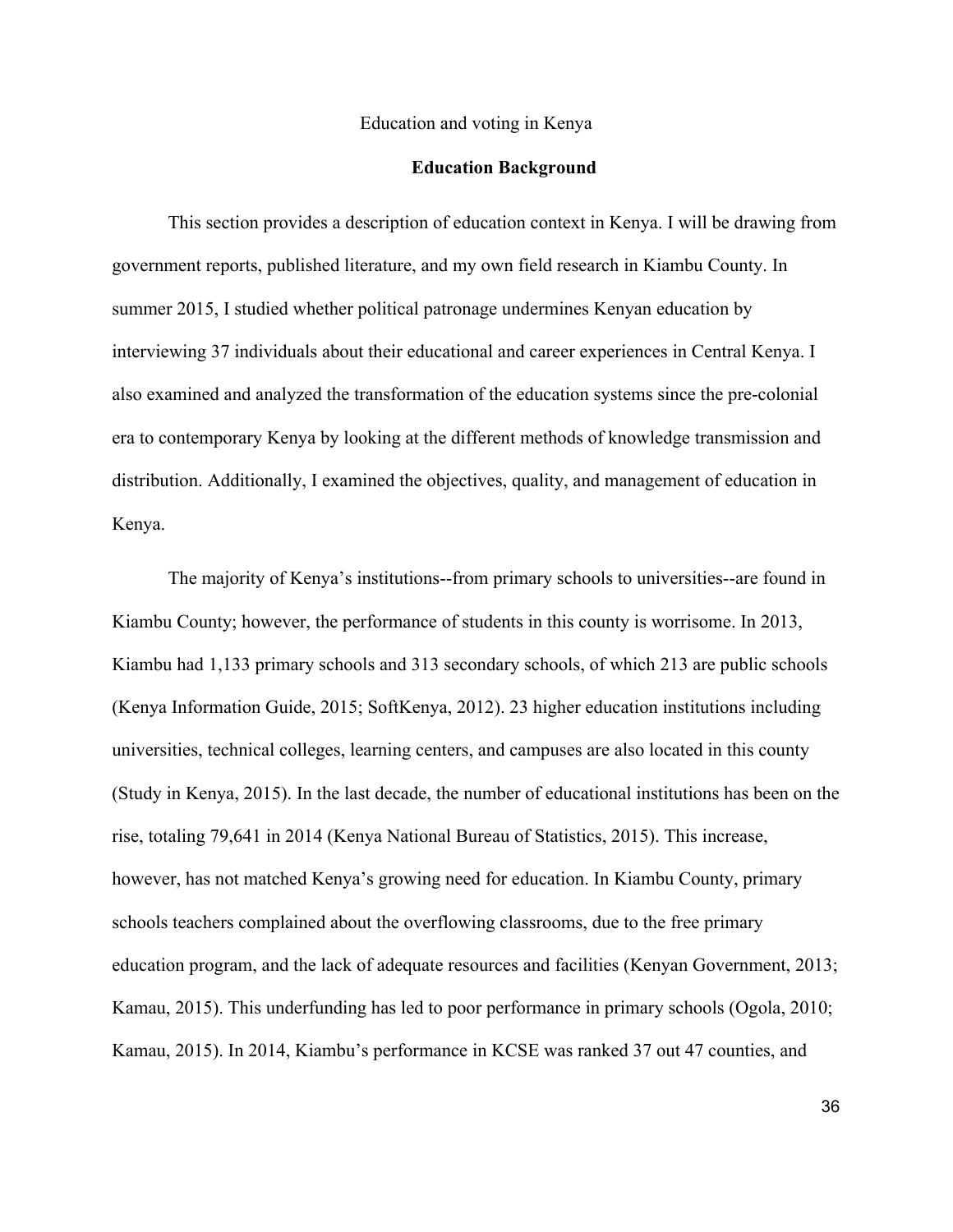parents criticized the poor performance trends in the last decade (Daily Nation, 2014; Kamau, 2015). Despite the poor performance, Kiambu sent the third highest number of students to public universities in Kenya, due its large population. Nakuru led with 4,889 students, followed by Nairobi with 4,797 students (Daily Nation, 2014).

The gender gap in education has been significantly reduced in recent years. In 2007, primary school enrollment and graduation rates were higher for male students than for female students in Kiambu County (Education Policy and Data Center, 2007). In 2014, the rate of female students sitting for the KCPE grew by 5.8% while that of male students grew by 4.0% (Kenya National Bureau of Statistics, 2015). In 2007, the number of female students enrolled for secondary school education in Kiambu was slightly higher than that of male students (Education Policy and Data Center, 2007). Although more male students continue to graduate from secondary schools than female students nationwide, female students are expected to surpass male students in secondary and university education soon (Kenya National Bureau of Statistics, 2015). According to a survey that I conducted in Kiambu, this decline could be attributed to the neglect of the male child, as the focus shifts to the empowerment of girls (Kamau, 2015). Additionally, child labor increases the number of male dropouts since they are more susceptible to underage work than female students in Kenya (Sigei, 2015).

University grade requirements for male and female students differ. In 2014, 4,162 students who qualified to join regular programs in public universities came from Kiambu. These students scored at least a mean grade of B plain (60 points) for males and B- (58 points) for female students in their Kenya Certificate of Secondary Education (KCSE) (Daily Nation, 2014).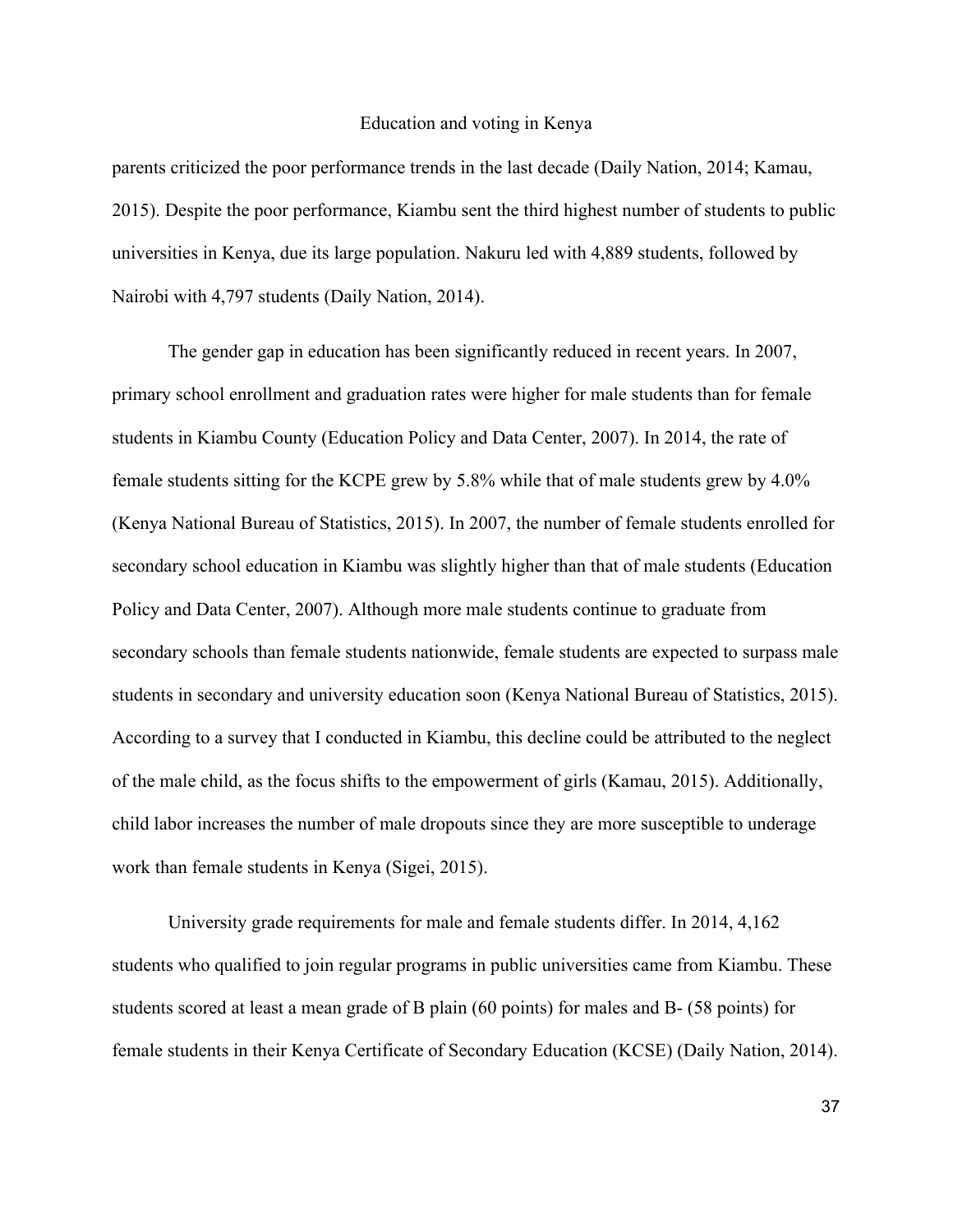These statistics show that it is easier for females to enter public universities with a lower grade. Even though male students make up to 59% of the student body at university level, female students dominate in courses such as nursing, dental surgery, environmental health, biochemistry, and pharmacy, with 57% percent. At the graduate level, however, female students make up 51% of the classes (Sigei, 2015). The dominance of female students in graduate schools could therefore be attributed to their lower grade requirement while entering university, and their concentration in courses such as dental surgery and biochemistry, which require more graduate education.

Some Kenyans describe the education system as unfair because students do not have equal opportunities. The Commission of University Education in Kenya considers the mean grade of C+ as the passing mark to enter university (The Commission of University Education, 2016). This score was supported by 29.1% of teachers interviewed in Kiambu. However, 20.8% of teachers suggested grade C as the passing mark. The mean grade of  $B<sup>+</sup>$ , B plain, and  $D<sup>+</sup>$ , was each suggested by 8.3% of teachers while 20.8% suggested a C plain and 4.2 % a C- (Kamau, 2015). Students who do not achieve the grade requirement that is determined by the Kenya Universities and Colleges Central Placement Service do not get entry to public universities, which are cheaper than private institutions. The standardized testing in Kenya therefore "discriminates against students who are below average academically," (Njoroge as cited in Kamau, 2015). According to the survey conducted in Kiambu, 41.9% of the residents described the system of standardized testing as fair, okay, adequate, and good. 38.7% described it as unfair, inappropriate, non-effective, discriminating, problematic, and recommended its abolishment, while 19.4% described it as bad and recommended change or improvement. In order to take care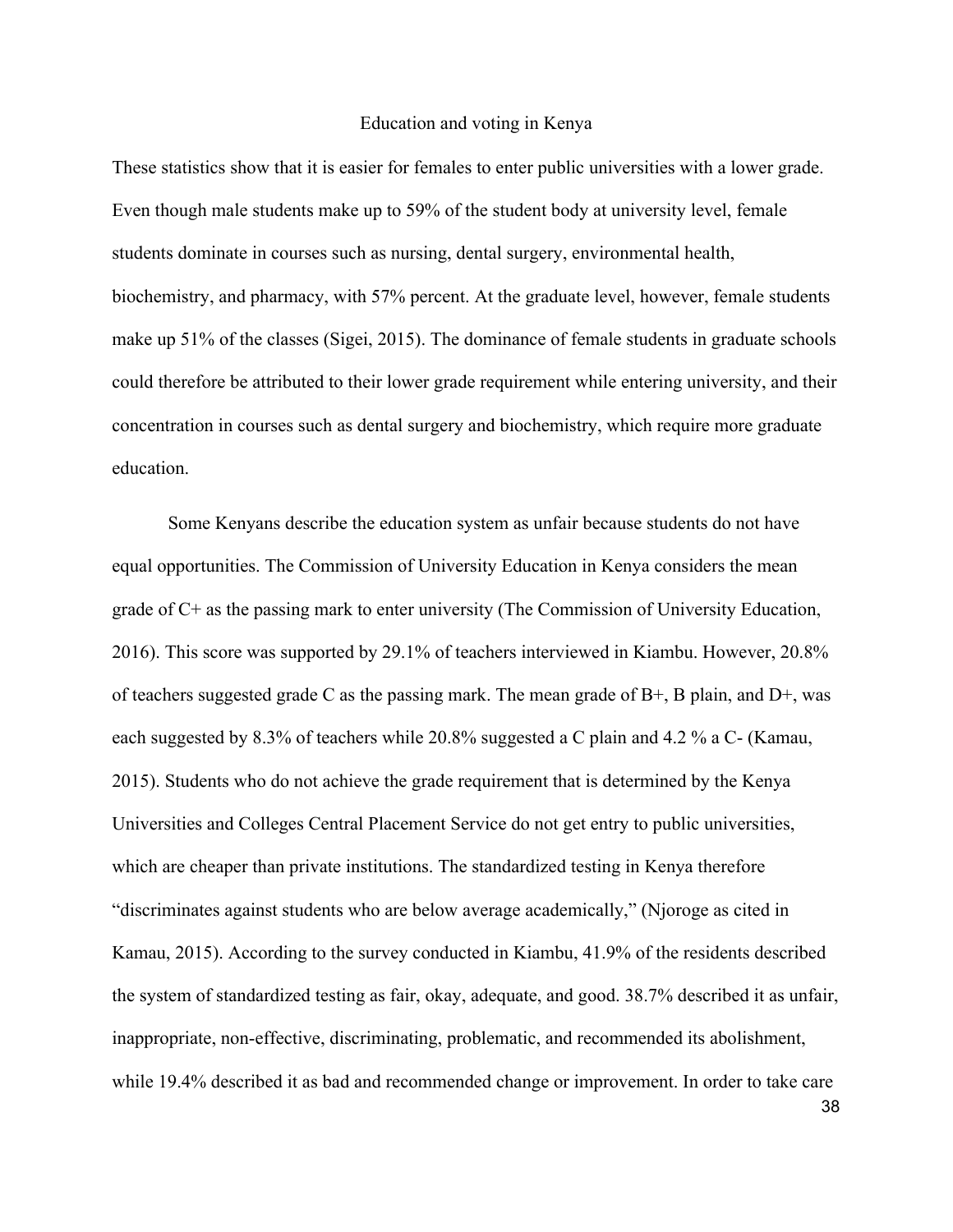of students who are not admitted to public university, but who are interested in pursuing further education, parents in Kiambu suggested the creation of tertiary schools, which might provide a bridge to university (Kamau, 2015).

Some students pursue various paths to secure education in private institutions, which weakens the quality of education in public universities. Some students who do not enter public universities enroll in private universities and colleges or join parallel programs that are offered by public universities (Daily Nation, 2014). Parallel programs have been an additional source of income to public universities, which lack enough resources due to reduced state funding. This affects the quality of education since public universities lack enough staff and facilities to cater for the overflowing classrooms (Mugwe 2011; Ng'ang'a 2011). The underperformance of public universities in Kenya is also demonstrated by their ranking below the top 1,000 universities in the world (Center for World University Ranking, 2014).

Some students, mainly from well-off families, go to universities in Western countries in search of quality education. According to UNESCO Institute for Statistics (UIS), 12,132 Kenyans studied abroad in 2013 (UNESCO Institute for Statistics, 2014). The number of Kenyan students studying in Western countries has been declining due to restrictive visa policies and the availability of cheaper education alternatives in East Africa (Clark, 2015). The increasing need for higher education in Kenya has led to the mushrooming of private institutions that lower the quality of education by offering unaccredited degrees courses not approved by the Ministry of Education (Mugwe, 2011; Sande, 2010; Matata, 2015; Kimani as cited in Kamau, 2015). Over 95% of teachers interviewed in Kiambu recommended public universities since they are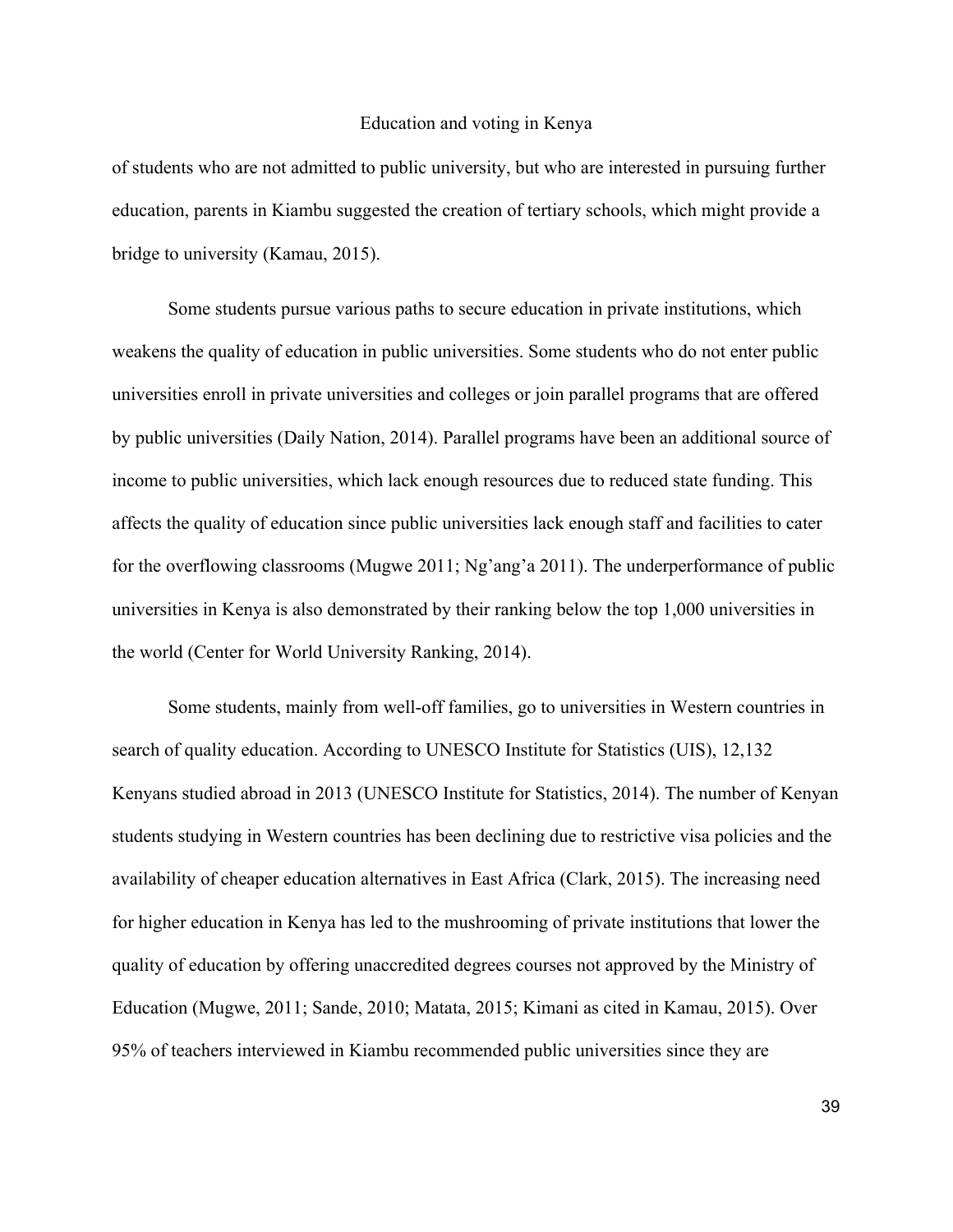consistent, well established, recognized by the government and in the job market, and are well known for specializing in various fields of studies. Additionally, some teachers argued that it is hard to identify whether private schools are for-profit or accredited (Kamau, 2015).

This section raises potential challenge to my hypotheses whether formal education or the length of education does indeed determine whether people vote in Kenya. These debatable issues include ethnicity, colonial legacy, and the curriculum offered in the various education systems in Kenya. The impact of these ideas on Kenyan history might shape conditions that probably affect how Kenyans respond to or participate in politics. I will further discuss these ideas in the conclusion and provide insight as to why information provided in the background might challenge my hypotheses.

#### **Data**

The primary data that I used came from the Afrobarometer. The Afrobarometer is an African-led research network that provides public opinion data on issues related to democracy, government, and economy in African countries. Afrobarometer conducts comparative surveys by collecting samples in multiple countries. All interviews are conducted face-to face and their sampling normally includes 1200 or 2400 respondents in each country. This sampling design provides every citizen, who has attained voting age in their country, with a chance to participate in the survey. For this reason, data collected by Afrobarometer is representative of the entire population in countries where surveys are conducted. Financed through public resources, Afrobarometer makes its data publicly available. This data has been collected in 37 countries in Africa (Afrobarometer, 2015). I analyzed data collected in 2003, 2005, 2008, and 2011.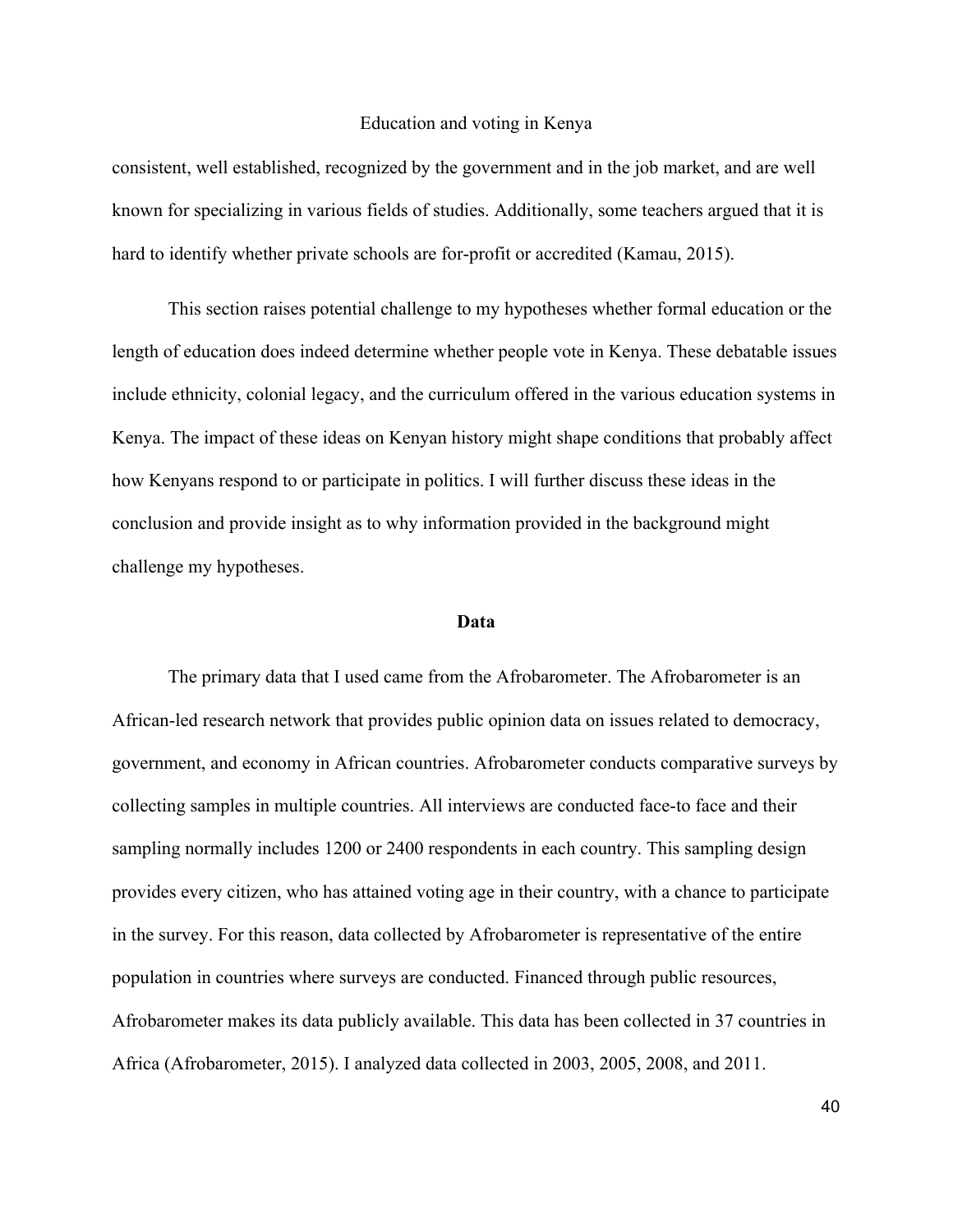Additionally, I used data from the Government of Kenya websites and institutions that regulate education, including the Ministry of Education and the Commission of University Education. Because some of these sources provide data for public schools only (Education Policy and Data Center, 2007), my study will not focus on private schools for the most part.

During my summer fieldwork<sup>2</sup>, I collected data and information through interviews and participatory observation on subjects related to objectives, quality, distribution and transmission, and management of education in Kenya. I used purposive sampling of teachers, church leaders, parents, staff members from Teachers Service Commission (TSC), and the Ministry of Education, as well as a random sampling of students over the age of 18. By interviewing participants from schools, churches, parents, and education officers, I was able to reach out to a bigger population of people from various regions and ethnic groups, who study, work or reside in Kiambu. Additionally, I interviewed people from various social and economic classes and levels and types of education. I participated and observed lessons in four primary schools and two secondary schools in Kiambu and compared the different methods of knowledge transmission and practices. Participation in this study was voluntary and participants were allowed to withdraw at any time in case they felt uncomfortable or refused to respond to any of the interview questions. I asked both closed and open-ended questions in English because my participants are students and professional workers, and are conversant in English. I manually took the notes on the site and regularly rephrased the ideas to confirm that I recorded the right information. Furthermore, I emphasized that confidentiality is guaranteed to all participants since

 <sup>2</sup> See a description of the methods in the Appendix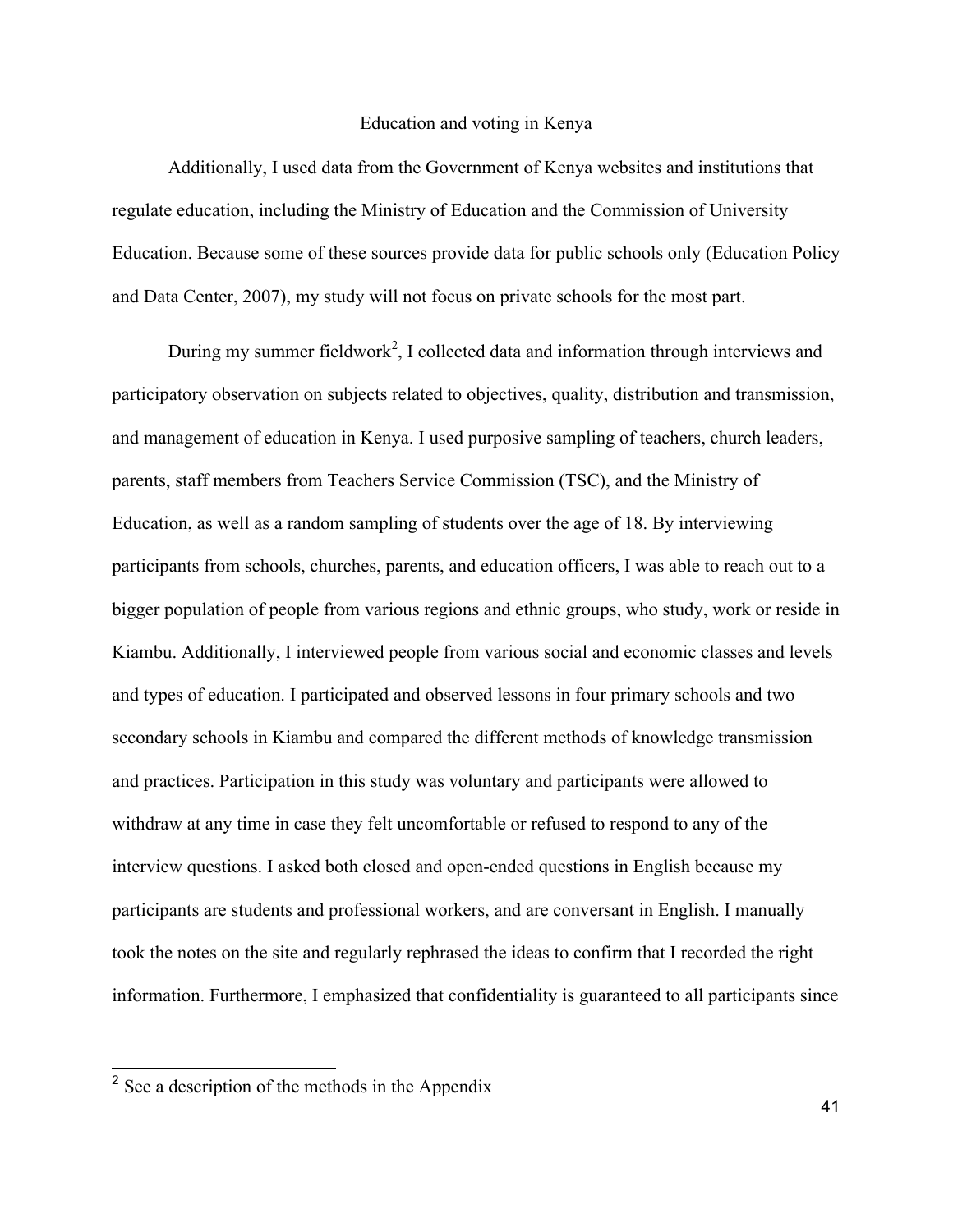pseudonyms are used to protect their identity whenever their ideas are quoted. In this exercise, I conducted 260 hours of data collection, note taking, coding, and interviews.<sup>3</sup>

To complement this data, I extensively reviewed work by Kenyan scholars and journalists concerning education and politics and searched for trends that indicate the influence of education on voting. In addition, I examined scholarly sources from Google Scholar, journals, reviews, magazines, reports, surveys, and academic databases from LexisNexis, Education Resources Information Center, PAIS International, Web of Science, World report, World Bank, and AllAfrica.com. In my search, I used terms such as "KCSE or KCPE," "Education and politics in Kenya," "ethnic segregations, politics, and education," among others. Moreover, I analyzed and coded data that I collected in Kiambu during the summer and compared it to the works of other scholars and official data. This procedure, I trust, allowed me to obtain credible information from quantitative and qualitative data. Finally, as a female Kenyan who pursued her primary, secondary, and college education in this country, my experiences gave me insight into the data I analyzed.

While measuring the relationship between voter turnout and the length of education, I classified my independent and control variables as shown in the table below:

<sup>&</sup>lt;sup>3</sup> A description of the methods is provided in the Appendix.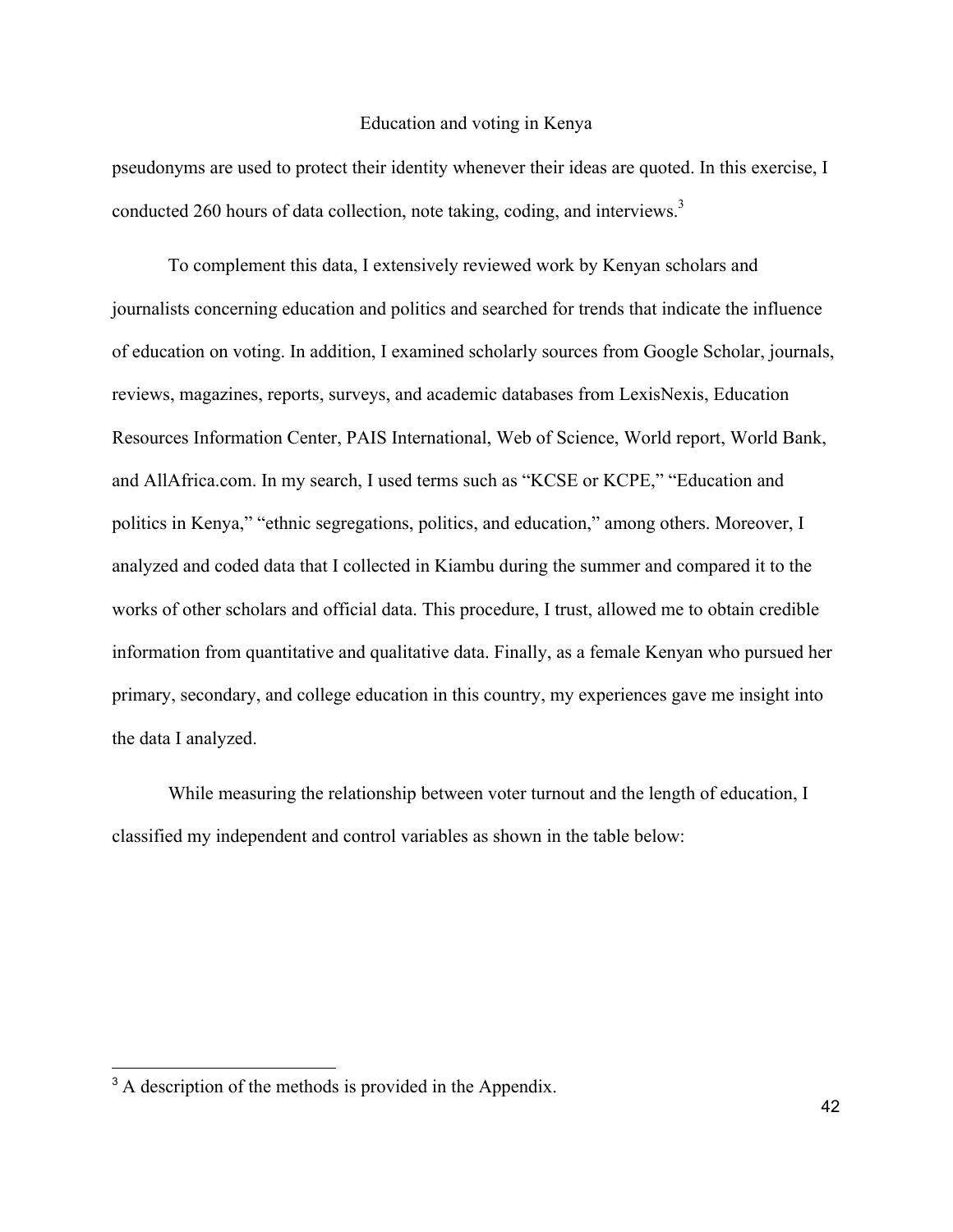*Figure 1*

| Variable                | How the variables are measured                                               |
|-------------------------|------------------------------------------------------------------------------|
| Education               | Whether the respondent had formal education<br>or not<br>Length of education |
| Political Participation | Whether the respondent voted in the last<br>election                         |

The type of education in this study is either formal or not. Formal education includes primary school education, secondary school education, post-secondary education or tertiary education, university education, and postgraduate education. I combine respondents who reported having informal education as a complementary group. Data from the Afrobarometer differentiated informal and no formal education by including Koranic Schooling as part of informal education. A respondent who did not receive both Koranic Schooling (or identified as Muslim) and formal education might have chosen no formal education because the previous two do not describes how they acquired their skills and knowledge. My interpretation is that respondents who chose no formal education might have received informal education from their elders or learned a skill or trade, such as carpentry, that did not require them to attend a formal school.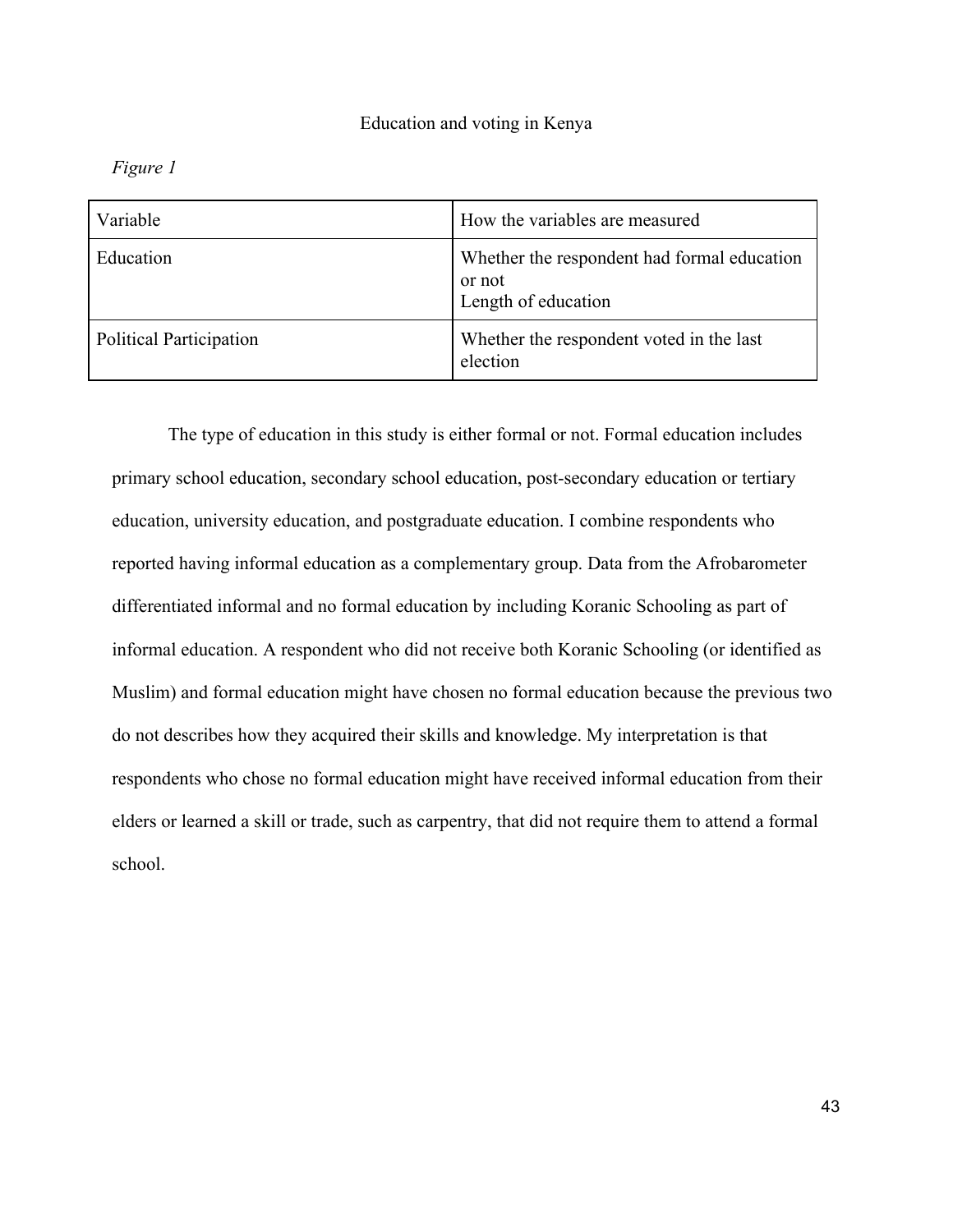#### **Chapter IV**

#### **Results and Discussion**

#### **Results: Educational Experience and Voting**

If the null hypothesis were true, there should be no association between earning an education and survey responses about having voted. To test my hypotheses, I analyze data from rounds 2 to 5 of the Afrobarometer survey conducted in Kenya. My analysis involves three stages. First, I identify questions from the Afrobarometer survey using a simple bivariate crosstabulation method to describe and analyze the relationship between independent variables, (type of education and length of education), and the dependent variable (voting). My search uses phrases such as "level of education" and "national election." Then, I create tables using Stata, a data analysis and statistical software. Finally, I report the percentage of voter turnout first by determining if the respondent received formal education or not and then by level of education completed. Eventually, I evaluate the association between education and voter turnout.

My first hypothesis stated that Kenyans who received formal education were more likely to vote than those who received no formal education. If the hypothesis is positive, we should see a higher population of Kenyans with formal education reporting to have voted more in the last national elections than Kenyans without formal education. The table below shows voter turnout in 2002 and 2007 national elections for respondents who received formal and those who did not receive formal education.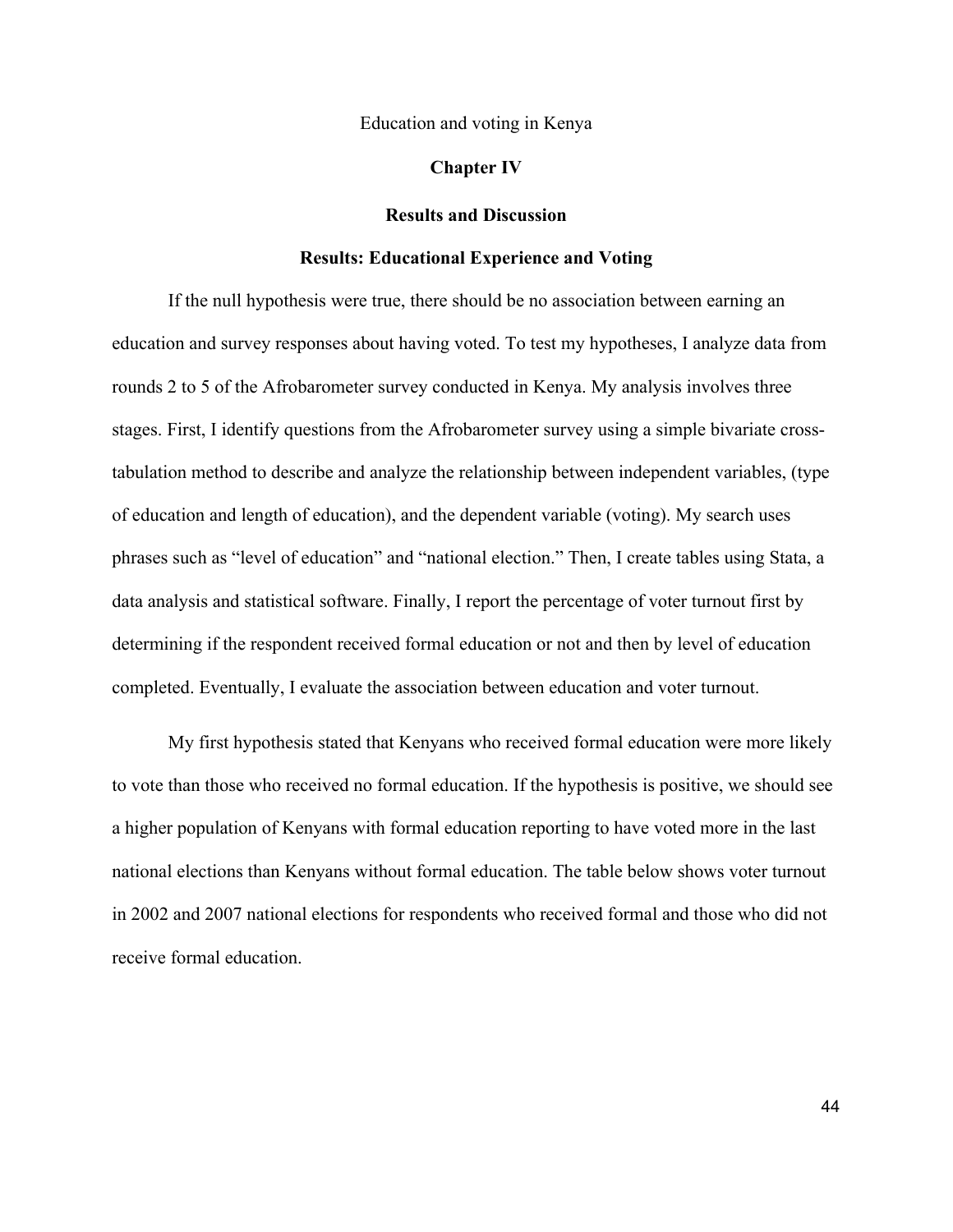



These results indicate that Kenyans with formal education turned out to vote at a higher percentage than those with no formal education only in round 4. These results do not match my hypothesis. Therefore, receiving formal education does not increase the likelihood to vote in Kenya.

My second hypothesis stated that Kenyans with more advanced education will be more likely to vote than those with less education. If the hypothesis is positive, we should see Kenyans with higher levels of education voting more in national elections than those with lower levels of education. The figure below shows the results of voter turnout based on the level of education.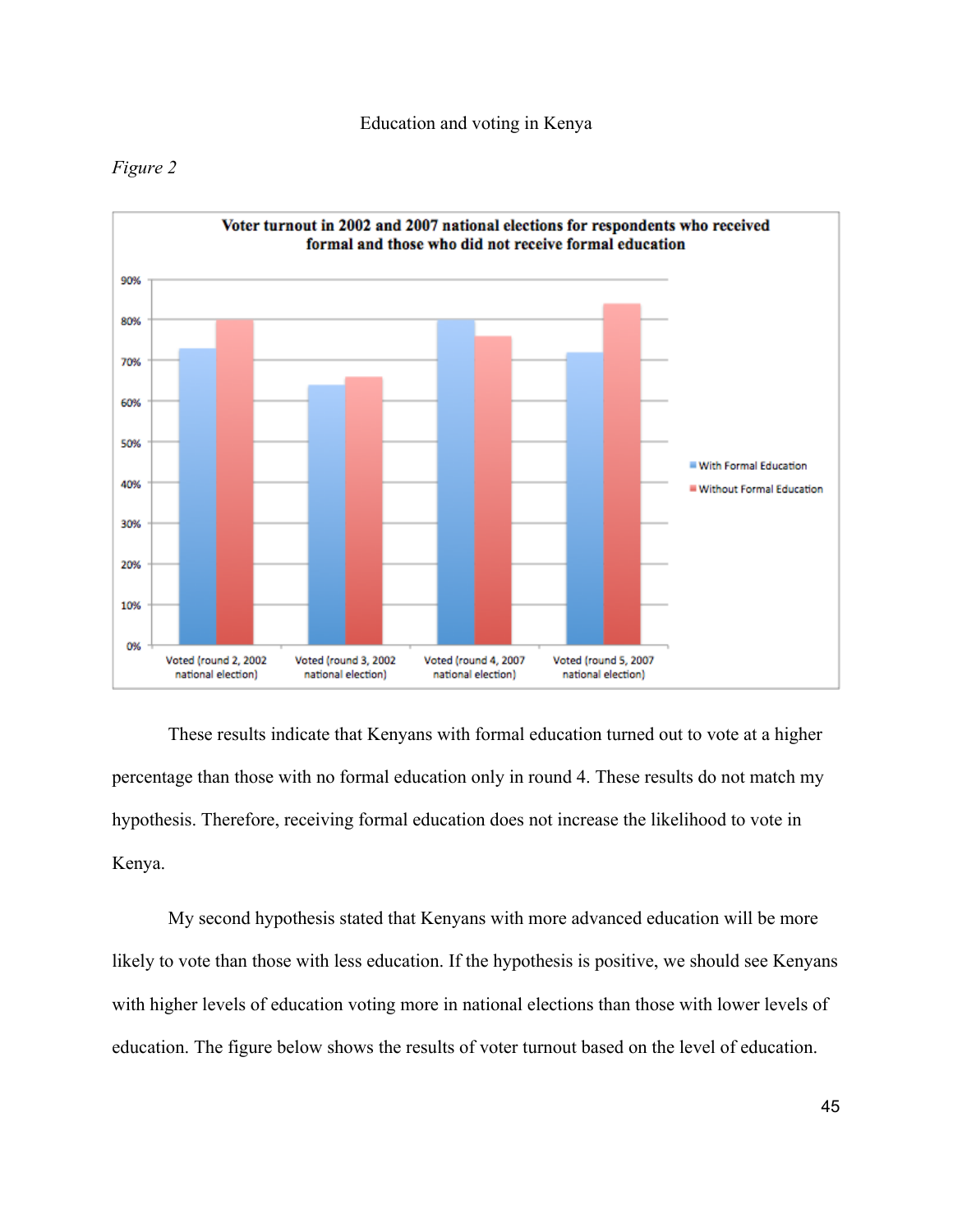Series 1 in *figure 3* below represents respondents with some primary schooling, 2- primary school completed, 3- some secondary school/high school, 4- secondary school completed/high school, 5- post-secondary qualifications, not university, 6- some university, 7- university completed, and 8- post-graduate.



*Figure 3*

In all rounds, the results do not show that Kenyans with many years of formal education turned out to vote in higher percentages than those with less education. If the evidence supported the hypothesis, then we should see an upward trend in the bar graph for each round of Afrobarometer, but we do not. Instead the graph is inconsistent, which indicate that pursuing higher levels of education does not influence or increase the likelihood of voting in Kenyans.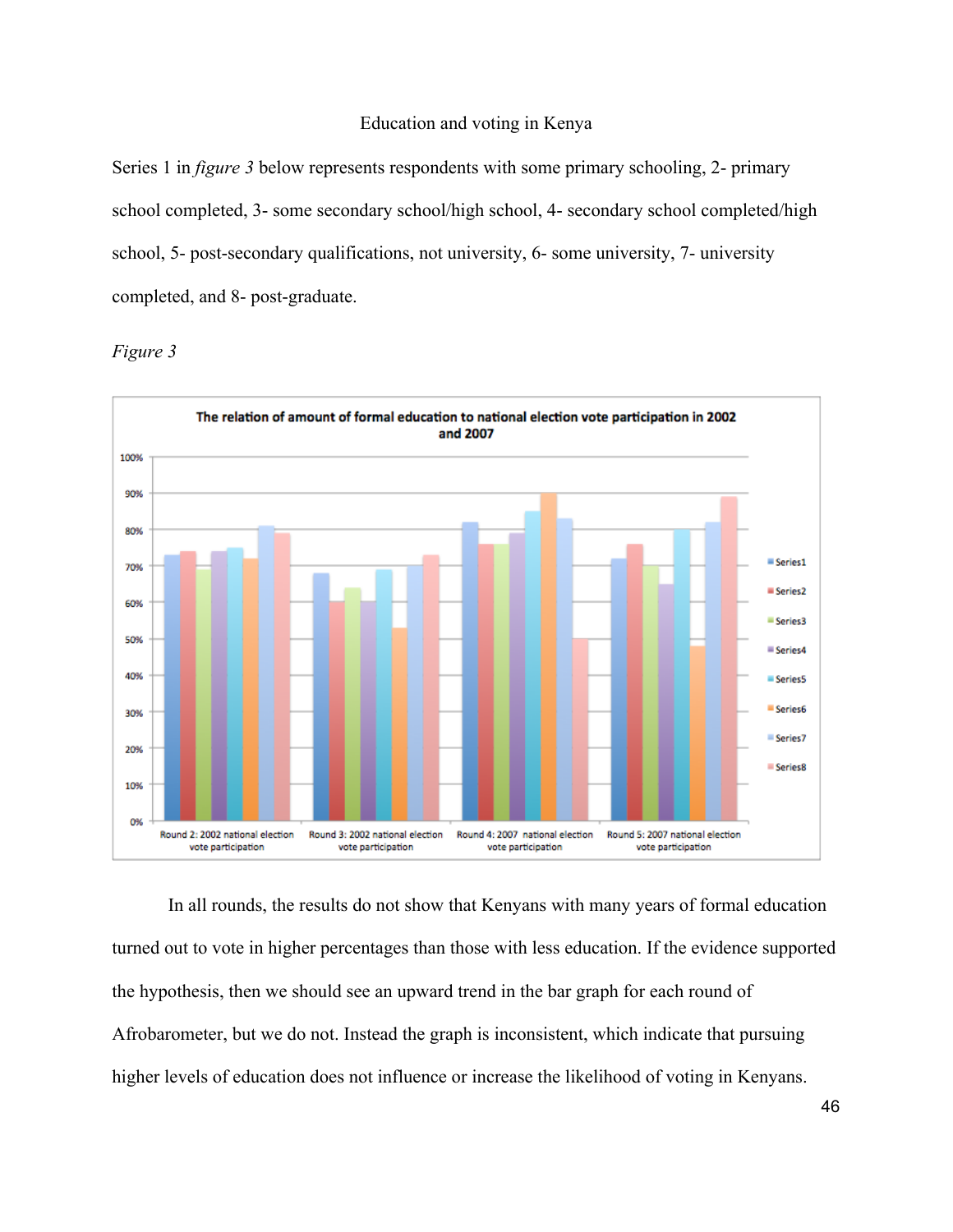#### **Results: Discussion**

These results demonstrate that Kenyans who have formal education are not necessarily better prepared for adult political responsibilities than those who do not have formal education. Even though formal education does provide opportunities to develop skills that serve as "predispositions" toward adulthood behaviors in politics, in an educational environment that is not formal, people learn within their families, clans, age groups, and ethnic groups that traditionally formed the political structure of society. Regardless of schooling, early life engagement in political and social issues prepares individuals to become active members in society: this seems one advantage of no formal education over formal education.

These results could indicate that Kenyans' voting behaviors are influenced by other factors such as ethnicity, poor political campaigns, proximity to ballot boxes, voter registration requirements or lack of emphasis on political participation in the school curriculum. One explanation for these results is that Kenyans, who received no formal education, are older and lived through the struggle for Independence and thus may feel more patriotic and more responsible to fulfill their voting duties than those coming of age after Independence. To prove whether this idea is true, it is necessary to find out the age of Kenyans who received no formal education and compare that to their voter turnout in all rounds. If the majority among them turns out to be 52 years and above, the age of independent Kenya, then it could be argued that their political and social experiences during independence influence their voting behavior. However, some Kenyans who are 45 years old and even slightly younger might be too young for this variable to much matter because they might lack conscious experience of the struggle.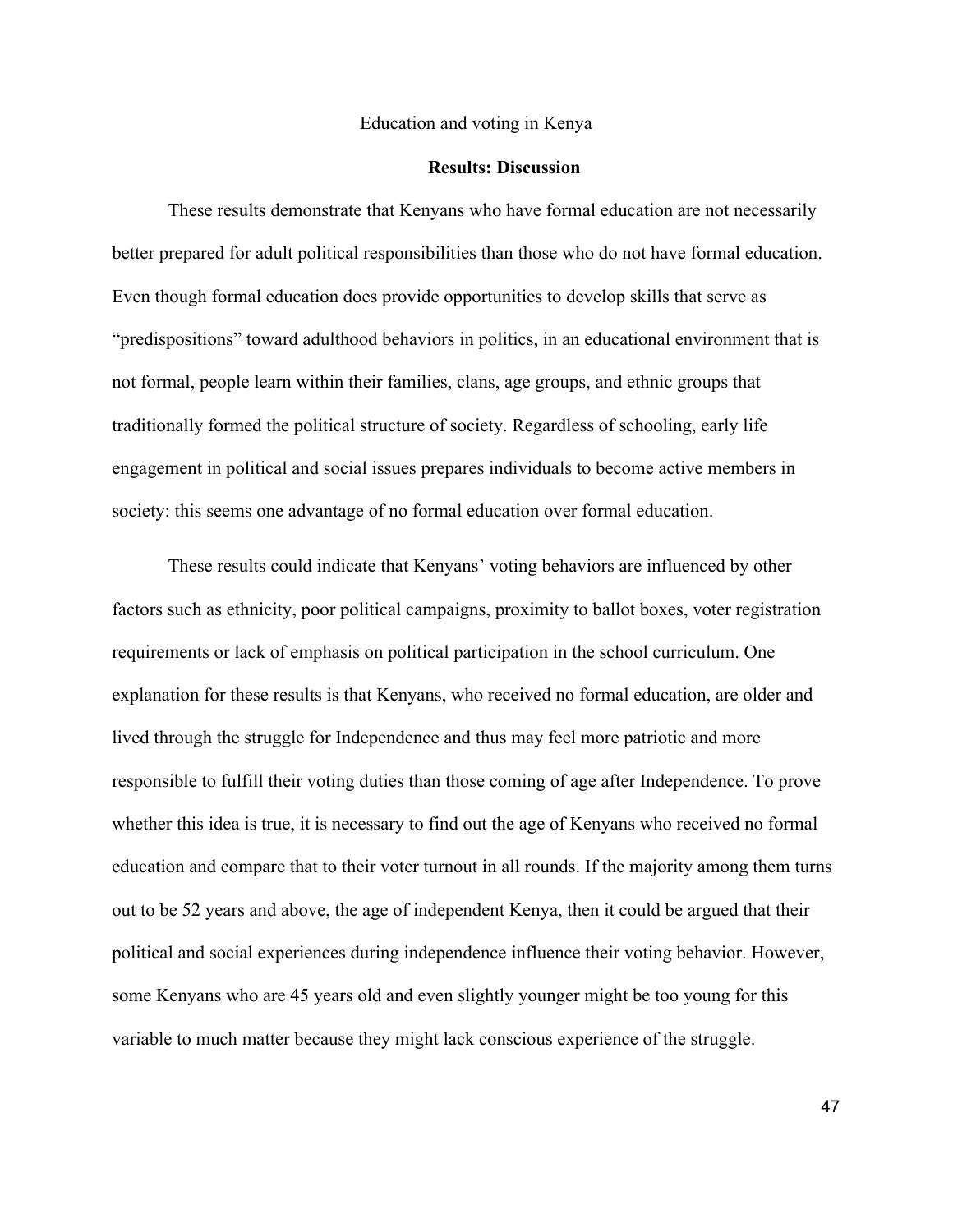In *figure 2* above, Kenyans who received no formal education and who probably make up the older generation of the Kenyan population, might have refrained from participating in round 4 survey because of fear. Round 4 Afrobarometer interviews were carried out in October and November 2008, right after the 2007-2008 post-election violence. The fear of expressing and practicing their political beliefs at that time might have compromised the results. During the 2007-2008 violence, people were being killed or displaced, and their property burnt. In such conditions, only a few people, especially the old, would volunteer to participate in political surveys for fear of their lives. But in November 2011, Kenyans who received no formal education responded to having voted more in round 5 Afrobarometer interviews, which were done toward the end of 2008. At this period in time, political stability and peace was regained and expressing one's political beliefs and practices would have posed a lesser threat to one's safety, especially for the older generation. If this assumption is true, having no formal education in Kenya would be a strong predictor of voter turnout.

The content of education that Kenyans receive might be another determining factor in their voting behaviors. When receiving no formal education in the pre-colonial period, Kenyans and especially the Gikuyu were not allowed to undertake adult duties if they failed to prove that they were responsible. In part, the sense of responsibility for Kenyans aged 52 years and over could have translated into carrying out civic duties such as voting. Since independence, Kenya has implemented two education systems, 7-4-2-3 and 8-4-4, which, respectively, were modeled after the British and American systems of education. The curriculums in these two systems emphasize different skills: studying the importance of each one of them on voter turnout could shed more light on my thesis results.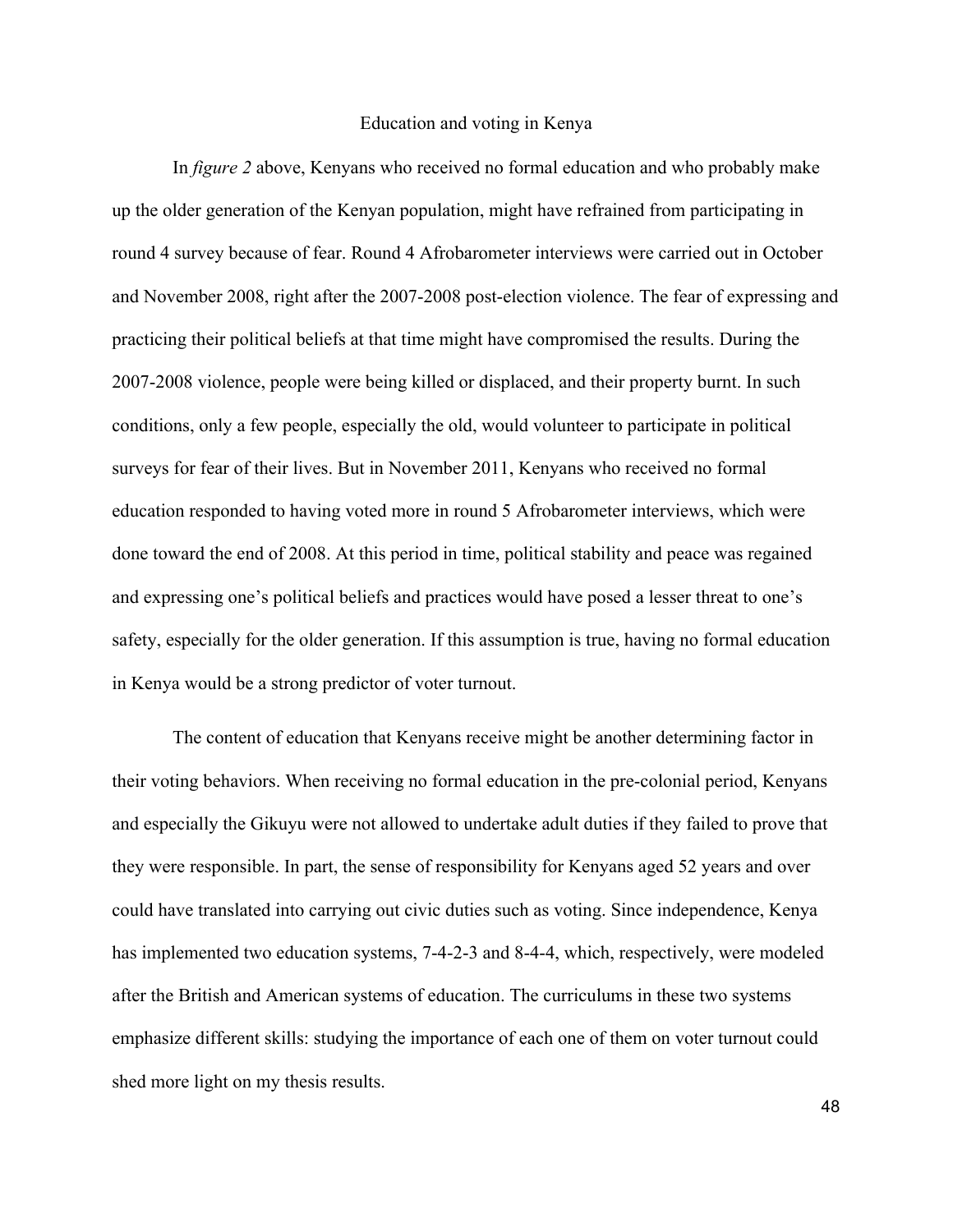#### **Chapter V**

#### **Conclusion**

Using data from Afrobarometer, this thesis has examined whether having formal education and the length of education influence whether Kenyans turnout to vote. My results have shown that people with formal education are not more likely to vote than those without. I had hypothesized that Kenyans with formal education would be more likely to turn out to vote more than those without formal education but the results did not confirm my hypothesis. If my hypothesis were upheld, the results would have shown Kenyans with formal education reporting to vote more than those without. Education therefore seems to influence voting in a way that I had not expected. However, Kenyans without formal education turned out to vote more than those with formal education. The length of education also does not predict how Kenyans vote. I had hypothesized that Kenyans with higher education would be more likely to vote than those with less education. The results did not support this hypothesis either. If this hypothesis were affirmed, the results would have demonstrated highly educated Kenyans turning out to vote more than those with less education.

My findings suggest that factors other than education influence how Kenyans vote. Ethnicity and resource distribution could be some of those factors as my literature review in Chapter 2 suggests. Kenya has 42 ethnic groups and the Gikuyu have dominated politics and business since independence. Together with their co-ethnic groups including the Kamba and Meru, the Gikuyu have received favor from political leaders in Central Kenya, who make up a majority of government. After Independence, Kenyatta provided education in Central Kenya,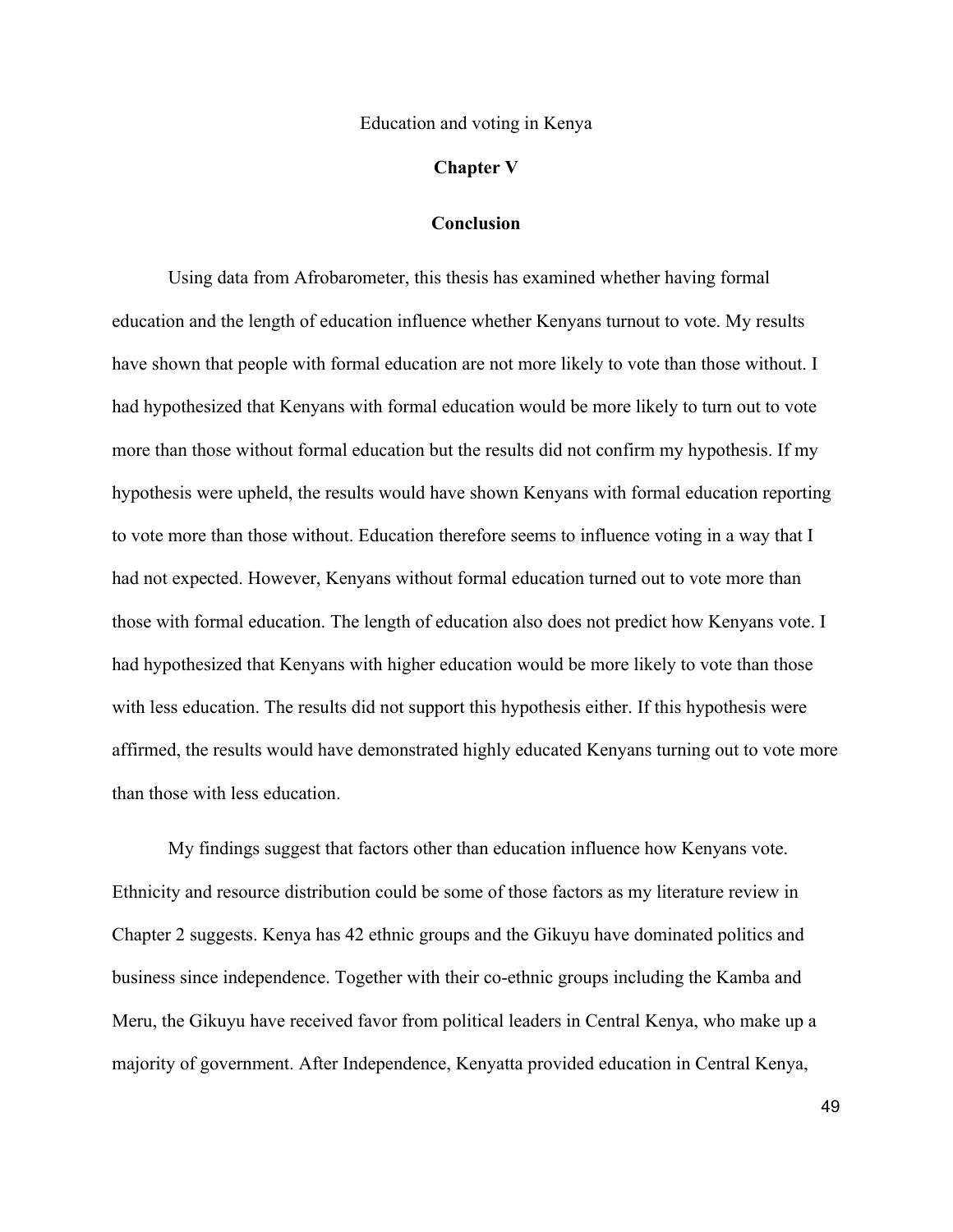where the colonial government had already established most of the schools. As a result, people from Central do not have to vote because they already have power. In other words, the more education Kenyans have, the less they *need* to turn out to vote. Future research could look at education alongside access to resources -- drawing on the literature about socioeconomic status reviewed in Chapter 2 -- to better tease out the impact of education on voting.

On the other hand, Kenyans from ethnic groups that do not have power and education might be drawn more to vote in order to gain favors from politician, obtain political patronage, or have a share of the national cake. During his reign, Moi's government shifted the allocation of resources to ethnic Kalenjins and co-ethnic groups. Throughout this time, the Gikuyu might have been drawn to vote more in order to regain power and favors that they were used to receiving from Kenyatta's government. As the literature review in Chapter 2 showed, rural and poor voters are more vulnerable to vote-buying or bloc voting. Future research could control for these variables and see what additive effect education has on turnout. Relatedly, a future study could examine contexts where vote-buying is uncommon; because in Kenya vote-buying is common during elections, it is difficult to isolate the impact of education on turnout.

The colonial government introduced resource, education, and power inequality through segregation in schools and centralization of institutions in Central Kenya. The Gikuyu demanded their own schools and finally led the fight for independence. As discussed in chapter 3, these experiences and their power over institutions immediately after independence gave the Gikuyu a strong start in post-independent Kenya. Since then, the Kenyan government, which has been dominated by Gikuyu, has continued to affirm the colonial legacy of unequal distribution of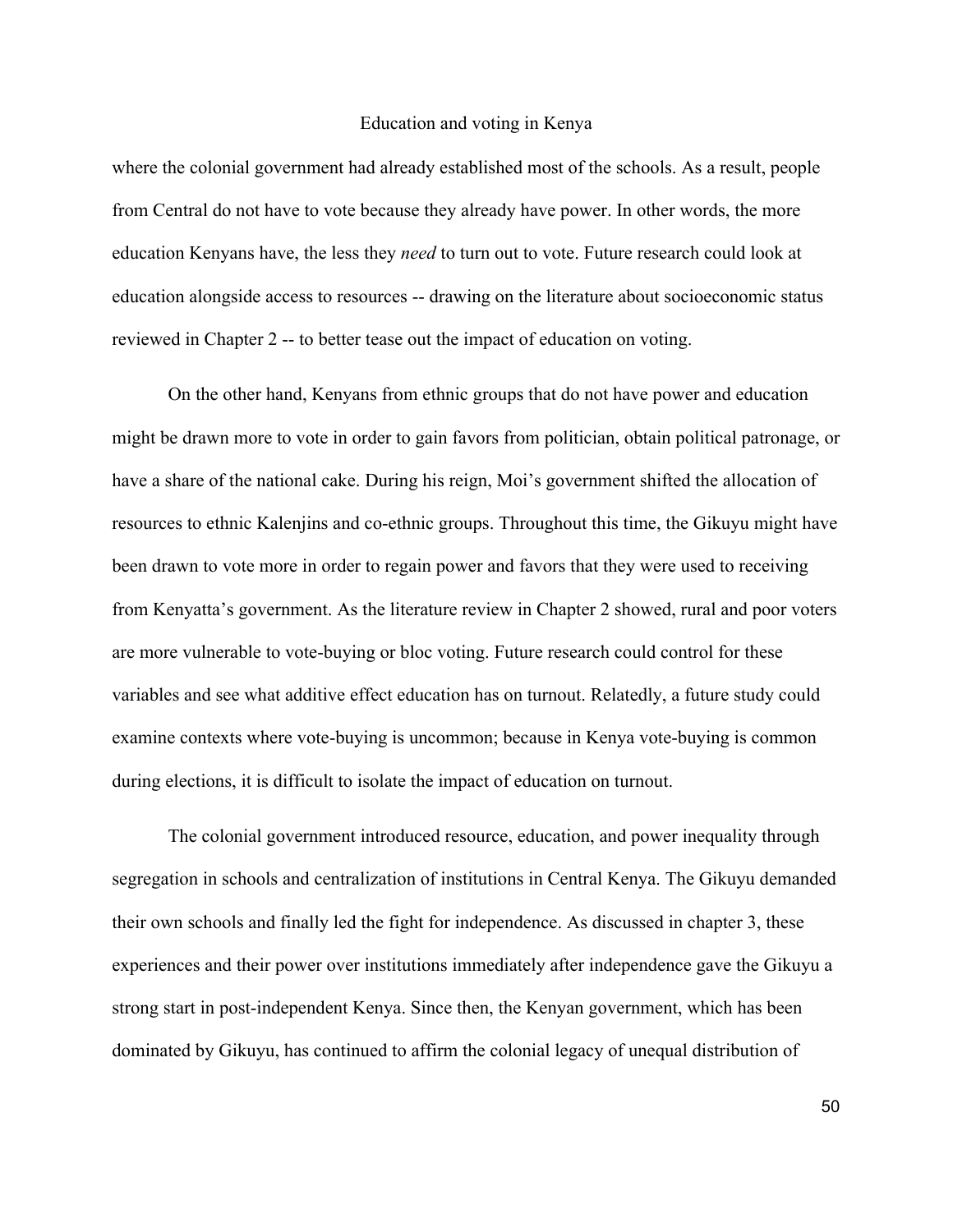power, education, and resources. As a result, the Gikuyu might not feel the need to vote because they "own" the power and resources. On the contrary, their pride in leading Kenya to freedom or the need to protect what they own might motivate them to vote more than any other ethnic group. Even though the influence of colonial legacy on voter turnout in Kenya might seem far-fetched, a comparative study that elaborates how inequality that was introduced by the British affects or benefits the various ethnic groups in Kenya could explain how the colonial legacy shapes how Kenyans respond to politics or whether they feel patriotic enough to engage in civic duties.

Kenyan systems of education should also be studied to determine if they put more emphasis on the importance of political participation. Kenya has implemented two systems of education since independence. The curriculum in these two systems emphasizes different skills such as producing skilled laborers and enough workforce to develop the economy. If the curricula do not help Kenyans develop moral obligation or interest to participate in politics, then this could help explain why formal education does not influence whether Kenyans vote or not. Finally, this study should determine skills and knowledge that were provided in pre-colonial education, and which are not emphasized by post-colonial systems of education in Kenya. This information would clarify whether not having formal education prepared Kenyans to vote more than did formal education. This study would also help explain how the likelihood of voting is influenced by living through the struggle for Independence and by the type of education an individual received.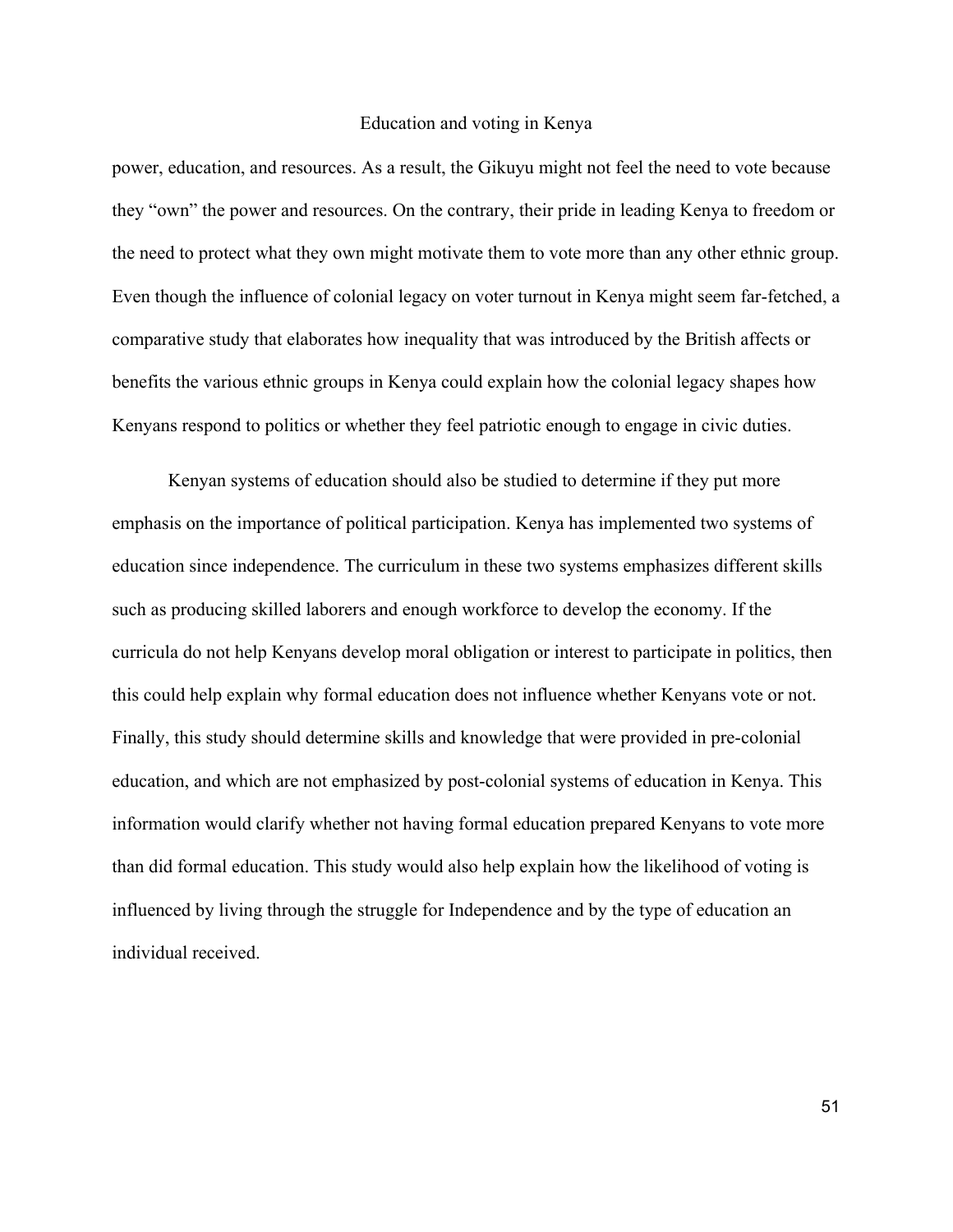#### **Appendix**

#### **Afrobarometer Codebooks' Questions on Education and Voting**

Data in round 2 was collected between 17th August and 23rd September 2003. I studied question number Q84 to determine respondents' type and level of education. On the codebook, the question is phrased as follows: "What is the highest level of education you have completed?" Additionally, I explored question number Q27C-KEN to determine voter turnout among Kenyans. The question reads as follows: "With regard to the last national elections in December 2002: Did you vote?" The sample size for this round is 2,400 participants.

Data in round 3 was collected between 6th September through 28th September 2005. I examined question Q90 on respondents' type and level of education, which is phrased the same as in round 2. I also analyzed question number Q30 to evaluate voting trends in Kenya. The question reads as follows: "With regard to the most recent, 2002 national elections, which statement is true for you?" The sample size for this round is 1,278.

Data in round 4 was collected between October 1st and November 20th 2008. I studied question number Q89 to investigate respondents' level and type of education. This question is phrased the same as in round 2 and 3. To measure voter turnout among Kenyans, I scrutinized question number Q23D that reads as follows: "With regard to the most recent, 2007 national elections, which statement is true for you?" The sampling size in this round is 1,104.

Data from round 5 was collected between November 2nd and November 29th 2011. I reviewed question number Q97, which is phrased the same as in round 2, 3, and 4. Finally, I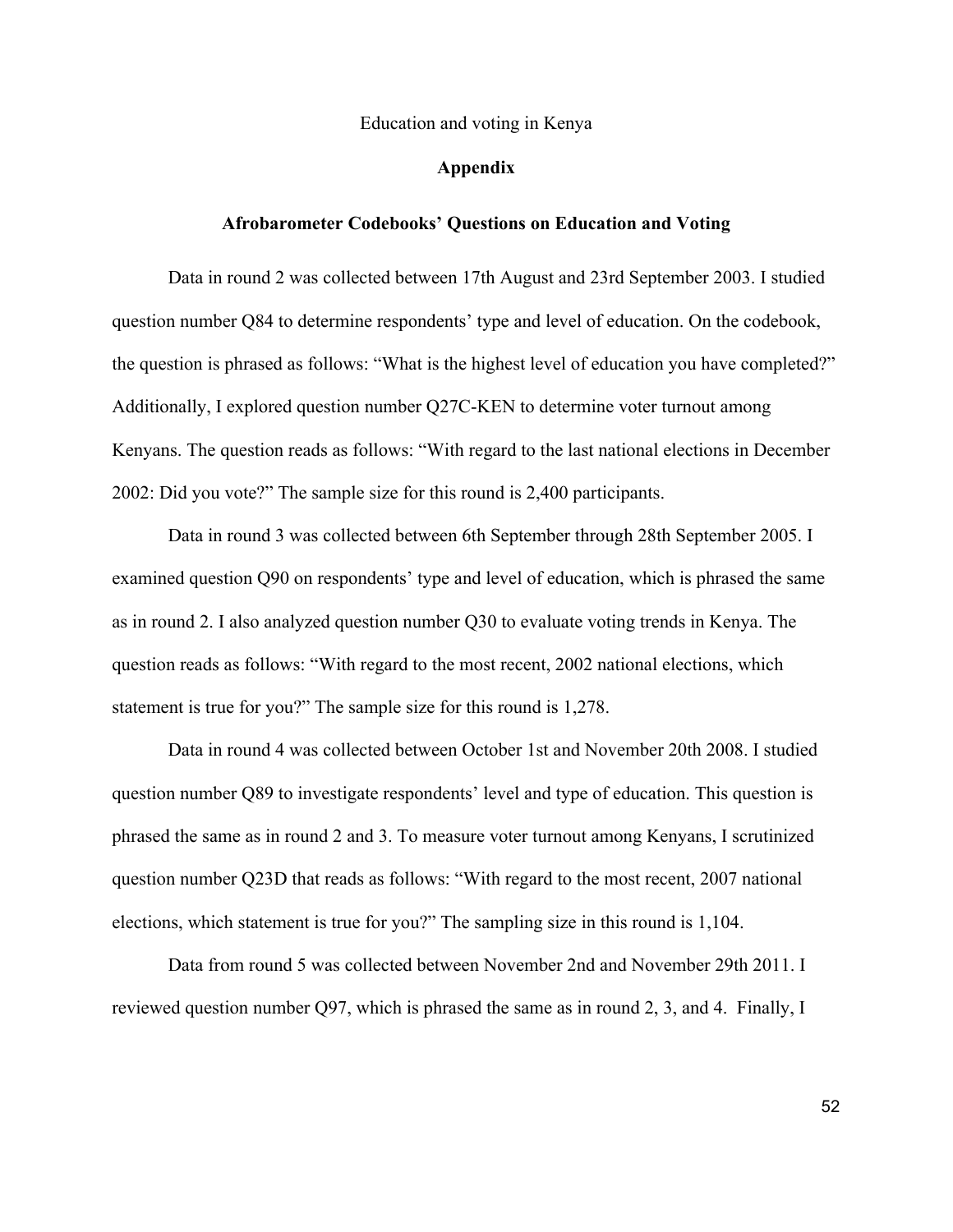researched question number Q27, which is worded the same as in round 4, to determine how Kenyans turnout to vote. The sampling size in this round is 2,400.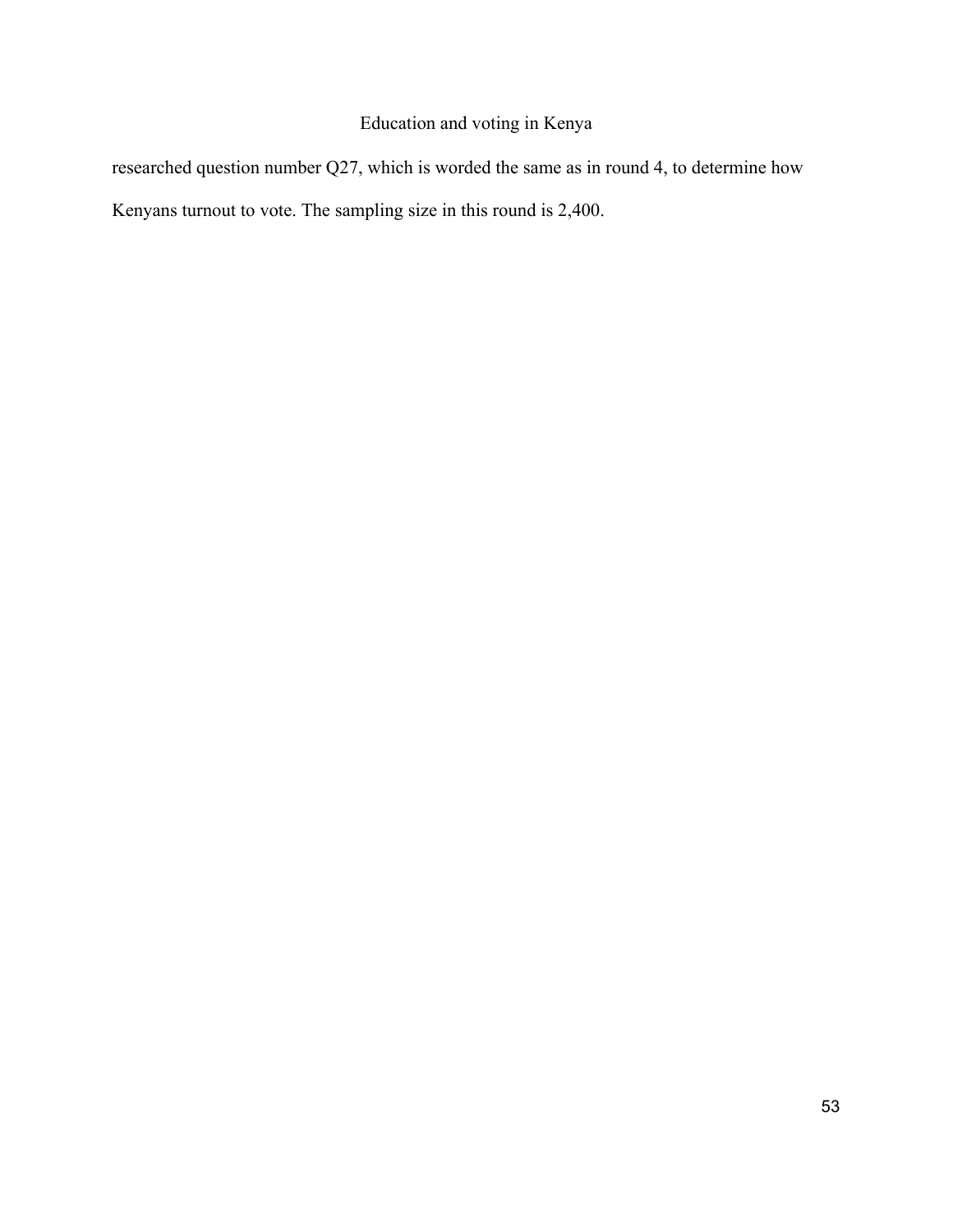#### **References**

Achen, C. H. (2002). Parental Socialization and Rational Party Identification. *Springer*. JSTOR.

- Afrobarometer. (2015). Afrobarometer. *Afrobarometer*. Retrieved from http://www.afrobarometer.org/
- Afrobarometer. (2016). *Afrobarometer.* Retrieved from http://www.afrobarometer.org/online-data-analysis/analyse-online
- Andolina, M., Jenkins, K., Zukin C., and Keeter, C. (2003). Habits from Home, Lessons from School: Influences on Youth Civic Engagement. *American Political Science Association*, 36(2): 275-280. JSTOR.
- Berinsky, A. J. and Lenz, G. S. (2010). Education and Political Participation: Exploring the Causal Link. Political Behavior. *Springer*, 33: 357-373. Retrieved from http://web.mit.edu/berinsky/www/files/edu.pdf
- Bratton, M. (2013). (Ed.) *Voting and Democratic Citizenship in Africa*. Boulder, London:Lynne Rienner Publishers.
- Bratton, M., Mattes, R. and Gyimah-Boadi, E. (2005). *Public Opinion, Democracy, and Market Reform in Africa*. New York:Cambridge University Press.
- Brody, A. R. (1978). The Puzzle of Political Participation in America. *In Anthony King (ed.), The New American Political System*. Washington, DC: American Enterprise Institute.
- Burden C. B. (2009). The dynamic effects of education on voter turnout. *Electoral Studies*, 28: 540-549.
- Carpini, M.X.D. (1997). Education and Democratic Citizenship in America. *The American Political Science Review*, 91 (4): 971-972. JSTOR.
- Center for World University Ranking. (2014). Ranking by country. *CWUR*. Retrieved from http://cwur.org/2014/
- Chalkboard. (2012). The Kenyan Education System. *Chalkboard*. Retrieved from http://www.chalkboardkenya.org/chalkboard-kenya-programme/the-kenyan-programme/
- Central Intelligence Agency. (2016). *The World Factbook: Kenya*. Retrieved from https://www.cia.gov/library/publications/the-world-factbook/geos/ke.html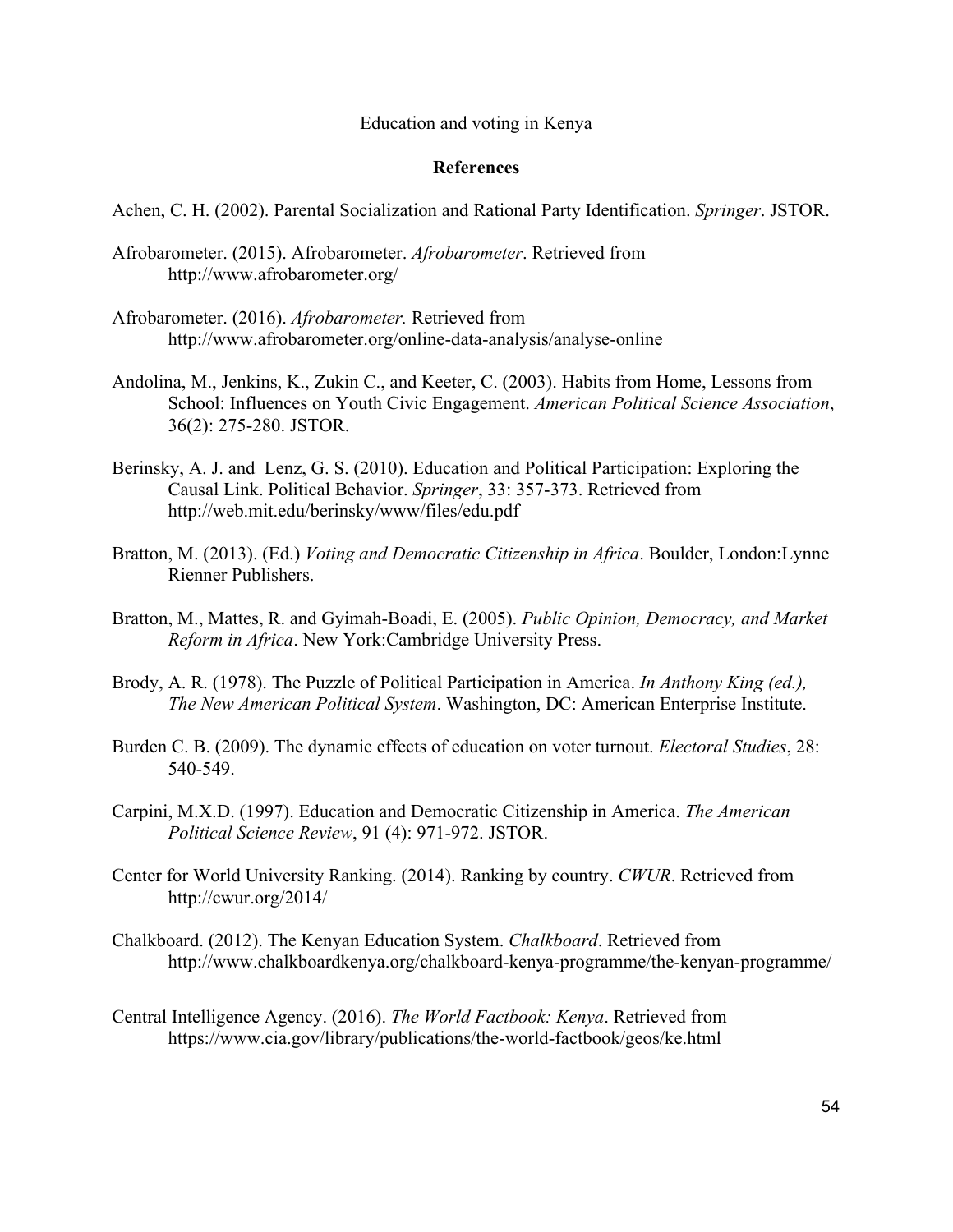- Chlopak, Leonard, Schechter and Associates. (2010). Religion. *The Republic of Kenya.* Retrieved from http://republicofkenya.org/culture/religion/
- Clark, N. (2015). Education in Kenya. *World and Education News & Reviews*. Retrieved from http://wenr.wes.org/2015/06/education-kenya/
- Converse, P. E. (1972). Change in the American Electorate. In *The Human Meaning of Social Change*, eds. Angus Campbell and Philip E. Converse. 263-337. JSTOR.
- Coombs, P. H. and Ahmed, M. (1974). *Attacking Rural Poverty: How non-formal education can help*. Baltimore: John Hopkins University Press.
- Daily Nation. (2014). Counties battle it out for public varsity slots. *Nation Media Group*. Retrieved from LexisNexis.
- Dee, T. S. (2004). Are there civic returns to education? *Journal of Public Economics*, 88 : 1697-1720. Retrieved from http://ac.els-cdn.com/S0047272703002068/1-s2.0- S0047272703002068-main.pdf? tid=af2d3564-7352-11e5-a619-00000 aab0f6c&acdnat=1444923646\_032eeea64fa059d93db1c69c535944b1
- Education Policy and Data Center. (2007). Kiambu: Kenya District Primary Education profile. *Education Policy and Data Center*. Retrieved from http://www.epdc.org/sites/default/files/documents/kenya\_subnatk\_kiambu.pdf
- Elbagir, N. (2013, April). Uhuru Kenyatta sworn in as Kenya's new president; Jesse Jackson among crowd. *CNN*. Retrieved from http://www.cnn.com/2013/04/09/world/ africa/kenya-new-president/
- Embassy of the Republic of Kenya, Washington, DC. *Education in Kenya*. Retrieved from http://www.kenyaembassy.com/aboutkenyaeducation.html
- Eshiwani, G. S. (1990). Implementing Educational Policies in Kenya. *World Bank*. Retrieved from http://www-wds.worldbank.org/servlet/WDSContentServer/ IW3P/IB/2000/01/11/000178830\_98101903573855/Rendered/PDF/multi\_page.pdf
- Federation of Women Lawyers (FIDA) Kenya. (2013).Ke Gains and Challenges: A Gender Audit of Kenya's 2013 Electoral Process. *FIDA Kenya*. Retrieved from https://www.ndi.org/files/Kenya-Gender-Audit-2013-Electoral-Process.pdf
- Finkel, S. E. (2002). Civic Education, Political Discussion, and the Social Transmission of Democratic Knowledge and Values in a New Democracy: Kenya 2002. *American Journal of Political Science*, 55, (2): 417-435. JSTOR.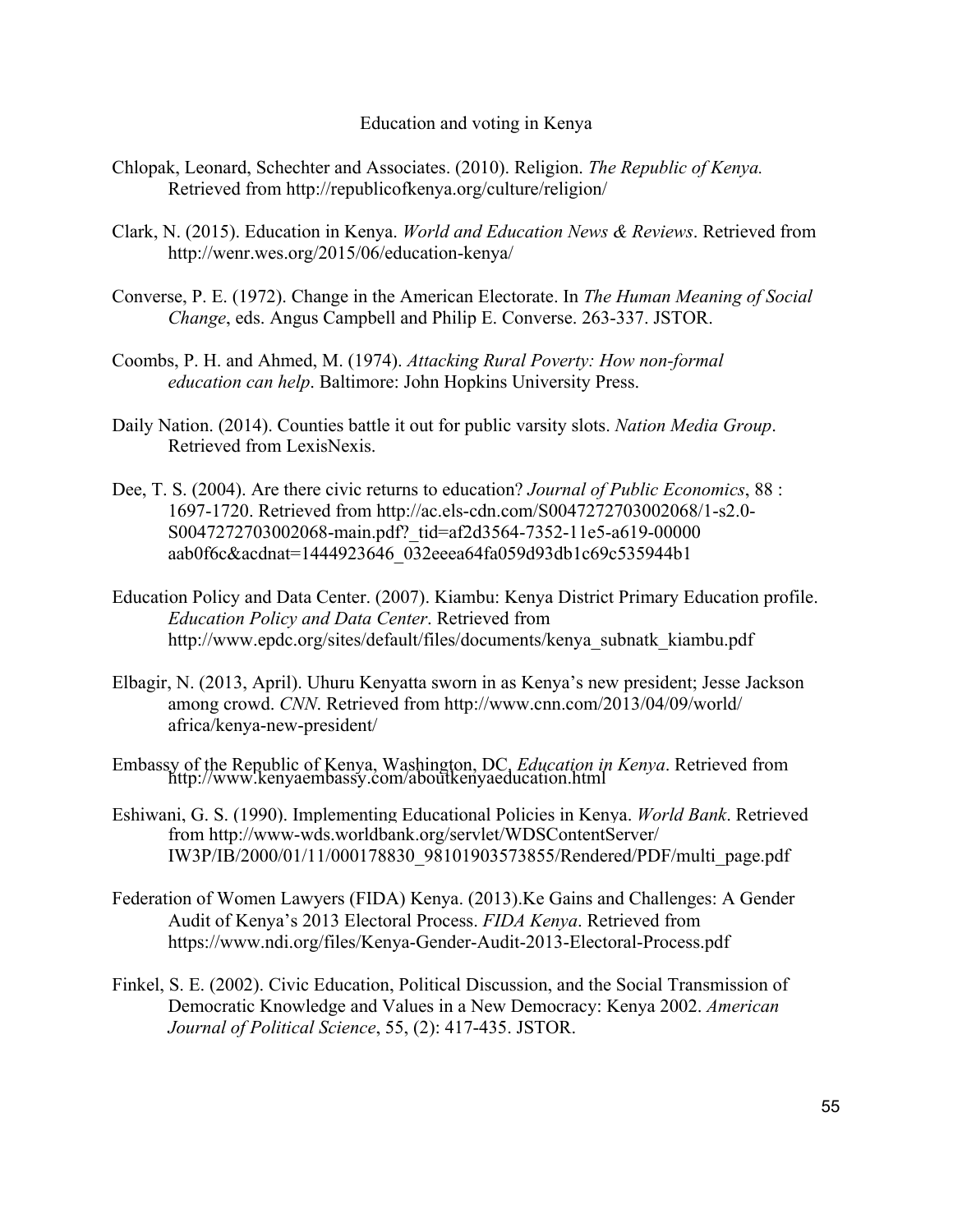- Green, J. (2010). Ushering in the Kingdom of God: Religious Values, Godly Love, and Public Affairs. *In John Green and Margaret Poloma, eds. Assemblies of God*. New York: NYU Press, 171-178.
- Government of Kenya. (2010). The Constitution of Kenya. *Laws of Kenya*. Retrieved from http://www.kenyalaw.org/kl/fileadmin/pdfdownloads/Constitution/Constitution of Keny a(Repealed).pdf
- Hall, C. Zhao, J, and Shafir, E. (2013). Self-Affirming among the Poor: Cognitive and Behavioral Implications. *Association for Psychological Science*. Retrieved from http://pss.sagepub.com/content/early/2013/12/19/0956797613510949.full.pdf+html
- Harik, E. M. and Schilling, D. G. (1984). *The Politics of Education in Colonial Algeria and Kenya.* Ohio, OH: Ohio University.
- Hausmann, R., Tyson, L. D., and Zahidi, S., 2012). The Global Gender Gap Report, 2012).*World Economic Forum*. Retrieved from http://www3.weforum.org/docs/WEF\_GenderGap\_ Report\_2012.pdf
- ICANN. (2010, March 7). About Nairobi. I*CANN.org*. Retrieved from https://nbo.icann.org/about
- International Institute for Democracy and Electoral Assistance. (2015). Voter turnout data for Kenya. *International IDEA*. Retrieved from http://www.idea.int/vt/countryview.cfm? CountryCode=KE
- Jablonski, R. S. (2014). How Aid Targets Votes: The Impact of Electoral Incentives on Foreign Aid Distribution. *Cambridge Press*, 66 (2): 293-330. Retrieved from http://journals.cambridge.org/download.php?file=%2F1494\_371D51DFCD61B6371A0E 6116F4643717\_journals\_\_WPO\_WPO66\_02\_S0043887114000045a.pdf&cover=Y&cod e=f1d2b44cab895a4415bc15f69c7fae16
- Kam C. D. and Palmer, C. L. (2008). Rejoinder: Reinvestigating the Causal Relationship between Higher Education and Political Participation. *The Journal of Politics*, 73 (3). 659-663. JSTOR.
- Kamau, J. (2015). *Unpublished Survey*. Mount Holyoke College.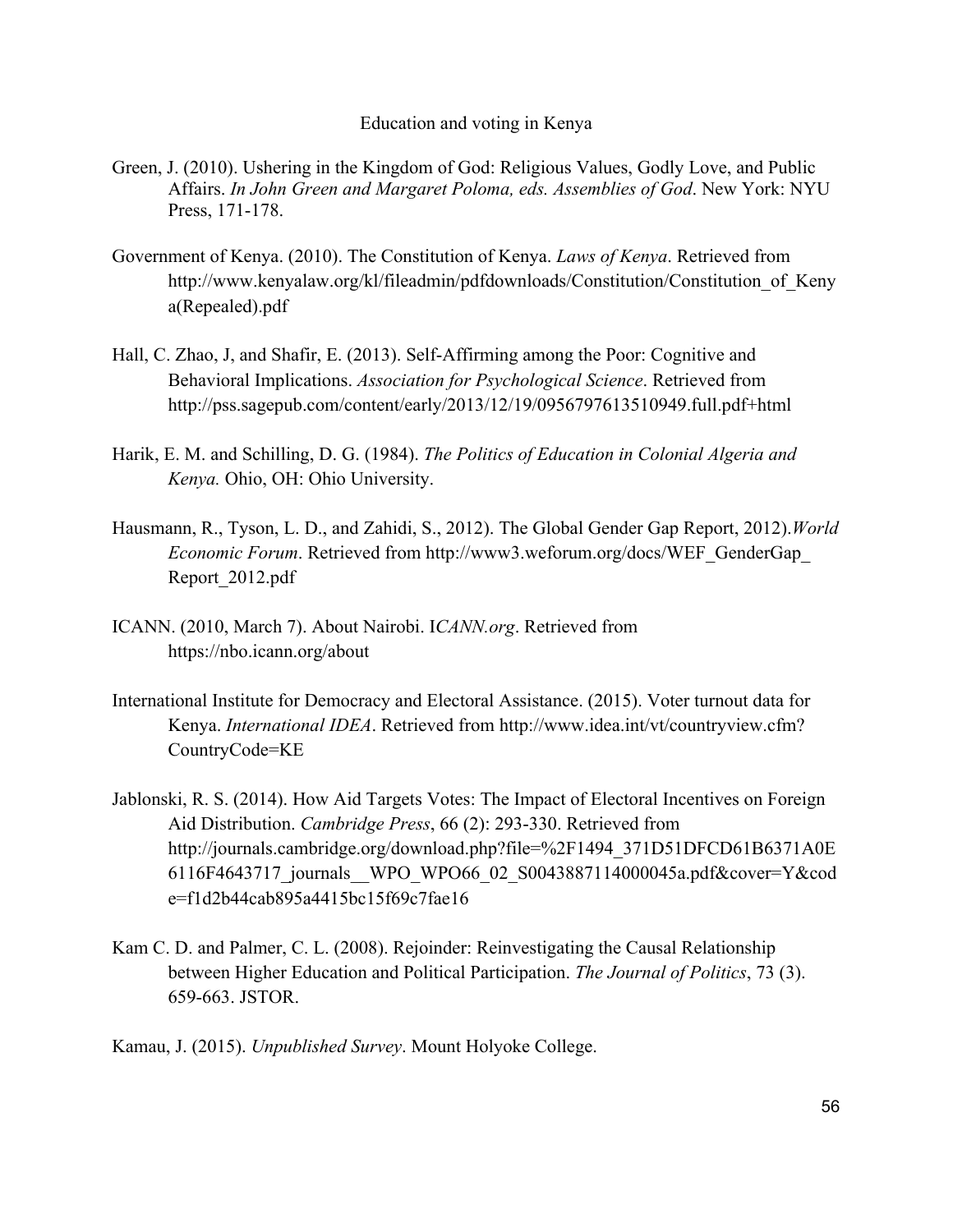- Kasfir, N. (1986). Explaining Ethnic Political Participation. In Atul Kohli (ed.), The State and Development in the Third World. *Princeton University Press*. JSTOR.
- Kenya Forum. (2013). IEBC Presidential Election Full Results by County– Kenyatta, Odinga, Mudavadi. *Kenya Forum*. http://www.kenyaforum.net/2013/03/11/iebc-presidentialelection-full-results-by-county-kenyatta-odinga-mudavadi/
- Kenya Information Guide. (2015). Kiambu County-Kenya. *Kenya Information Guide*. Retrieved from http://www.kenya-information-guide.com/kiambu-county.html
- Kenya National Bureau of Statistics. (2015). Economic Survey. *Kenya National Bureau of Statistics*. Retrieved from file:///Users/jemimahkamau/Downloads/Economic% 20Survey%202015.pdf
- Kenyan Government. (2015). The Constitution of Kenya. *Kenya Law*. Retrieved from http://kenyalaw.org/kl/index.php?id=398
- Kenyan Government. (2013). Free Primary Education. *Ministry of Education*. Retrieved from http://www.education.go.ke/ShowPage.aspx?department=2&id=22
- Kenyatta, J. (1965). Facing Mount Kenya. New York, NY: Vintage Books. Kiambu County. (2014). About Kiambu. *Kiambu County*. Retrieved from http://www.kiambu.go.ke/about-kiambu/
- Kramon, E. (2013). Vote Buying and Electoral Turnout in Kenya. *In Michael Bratton (ed). Voting and Democratic Citizenship in Africa*. London: Lynne Rienner Publishers.
- Kramon, E. and Posner, D. (2012). Ethnic Favoritism in Primary Education in Kenya. *University of California Berkeley*. Retrieved from http://cega.berkeley.edu/assets/miscellaneous \_files/Posner\_WGAPE0313.pdf
- Lawson, R. (1995). Sect-State Relations: Accounting for the Differing Trajectories of Seventh-Day Adventists and Jehovah's Witnesses. *Sociology of Religion*, 56 (4): 351- 377. JSTOR.
- Legum, C. (1970). Tribal Survival in the Modern African Political System. *Journal of Asian and African Studies Association*, 5: 102-112.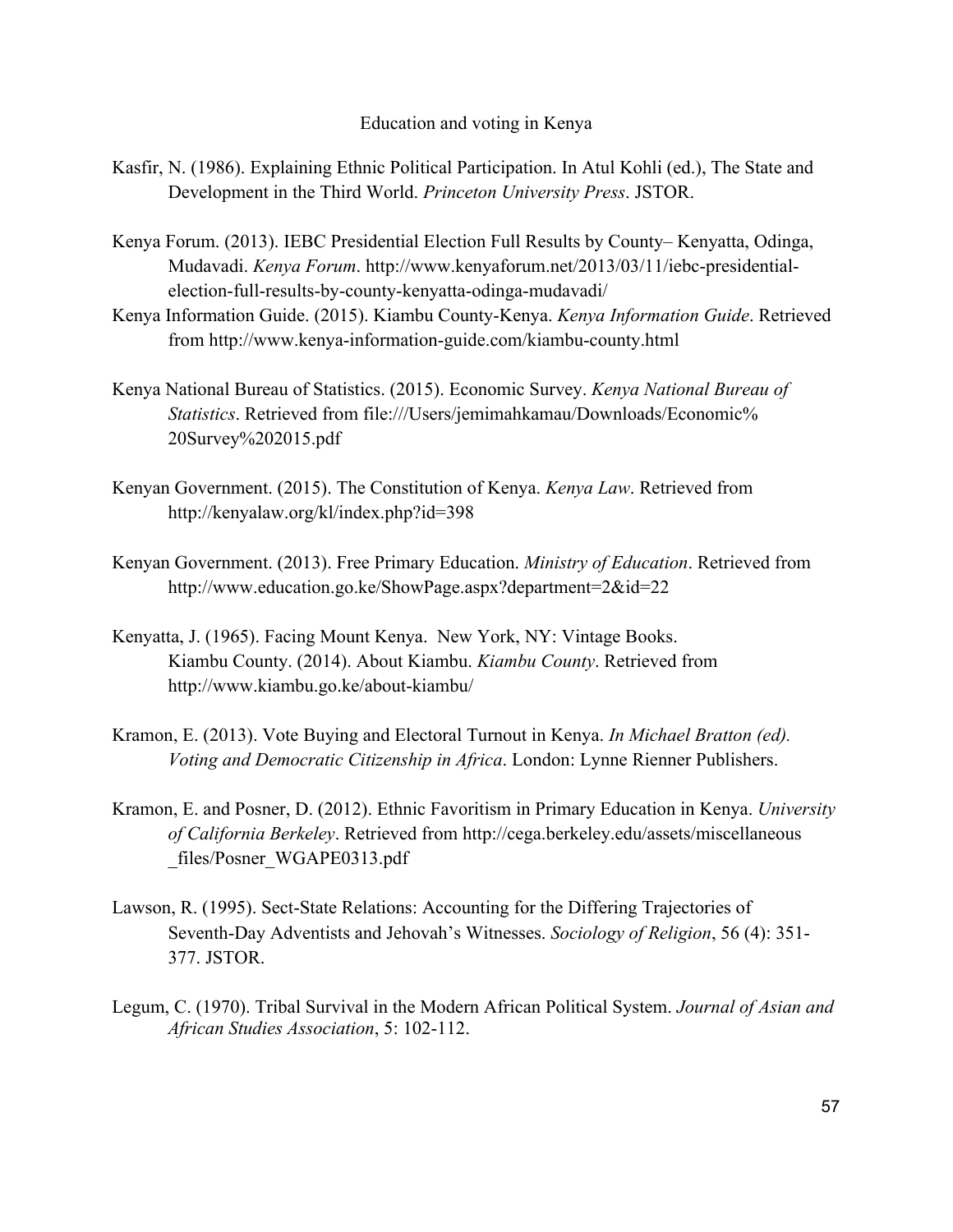- Lewis-Beck, M. S., Jacoby, W. G., Norpoth, H., and Weisberg, H. F. (2008). *The American Voter Revisited. Ann Arbor*. MI:The University of Michigan Press.
- Lonsdale, J. M. (1977). The Politics of Conquest: The British in Kenya, 1894-1908. *The Historical Journal*, 20, (4): 841-870. Retrieved from http://www.jstor.org/stable/ 2638411?Search=yes&resultItemClick=true&searchText=The&searchText=Politics&sea rchText=of&searchText=Conquest&searchUri=%2Faction%2FdoBasicSearch%3FQuery %3DThe%2BPolitics%2Bof%2BConquest%26amp%3Bacc%3Don%26amp%3Bwc%3D on%26amp%3Bfc%3Doff%26amp%3Bgroup%3Dnone&seq=1#page\_scan\_tab\_contents
- Lugard, L. (1933). Education and Race Relations. *Journal of the Royal African Society*, 32 (126): pp. 1-11. JSTOR.
- McClendon, G. and Riedl, R. B. (2015). Religion as a Stimulant of Political Participation:

Experimental Evidence from Nairobi, Kenya. *Southern Political Science Association*, 77 (4): 1045-1057. JSTOR.

- Mamdani, M. (1976). *Politics and Class Formation in Uganda*. New York: Monthly Review Press.
- Marshall, R. (2009). *Political Spiritualities: The Pentecostal Revolution in Nigeria*. Chicago: University of Chicago Press.
- Mart, Ç. T. (2011). British colonial education policy in Africa. *Internal Journal of English and Literature*, 2 (9): 190-194. Retrieved from http://www.academicjournals.org/article/article1379428447 Mart.pdf
- Matata, L. (2015). Nairobi Aviation College Files Case Against NMG Over 'Certificate of Doom' Expose. *AllAfrica*. Retrieved from http://allafrica.com/stories/201502050295.html
- Maxon. R. M. and Ofcansky, T. P. (2014). *Historical Dictionary of Kenya*. Third Edition. Lanhan, MD: Rowman Littlefield.
- Mayer, A.K. (2011). Does Education Increase Political Participation? *The Journal of Politics*, 73 (3): 633-645. JSTOR.
- McDonald, Michael P., and Samuel L. Popkin. (2001). The Myth of the Vanishing Voter. *American Political Science Review*, 95 (4): 963–74. JSTOR.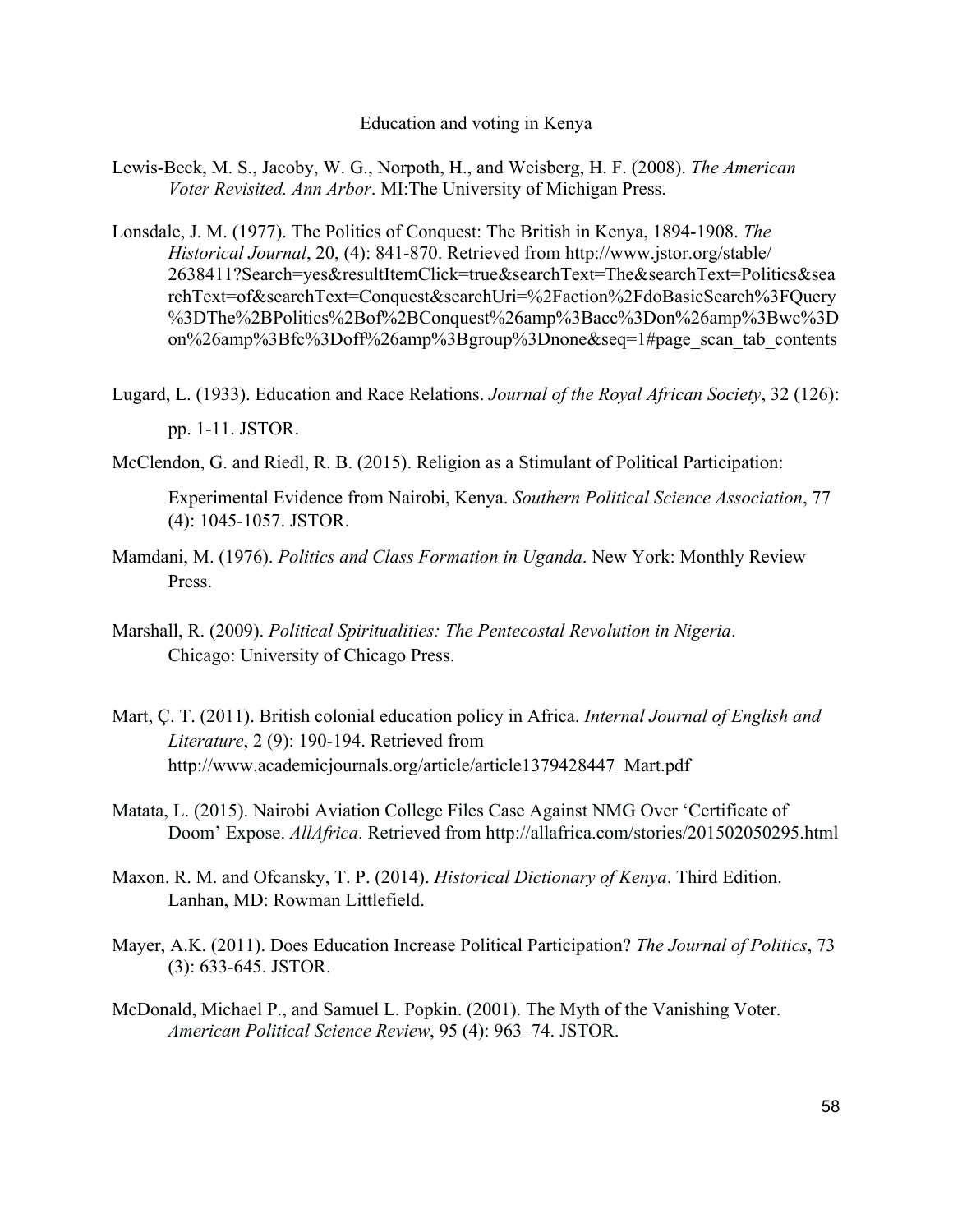- Miller, D. (2013). Pentecostalism as a Global Phenomenon. *In Donald Miller, ed. Spirit and Power: The Growth and Global Impact of Pentecostalism*. New York: Oxford University, 1-24.
- Molomo, M. G. (2000). Understanding Government and Opposition Parties in Botswana. *Commonwealth and Comparative Politics*, 38 (1): 65–92.
- Mueller, S.D. (2011). Dying to Win: Elections, Political Violence, and Institutional Decay in Kenya. *In David Gillies (ed.), Elections in Dangerous Places: Democracy and the Paradoxes of Peacebuilding*. McGill-Queen's University Press. JSTOR.
- Mugwe, D. (2011). Why most Kenyans prefer to study abroad. Business Daily. *Nation Media Group*. Retrieved from http://www.businessdailyafrica.com/Corporate-News/Why-most-Kenyans-prefer-to-study-abroad/-/539550/1127546/-/lyip79/-/index.html
- Muhula, R. (2009). Horizontal Inequalities and Ethno-regional politics in Kenya. *Kenya Review Studies*, 1 (1): 85-105. Retrieved from http://kessa.org/yahoo\_site\_admin/assets/docs/4\_R\_MUHULA.140160241.pdf
- Munene, I.I. (2013). Our University: Ethnicity, Higher Education and the Quest for State Legitimacy in Kenya. Higher Education Policy, 26: 43-63. Proquest.
- Mwagiru, C. (2011). Kenya: Mission Schools Nurtured the Best. *AllAfrica*. Retrieved from http://allafrica.com/stories/201106151407.html
- Mwatha, R., Mbugua, G. and Murunga, G. (2013). Young Women's Political Participation in Kenya. *Women's Empowerment Link*. Retrieved from https://idlbnc.idrc.ca/dspace/bitstream/10625/52244/1/IDL-52244.pdf
- Ng'ang'a, G. (April, 2011). Kenya: Declining quality drives students overseas. *University World News*. Retrieved from http://www.universityworldnews.com/article.php? story=20110409153209817
- Nie, N. H., Junn, J. and Stehlik-Barry (1996). *Education and Democratic Citizenship in America*. Chicago, IL:University of Chicago Press.
- Nnoli, O. (1978). *Ethnic Politics in Nigeria*. Enugu, Nigeria : Fourth Dimension Publishers.
- Nnoli, O. (1989). *Ethnic Politics in Africa*. Ibadan, Nigeria: Vantage Publishers.
- Nzioka, P. and Munene, G. (2011, Feb. 16). Claims of Vote Buying As Polls Open. *Daily Nation*. LexisNexis.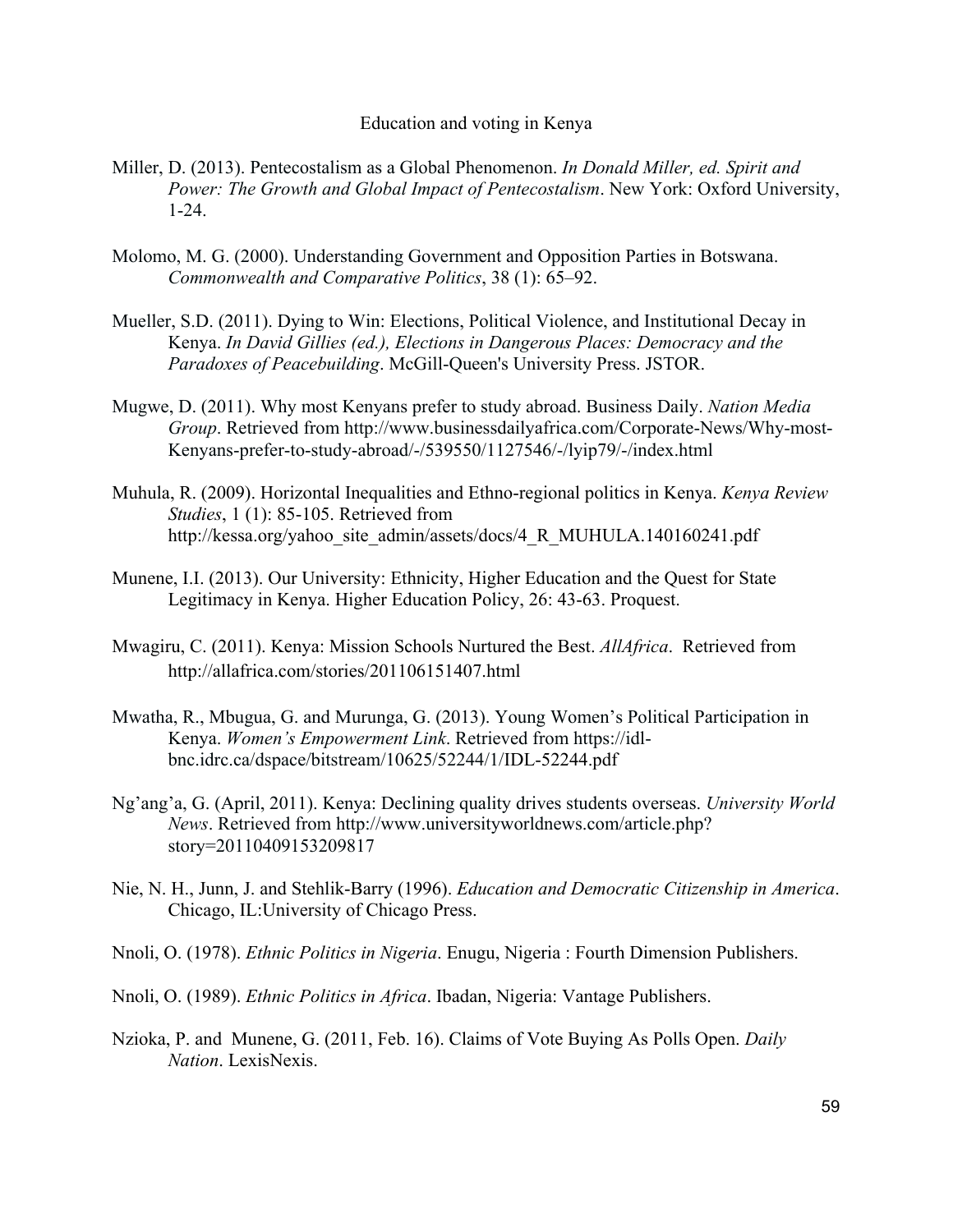- Ogola, F. O. (2010). Free Education in Kenya's Primary Schools: Addressing the Challenges. *Organization for Social Science Research in Eastern and Southern Africa*. Retrieved from http://www.ossrea.net/publications/images/stories/ossrea/ogola.pdf
- Omari, E. (2014). How Daniel arap Moi outwitted rivals to become VP and president. *Daily Nation*. Retrieved from http://www.nation.co.ke/news/Daniel-arap-Moi-Jomo-Kenyatta-Presidency-Kanu/-/1056/2437934/-/uwyf9az/-/index.html
- Oloo, A. and Oyugi, W.O. Democracy and Good Governance in Kenya: Prospects and Obstacles. DPMF Workshop and Conference Proceedings. *Department of Government University of Nairobi*. Retrieved from http://www.dpmf.org/images/democracyadams.htm
- Oyugi, W. O. (1997). In the Electoral Process: The 1992 General Elections in Kenya. African *Journal of Political Science*, 2 (1). 41-69. JSTOR.
- Pelkonen, P. (2010). Length of compulsory education and voter turnout-evidence from a staged reform. *Center for Economics of Education*.
- Pelkonen, P. (2012). Length of compulsory education and voter turnout-evidence from a staged Reform. *Public Choice*, 150: 51-75. Retrieved from http://link.springer.com/article/10.1007%2Fs11127-010-9689-3#/page-1
- Pergament, K. (1997). *The Psychology of Religion and Coping: theory, research, practice*. New York: Guilford Press.
- Perssons, M. (2012). Education Does not Cause Political Participation: Evidence From the 1970 British Cohort Study. *Department of Political Science*. University of Gothenburg. Retrieved from http://www.sociology.ox.ac.uk/materials/documents/epop/ papers/persson\_epop\_12.pdf
- Ra, J. O. (1981). Who Votes? *University of Chicago Press*, 43 (4): 1303-1305. JSTOR.
- Ranger, T. (1965). African Attempts to Control Education in East and Central Africa 1900-1939.

*Oxford Journals*, 32: 57-85. JSTOR.

Ranger, T. (2008) *Evangelical Christianity and Democracy in Africa*. Oxford: Oxford University Press.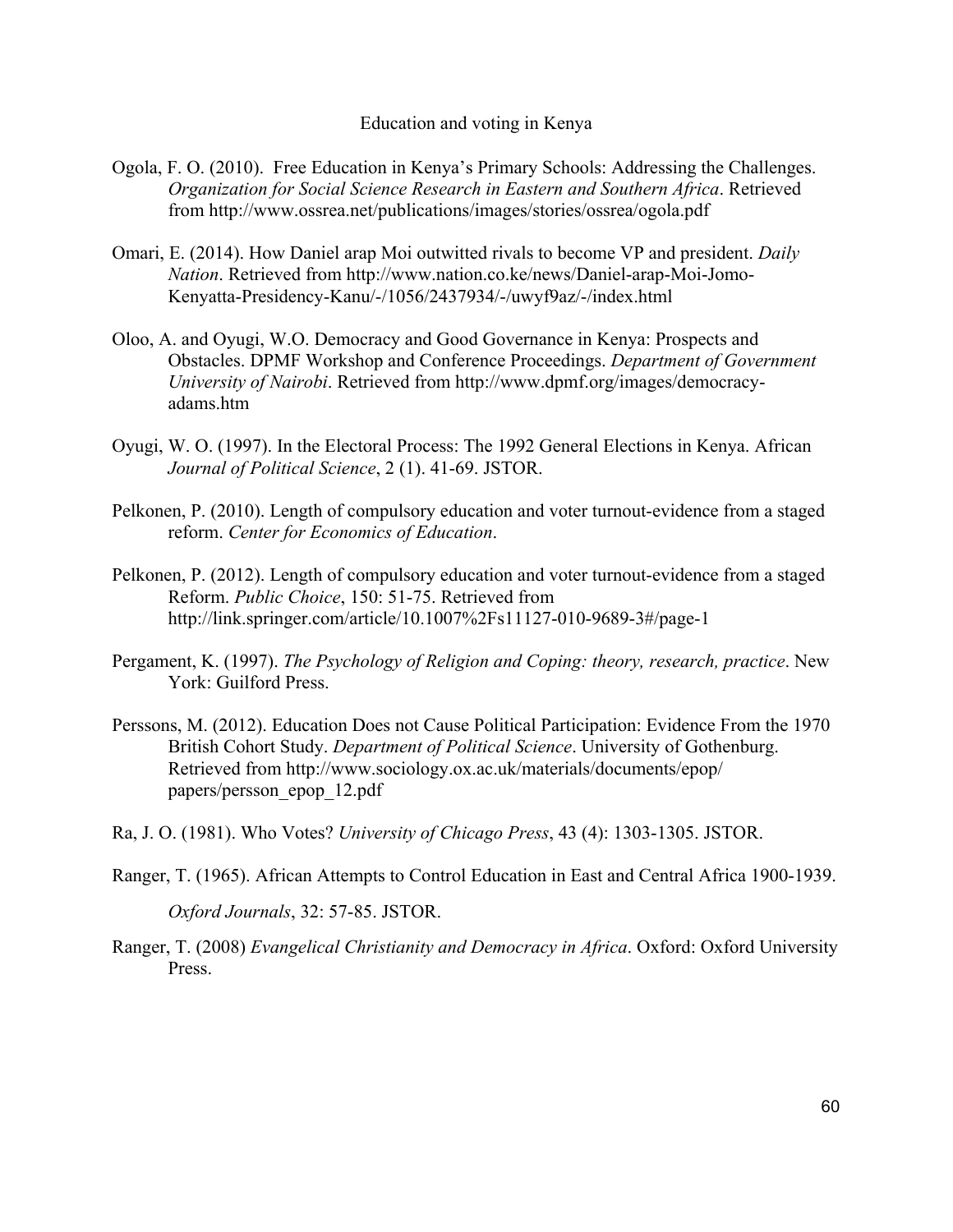- Report of the Independent Review Commission on the General Elections held in Kenya on 27 December 2007. (2007). *The Electoral Knowledge Network*. ACE Project. Retrieved from http://aceproject.org/regions-en/countries-and-territories/KE/reports/independent -review-commission-on-the-general
- Resnick, D. and Casale, D. (2011). The Political Participation of Africa's Youth: Turnout, Partisanship, and Protest. *United Nations University-World Institute for Development Economics Research*. Retrieved from https://www.wider.unu.edu/sites/default/files/wp2011-056.pdf
- Ryan, Jr. W. C. (1923). The Phelps-Stokes Fund and Educational Adaptation. *Journal of Social Forces*, 1 (3): 279-281. JSTOR.
- Sadowski, Y. (2006). Political Islam: Asking the Wrong Questions? *Annual Review of Political Science*. 9: 215-240. Retrieved from http://www.annualreviews.org/doi/pdf/10.1146/annurev.polisci.9.070204.083812
- Sande, E. (2010). Minister Streamlines Higher Education Sector. *News from Africa*. Retrieved from http://www.newsfromafrica.org/newsfromafrica/articles/art\_11930.html
- Sears, D. O. and Funk, C. L. (1999). Evidence of the Long-Term Persistence of Adults' Political Predispositions. *The Journal of Politics*, 61 (1): 1-28. JSTOR.
- Schilling, D. G. (1976). Local Native Councils and the Politics of Education in Kenya, 1925-1939. *The International Journal of African Historical Studies*, 9 (2): 218-247. JSTOR.
- Sheffield, J. R. (1971). Education in the Republic of Kenya. *Teachers College, Columbia University*. United States Government Printing Office: Washington. Retrieved from http://files.eric.ed.gov/fulltext/ED053030.pdf
- Sigei, J. (June, 2015).New Kenya takes shape as women win big in education. *Daily Nation*. Retrieved from http://mobile.nation.co.ke/news/Newsplex-Institute-of-Economic-Affairs-Education-Gender/-/1950946/2758350/-/format/xhtml/-/qp7gde/-/index.html
- SoftKenya. (2012). Public Secondary Schools in Kiambu County. *Soft Kenya*. Retrieved from http://softkenya.com/school/secondary-schools-in-kiambu-county/